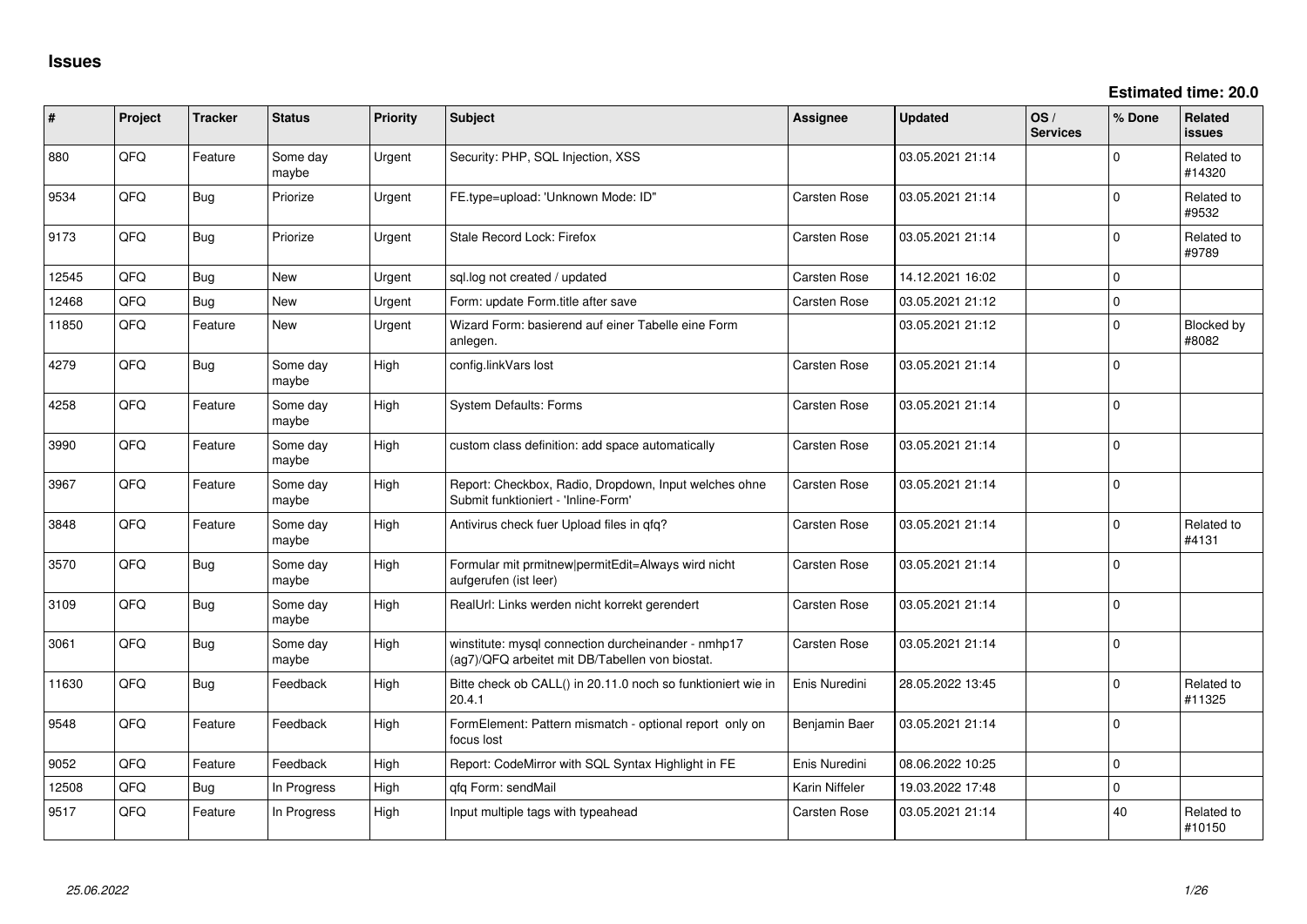| #     | Project | <b>Tracker</b> | <b>Status</b> | <b>Priority</b> | <b>Subject</b>                                                                                                                        | <b>Assignee</b>     | <b>Updated</b>   | OS/<br><b>Services</b> | % Done       | Related<br>issues                                                      |
|-------|---------|----------------|---------------|-----------------|---------------------------------------------------------------------------------------------------------------------------------------|---------------------|------------------|------------------------|--------------|------------------------------------------------------------------------|
| 9789  | QFQ     | Bug            | In Progress   | High            | Record Lock: release to early on 'leave page'                                                                                         | <b>Carsten Rose</b> | 10.01.2022 09:25 |                        | 100          | Related to<br>#10081,<br>Related to<br>#9173,<br>Related to<br>#8702   |
| 12463 | QFQ     | Bug            | ToDo          | High            | QFQ Function: 'function' and 'sql' on same level - output of<br>sal is shown two times.                                               | <b>Carsten Rose</b> | 15.12.2021 16:31 |                        | $\mathbf 0$  |                                                                        |
| 12395 | QFQ     | Bug            | ToDo          | High            | QFQ Function: Result two times shown                                                                                                  | Carsten Rose        | 18.02.2022 08:59 |                        | $\mathbf 0$  |                                                                        |
| 7602  | QFQ     | Feature        | ToDo          | High            | Multi Select: with checkboxes                                                                                                         | Benjamin Baer       | 22.03.2022 09:07 |                        | $\mathbf 0$  |                                                                        |
| 9121  | QFQ     | Bug            | Priorize      | High            | sip links have r and __dbIndexData set                                                                                                | <b>Carsten Rose</b> | 12.06.2021 10:41 |                        | $\mathbf 0$  |                                                                        |
| 8204  | QFQ     | Feature        | Priorize      | High            | Position 'required mark'                                                                                                              | <b>Carsten Rose</b> | 16.06.2021 13:44 |                        | $\mathbf 0$  |                                                                        |
| 8082  | QFQ     | Feature        | Priorize      | High            | Contact form without saving record                                                                                                    | <b>Carsten Rose</b> | 07.12.2021 15:20 |                        | $\mathbf 0$  | Related to<br>#8587,<br><b>Blocks</b><br>#11850                        |
| 6116  | QFQ     | Bug            | Priorize      | High            | value of checkbox not saved                                                                                                           | <b>Carsten Rose</b> | 07.12.2021 17:19 |                        | $\mathbf 0$  |                                                                        |
| 14187 | QFQ     | Feature        | New           | High            | qfq.log: show current URL                                                                                                             | <b>Carsten Rose</b> | 28.05.2022 11:02 |                        | $\Omega$     | Related to<br>#13933,<br>Related to<br>#12532,<br>Related to<br>#11893 |
| 13757 | QFQ     | Feature        | <b>New</b>    | High            | QR / Bar-Code Plugin                                                                                                                  | Enis Nuredini       | 19.03.2022 17:43 |                        | $\mathbf 0$  |                                                                        |
| 13716 | QFQ     | Bug            | <b>New</b>    | High            | Firefox ask to store username/password                                                                                                | Enis Nuredini       | 30.05.2022 09:31 |                        | $\mathbf 0$  | Related to<br>#13827                                                   |
| 12974 | QFQ     | Bug            | <b>New</b>    | High            | Sanitize Queries in Action-Elements                                                                                                   | Carsten Rose        | 07.12.2021 17:19 |                        | $\mathbf 0$  |                                                                        |
| 12702 | QFQ     | Bug            | <b>New</b>    | High            | templateGroup: broken in multiDb Setup                                                                                                | <b>Carsten Rose</b> | 14.12.2021 16:02 |                        | $\mathbf 0$  |                                                                        |
| 12670 | QFQ     | Bug            | <b>New</b>    | High            | Dropdown-Menu classes können nicht mehr angegeben<br>werden                                                                           | <b>Carsten Rose</b> | 07.12.2021 17:19 |                        | $\mathbf 0$  |                                                                        |
| 12544 | QFQ     | Feature        | New           | High            | a) ' AS _link' new also as ' AS _format', b) sortierung via<br>'display: none;', c) '_format' benoeitgt nicht zwingend<br>u/U/p/m/z/d | <b>Carsten Rose</b> | 14.12.2021 16:03 |                        | $\mathbf 0$  |                                                                        |
| 12532 | QFQ     | Feature        | New           | High            | SIP-Parameter bei Seitenaufruf in Browser-Console<br>anzeigen                                                                         | <b>Carsten Rose</b> | 07.12.2021 17:19 |                        | $\mathsf 0$  | Related to<br>#11893,<br>Related to<br>#14187                          |
| 12513 | QFQ     | Bug            | <b>New</b>    | High            | Implement server side check of maxlength                                                                                              | Carsten Rose        | 07.12.2021 17:19 |                        | $\mathbf{0}$ |                                                                        |
| 12186 | QFQ     | Feature        | New           | High            | TinyMCE Config für Objekte                                                                                                            | Carsten Rose        | 07.12.2021 17:19 |                        | $\mathbf{0}$ | <b>Blocks</b><br>#12632                                                |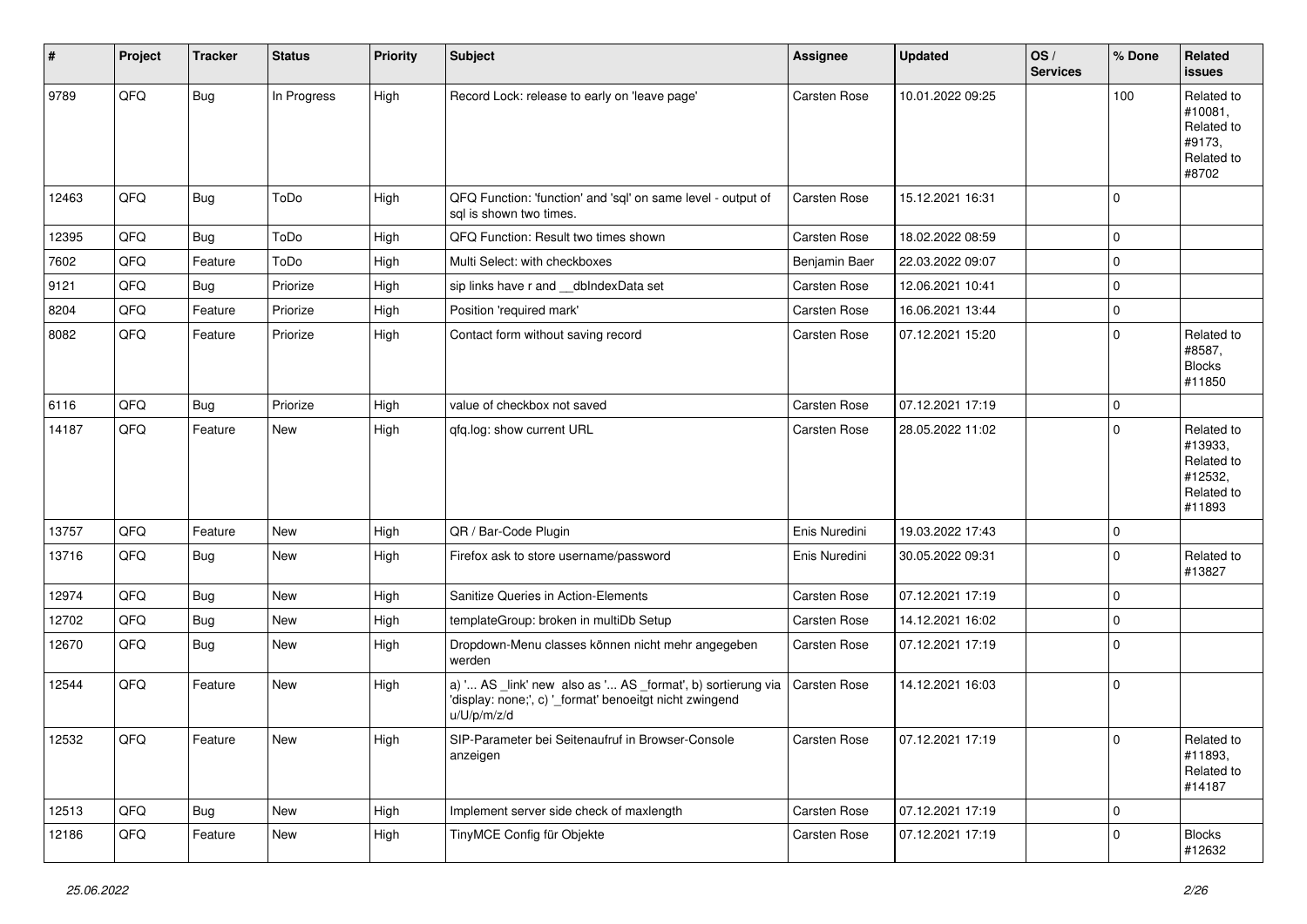| #     | Project | <b>Tracker</b> | <b>Status</b> | Priority | <b>Subject</b>                                                               | Assignee      | <b>Updated</b>   | OS/<br><b>Services</b> | % Done      | Related<br>issues                             |
|-------|---------|----------------|---------------|----------|------------------------------------------------------------------------------|---------------|------------------|------------------------|-------------|-----------------------------------------------|
| 12066 | QFQ     | Bug            | <b>New</b>    | High     | enterAsSubmit: Forward wird nicht ausgeführt                                 | Enis Nuredini | 29.05.2022 09:23 |                        | $\Omega$    |                                               |
| 11893 | QFQ     | Feature        | <b>New</b>    | High     | Broken SIP: a) only report one time, b) only report in main<br>column        | Carsten Rose  | 12.05.2021 12:13 |                        | $\Omega$    | Related to<br>#12532,<br>Related to<br>#14187 |
| 11237 | QFQ     | <b>Bug</b>     | New           | High     | Radiobutton / parameter.buttonClass= btn-default - kein dirty<br>Trigger     | Benjamin Baer | 03.05.2021 21:12 |                        | $\mathbf 0$ | Related to<br>#10766                          |
| 11057 | QFQ     | Bug            | <b>New</b>    | High     | Checkboxes ohne span.checkmark im Report werden<br>ausgeblendet              | Benjamin Baer | 03.05.2021 21:12 |                        | $\mathbf 0$ | Related to<br>#11039                          |
| 10766 | QFQ     | Bug            | New           | High     | Radiobutton / parameter.buttonClass=btn-default: dynamic<br>update           |               | 03.05.2021 21:12 |                        | $\mathbf 0$ | Related to<br>#11237                          |
| 10640 | QFQ     | <b>Bug</b>     | <b>New</b>    | High     | TypeAhead Tag: FE editierbar trotz readOnly                                  | Carsten Rose  | 03.05.2021 21:12 |                        | $\mathbf 0$ |                                               |
| 10508 | QFQ     | Bug            | <b>New</b>    | High     | Multi Form broken on Multi DB Instance                                       | Carsten Rose  | 03.05.2021 21:12 |                        | $\mathbf 0$ |                                               |
| 10506 | QFQ     | <b>Bug</b>     | New           | High     | Template Group broken on MultiDB instance                                    | Carsten Rose  | 03.05.2021 21:12 |                        | $\mathbf 0$ | Related to<br>#10505                          |
| 10114 | QFQ     | Feature        | <b>New</b>    | High     | Symbol (Link): 'G:' (Glyphicon) replaced by 'i:' (icon)                      |               | 07.12.2021 17:19 |                        | $\Omega$    | Related to<br>#3797,<br>Related to<br>#4194   |
| 10081 | QFQ     | Bug            | New           | High     | Stale record lock after 'forbidden' character                                | Carsten Rose  | 03.05.2021 21:12 |                        | $\mathbf 0$ | Related to<br>#10082.<br>Related to<br>#9789  |
| 9531  | QFQ     | Bug            | <b>New</b>    | High     | FE File: Dynamic Update / modeSql / required detected<br>even it not set     | Carsten Rose  | 11.06.2021 20:32 |                        | $\mathbf 0$ | Related to<br>#12398                          |
| 9347  | QFQ     | Bug            | <b>New</b>    | High     | FE.type=upload with dynamic show/hidden: required not<br>detected            | Carsten Rose  | 12.06.2021 10:40 |                        | $\Omega$    | Related to<br>#5305,<br>Related to<br>#12398  |
| 8962  | QFQ     | Feature        | <b>New</b>    | High     | allow for form fields with identical names                                   | Carsten Rose  | 03.05.2021 21:14 |                        | $\mathbf 0$ |                                               |
| 8891  | QFQ     | <b>Bug</b>     | <b>New</b>    | High     | formSubmitLog: do not log passwords                                          | Enis Nuredini | 25.03.2022 09:06 |                        | $\mathbf 0$ |                                               |
| 8668  | QFQ     | <b>Bug</b>     | <b>New</b>    | High     | Pill disabled: dyamic mode 'hidden' not respected - FE is still<br>required  | Carsten Rose  | 03.05.2021 21:14 |                        | $\mathbf 0$ |                                               |
| 8431  | QFG     | Bug            | New           | High     | autocron.php with wrong path                                                 | Carsten Rose  | 03.05.2021 21:14 |                        | $\pmb{0}$   |                                               |
| 8083  | QFQ     | Bug            | New           | High     | FormEditor: primary table list does not respect<br>'indexDb={{indexData:Y}}' | Carsten Rose  | 03.05.2021 21:14 |                        | $\mathbf 0$ | Has<br>duplicate<br>#6678                     |
| 7899  | QFQ     | <b>Bug</b>     | New           | High     | Fe.type=password / retype / required: always complain<br>about missing value | Carsten Rose  | 03.05.2021 21:14 |                        | $\mathbf 0$ |                                               |
| 7850  | QFG     | Feature        | New           | High     | Upload records: non 'pathFileName' column                                    | Carsten Rose  | 03.05.2021 21:14 |                        | $\pmb{0}$   |                                               |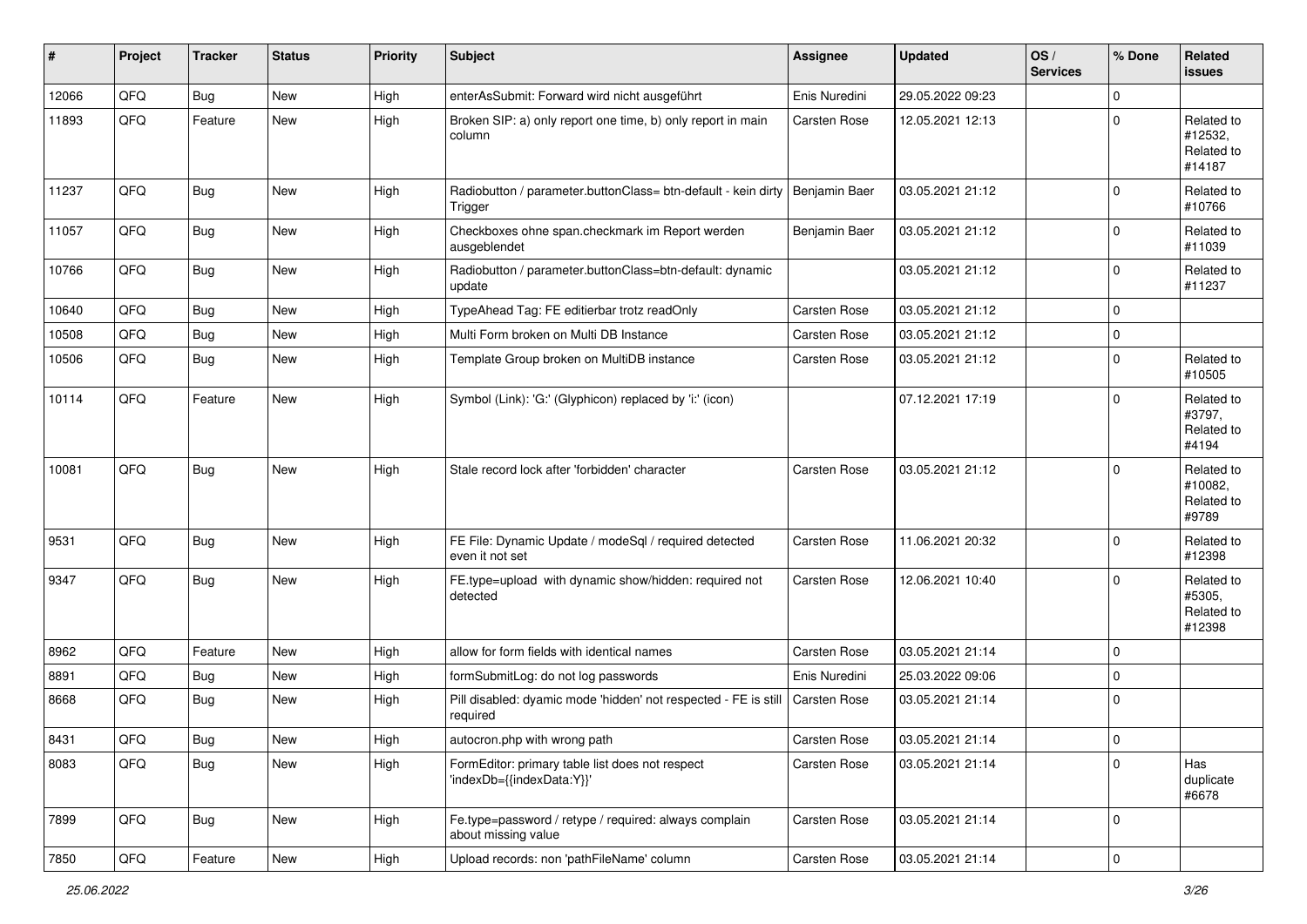| #     | <b>Project</b> | <b>Tracker</b> | <b>Status</b>     | <b>Priority</b> | <b>Subject</b>                                                                   | Assignee            | <b>Updated</b>   | OS/<br><b>Services</b> | % Done              | Related<br><b>issues</b>                                              |
|-------|----------------|----------------|-------------------|-----------------|----------------------------------------------------------------------------------|---------------------|------------------|------------------------|---------------------|-----------------------------------------------------------------------|
| 7650  | QFQ            | <b>Bug</b>     | <b>New</b>        | High            | Optional do not show 'required' sign on FormElement                              | Carsten Rose        | 03.05.2021 21:14 |                        | $\Omega$            |                                                                       |
| 5715  | QFQ            | Feature        | <b>New</b>        | High            | PDF Caching                                                                      | Carsten Rose        | 03.05.2021 21:14 |                        | $\Omega$            | Related to<br>#5851,<br>Related to<br>#6357                           |
| 5459  | QFQ            | Bug            | <b>New</b>        | High            | Multi DB: spread system tables between 'QFQ' and<br>'Data'-DB                    | Carsten Rose        | 03.05.2021 21:14 |                        | $\mathsf{O}\xspace$ | Related to<br>#4720                                                   |
| 5221  | QFQ            | <b>Bug</b>     | <b>New</b>        | High            | Download Dialog: Bleibt stehen in FF wenn Datei<br>automatisch gespeichert wird. | <b>Carsten Rose</b> | 03.05.2021 21:14 |                        | $\mathbf 0$         |                                                                       |
| 3727  | QFQ            | Feature        | <b>New</b>        | High            | Security: Session Hijacking erschweren                                           | <b>Carsten Rose</b> | 03.05.2021 21:14 |                        | $\mathbf 0$         |                                                                       |
| 13608 | QFQ            | Feature        | Some day<br>maybe | Normal          | Automatic Browser Language Redirect                                              | Enis Nuredini       | 17.06.2022 08:35 |                        | $\mathbf 0$         |                                                                       |
| 12611 | QFQ            | Feature        | Some day<br>maybe | Normal          | Refactoring: Bootstrap with Lazy Loading                                         | <b>Carsten Rose</b> | 08.06.2022 10:37 |                        | $\mathbf 0$         | Related to<br>#12490,<br>Related to<br>#10013,<br>Related to<br>#7732 |
| 12337 | QFQ            | Feature        | Some day<br>maybe | Normal          | Database.php: better caching                                                     | <b>Carsten Rose</b> | 16.09.2021 15:10 |                        | $\pmb{0}$           |                                                                       |
| 12315 | QFQ            | Feature        | Some day<br>maybe | Normal          | Form History (Diffs) / Backups                                                   | Carsten Rose        | 16.09.2021 15:10 |                        | $\mathsf 0$         |                                                                       |
| 11323 | QFQ            | Feature        | Some day<br>maybe | Normal          | Report Frontend Editor Modal + Codemirror                                        | Carsten Rose        | 16.09.2021 15:10 |                        | $\mathbf 0$         | Related to<br>#11036                                                  |
| 11322 | QFQ            | Feature        | Some day<br>maybe | Normal          | Form Element JSON - (multiline parameter field)                                  | <b>Carsten Rose</b> | 16.09.2021 15:10 |                        | $\mathbf 0$         |                                                                       |
| 11217 | QFQ            | Feature        | Some day<br>maybe | Normal          | <b>Extend Script Functionality</b>                                               | <b>Carsten Rose</b> | 16.09.2021 15:10 |                        | $\mathbf 0$         |                                                                       |
| 11036 | QFQ            | Feature        | Some day<br>maybe | Normal          | inline report editor permissions                                                 | <b>Carsten Rose</b> | 16.09.2021 15:09 |                        | $\mathbf 0$         | Related to<br>#11323                                                  |
| 10745 | QFQ            | Feature        | Some day<br>maybe | Normal          | Tablesorter Excel Export                                                         | Carsten Rose        | 16.09.2021 15:09 |                        | $\pmb{0}$           |                                                                       |
| 10738 | QFQ            | Feature        | Some day<br>maybe | Normal          | CORS headers for external API requests                                           |                     | 10.06.2020 14:00 |                        | $\Omega$            |                                                                       |
| 10716 | QFQ            | Feature        | Some day<br>maybe | Normal          | Business Logic mit Externen Skripten                                             | <b>Carsten Rose</b> | 16.09.2021 15:10 |                        | $\mathbf 0$         | Related to<br>#10713.<br>Related to<br>#8217                          |
| 10116 | QFQ            | Feature        | Some day<br>maybe | Normal          | TypeAhead: Tag - show inside 'input' element                                     | <b>Carsten Rose</b> | 16.09.2021 15:09 |                        | $\mathbf 0$         |                                                                       |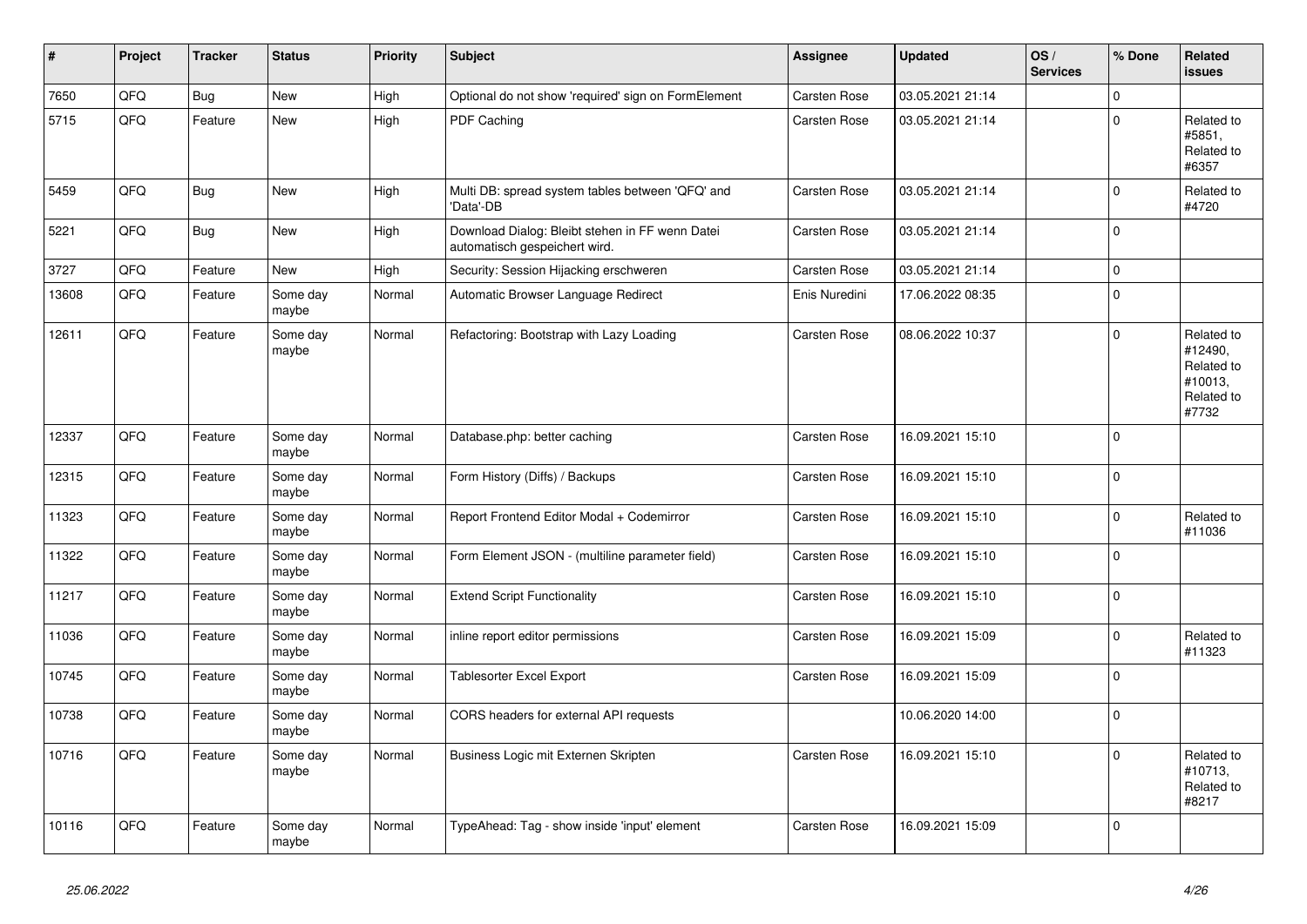| #     | Project | <b>Tracker</b> | <b>Status</b>     | <b>Priority</b> | Subject                                                                  | <b>Assignee</b>     | <b>Updated</b>   | OS/<br><b>Services</b> | % Done      | Related<br><b>issues</b>                                              |
|-------|---------|----------------|-------------------|-----------------|--------------------------------------------------------------------------|---------------------|------------------|------------------------|-------------|-----------------------------------------------------------------------|
| 10095 | QFQ     | Feature        | Some day<br>maybe | Normal          | Generic Gitlab Integration into QFQ                                      | Carsten Rose        | 16.09.2021 15:10 |                        | $\mathbf 0$ |                                                                       |
| 10013 | QFQ     | Feature        | Some day<br>maybe | Normal          | FE.typ=editor: CodeMirror                                                | Carsten Rose        | 08.06.2022 10:37 |                        | $\mathbf 0$ | Related to<br>#12611,<br>Related to<br>#12490,<br>Related to<br>#7732 |
| 9704  | QFQ     | Feature        | Some day<br>maybe | Normal          | Thumbnails Generieren beim Splitten von PDF Files                        | <b>Carsten Rose</b> | 11.12.2019 16:01 |                        | $\mathbf 0$ |                                                                       |
| 9669  | QFQ     | <b>Bug</b>     | Some day<br>maybe | Normal          | Checkbox / Template Group: radio/checkbox visible broken<br>after 'add'  | Carsten Rose        | 16.06.2021 13:47 |                        | $\mathbf 0$ | Related to<br>#8091                                                   |
| 9579  | QFQ     | Feature        | Some day<br>maybe | Normal          | Multiform with Process Row                                               | Carsten Rose        | 11.12.2019 16:01 |                        | $\mathbf 0$ |                                                                       |
| 9281  | QFQ     | <b>Bug</b>     | Some day<br>maybe | Normal          | Allow STRICT_TRANS_TABLES                                                | Carsten Rose        | 02.01.2021 18:43 |                        | $\mathbf 0$ |                                                                       |
| 9130  | QFQ     | Feature        | Some day<br>maybe | Normal          | tablesorter: Automatic Row numbering / Zeilenummer                       | Benjamin Baer       | 01.02.2020 23:22 |                        | $\mathbf 0$ |                                                                       |
| 9126  | QFQ     | <b>Bug</b>     | Some day<br>maybe | Normal          | hidden Form elements are present in page source                          |                     | 02.01.2021 18:41 |                        | $\mathbf 0$ |                                                                       |
| 9024  | QFQ     | <b>Bug</b>     | Some day<br>maybe | Normal          | QFQ Einarbeitung                                                         |                     | 01.02.2020 15:56 |                        | $\mathbf 0$ |                                                                       |
| 9020  | QFQ     | <b>Bug</b>     | Some day<br>maybe | Normal          | radio mit buttonClass und dynamicUpdate lassen sich nicht<br>kombinieren |                     | 11.12.2019 16:01 |                        | $\mathbf 0$ |                                                                       |
| 8894  | QFQ     | Feature        | Some day<br>maybe | Normal          | Documentation Tags Usable in QFQ Application                             | Carsten Rose        | 11.12.2019 16:01 |                        | $\mathbf 0$ |                                                                       |
| 8892  | QFQ     | Feature        | Some day<br>maybe | Normal          | Display and Edit SQL Comments in Form Editor                             | Carsten Rose        | 11.12.2019 16:01 |                        | $\mathbf 0$ |                                                                       |
| 8586  | QFQ     | Feature        | Some day<br>maybe | Normal          | QFQ: Enhance Error message for 'record not found'                        | Carsten Rose        | 16.09.2021 15:10 |                        | $\mathbf 0$ |                                                                       |
| 8520  | QFQ     | Feature        | Some day<br>maybe | Normal          | Bring QFQ to Composer                                                    | Carsten Rose        | 16.09.2021 15:10 |                        | $\mathbf 0$ |                                                                       |
| 8106  | QFQ     | <b>Bug</b>     | Some day<br>maybe | Normal          | Dynamic Update: Feld kann nicht auf empty zurückgesetzt<br>werden        | Carsten Rose        | 11.12.2019 16:01 |                        | $\mathbf 0$ |                                                                       |
| 8101  | QFQ     | Feature        | Some day<br>maybe | Normal          | Password hash: support further hashing methods                           | Carsten Rose        | 16.09.2021 15:10 |                        | $\mathbf 0$ |                                                                       |
| 8056  | QFQ     | Feature        | Some day<br>maybe | Normal          | Termin Organisation (Reservation)                                        |                     | 01.02.2020 23:19 |                        | $\mathbf 0$ | Related to<br>#8658                                                   |
| 7921  | QFQ     | Feature        | Some day<br>maybe | Normal          | Rest API Export: URL kuerzer machen                                      |                     | 01.02.2020 23:19 |                        | $\mathbf 0$ |                                                                       |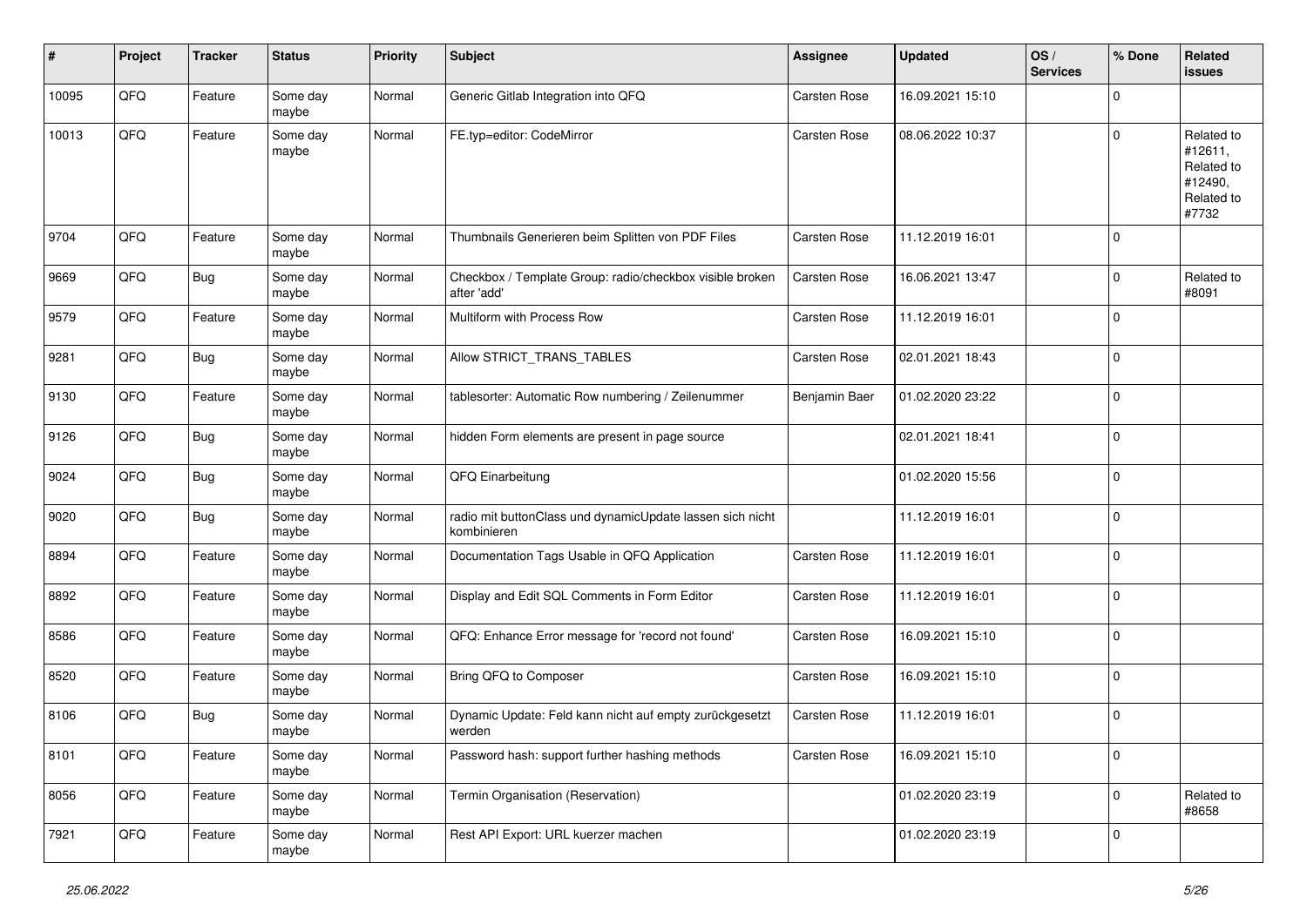| #    | Project | <b>Tracker</b> | <b>Status</b>     | <b>Priority</b> | Subject                                                                                        | <b>Assignee</b>     | <b>Updated</b>   | OS/<br><b>Services</b> | % Done      | Related<br><b>issues</b>                                               |
|------|---------|----------------|-------------------|-----------------|------------------------------------------------------------------------------------------------|---------------------|------------------|------------------------|-------------|------------------------------------------------------------------------|
| 7732 | QFQ     | Feature        | Some day<br>maybe | Normal          | Javascript: Lazy Loading der add on libs                                                       | Benjamin Baer       | 08.06.2022 10:38 |                        | $\Omega$    | Related to<br>#12611,<br>Related to<br>#12490,<br>Related to<br>#10013 |
| 7453 | QFQ     | Feature        | Some day<br>maybe | Normal          | import / export forms QFQ                                                                      | <b>Carsten Rose</b> | 16.09.2021 15:10 |                        | $\Omega$    |                                                                        |
| 7452 | QFQ     | Feature        | Some day<br>maybe | Normal          | automate deployment new QFQ version                                                            | <b>Carsten Rose</b> | 16.09.2021 15:10 |                        | l 0         |                                                                        |
| 7402 | QFQ     | Bug            | Some day<br>maybe | Normal          | thumbnail cache: outdated picture when permission denied<br>and permission resolved.           |                     | 01.02.2020 23:20 |                        | $\Omega$    |                                                                        |
| 7336 | QFQ     | Feature        | Some day<br>maybe | Normal          | PDF Upload: disallow PDFs with specific Meta information                                       | Carsten Rose        | 11.12.2019 16:01 |                        | l 0         |                                                                        |
| 7281 | QFQ     | Bug            | Some day<br>maybe | Normal          | Subrecords: on large screen separator line too short                                           |                     | 01.02.2020 23:19 |                        | 0           |                                                                        |
| 7278 | QFQ     | Feature        | Some day<br>maybe | Normal          | Form: Wert vordefinieren der immer gesetzt wird                                                |                     | 02.05.2021 09:27 |                        | l 0         |                                                                        |
| 7229 | QFQ     | Feature        | Some day<br>maybe | Normal          | New FormElement.type: Button                                                                   |                     | 01.02.2021 12:32 |                        | $\mathbf 0$ |                                                                        |
| 7108 | QFQ     | Feature        | Some day<br>maybe | Normal          | QFQ Wrap Elements                                                                              |                     | 11.12.2019 16:01 |                        | $\mathbf 0$ |                                                                        |
| 7107 | QFQ     | Feature        | Some day<br>maybe | Normal          | Showcase Registration Tool: Anmeldung / Administration :<br>Liste Anmeldungen / Emaileinaldung | <b>Carsten Rose</b> | 11.12.2019 16:01 |                        | $\mathbf 0$ |                                                                        |
| 7106 | QFQ     | Feature        | Some day<br>maybe | Normal          | Beispiel Nummerierung von Rows in Report                                                       |                     | 11.12.2019 16:01 |                        | $\Omega$    |                                                                        |
| 7105 | QFQ     | Feature        | Some day<br>maybe | Normal          | Beispiel wie man in einer zweiten Tabelle speichert.                                           |                     | 11.12.2019 16:01 |                        | l 0         |                                                                        |
| 7104 | QFQ     | Feature        | Some day<br>maybe | Normal          | Manual: hint about escaping if '\r' appears in mail body                                       |                     | 11.12.2019 16:01 |                        | 0           |                                                                        |
| 7101 | QFQ     | <b>Bug</b>     | Some day<br>maybe | Normal          | 'form' in SIP and 'report' - breaks                                                            |                     | 01.02.2020 23:20 |                        | 0           |                                                                        |
| 7100 | QFQ     | Feature        | Some day<br>maybe | Normal          | Download: log access, max downloads, time limit                                                |                     | 01.02.2020 23:19 |                        | $\Omega$    |                                                                        |
| 6992 | QFQ     | Feature        | Some day<br>maybe | Normal          | DB exception: Syntax Highlight                                                                 |                     | 11.12.2019 16:01 |                        | 0           | Related to<br>#5450                                                    |
| 6972 | QFQ     | Feature        | Some day<br>maybe | Normal          | Fabric Clipboard / cross browser tab                                                           | Benjamin Baer       | 01.02.2020 23:21 |                        | 0           |                                                                        |
| 6970 | QFQ     | Feature        | Some day<br>maybe | Normal          | tablesorter: default fuer 'sortReset' aendern von 'Ctrl' zu 'Alt'                              | Benjamin Baer       | 01.02.2020 23:21 |                        | $\mathbf 0$ |                                                                        |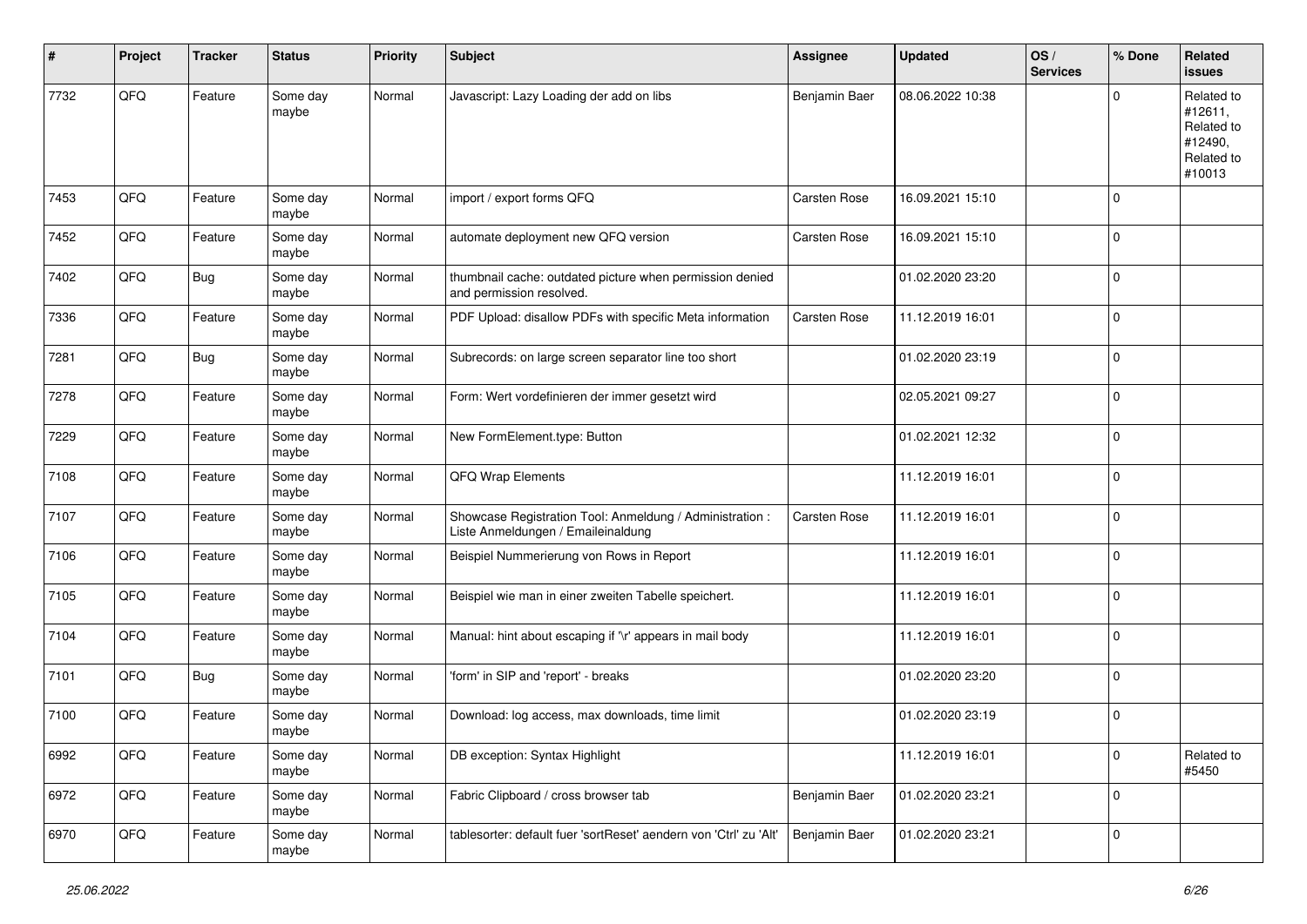| $\pmb{\#}$ | Project | <b>Tracker</b> | <b>Status</b>     | <b>Priority</b> | <b>Subject</b>                                                                    | Assignee            | <b>Updated</b>   | OS/<br><b>Services</b> | % Done      | <b>Related</b><br><b>issues</b> |
|------------|---------|----------------|-------------------|-----------------|-----------------------------------------------------------------------------------|---------------------|------------------|------------------------|-------------|---------------------------------|
| 6715       | QFQ     | Feature        | Some day<br>maybe | Normal          | Code-Refactoring: dbArray vereinheitlichen                                        | <b>Carsten Rose</b> | 11.12.2019 16:02 |                        | $\Omega$    |                                 |
| 6704       | QFQ     | Feature        | Some day<br>maybe | Normal          | Upload Mode: Bilder in Notizen rechts sollen aktuellen<br>Upload repräsentieren.  |                     | 01.02.2020 23:19 |                        | $\mathbf 0$ | Related to<br>#3264             |
| 6515       | QFQ     | Feature        | Some day<br>maybe | Normal          | Formular: Felder dynamisch ein/ausblenden                                         |                     | 11.12.2019 16:02 |                        | $\mathbf 0$ |                                 |
| 6299       | QFQ     | Feature        | Some day<br>maybe | Normal          | Attack detection: log table with invalid SIP access                               |                     | 11.12.2019 16:02 |                        | $\Omega$    | Related to<br>#3947             |
| 6288       | QFQ     | Feature        | Some day<br>maybe | Normal          | Best Practice: Erklaeren wie man ein Formular ganz in<br>'weiss' erstellen kann   |                     | 11.12.2019 16:02 |                        | $\mathbf 0$ |                                 |
| 6084       | QFQ     | Feature        | Some day<br>maybe | Normal          | New escape type: 'D' - convert date                                               |                     | 01.02.2020 23:19 |                        | $\mathbf 0$ |                                 |
| 6083       | QFQ     | Feature        | Some day<br>maybe | Normal          | Dynamic Update: Value Check via SQL                                               |                     | 11.12.2019 16:02 |                        | $\mathbf 0$ |                                 |
| 5991       | QFQ     | Bug            | Some day<br>maybe | Normal          | URLs with ' ' or long parameter are problematic                                   | Carsten Rose        | 01.02.2020 23:19 |                        | $\Omega$    |                                 |
| 5983       | QFQ     | Feature        | Some day<br>maybe | Normal          | Form Submit (save & update): normalize date/-time FE                              | <b>Carsten Rose</b> | 01.02.2020 23:19 |                        | $\mathbf 0$ |                                 |
| 5923       | QFQ     | Feature        | Some day<br>maybe | Normal          | fillStoreSystemBySqlLate                                                          |                     | 01.02.2020 23:19 |                        | $\mathbf 0$ |                                 |
| 5895       | QFQ     | Feature        | Some day<br>maybe | Normal          | Tutorial: List of all QFQ Features                                                |                     | 01.02.2020 23:19 |                        | $\mathbf 0$ |                                 |
| 5893       | QFQ     | Feature        | Some day<br>maybe | Normal          | Edit on double-click                                                              |                     | 01.02.2020 23:19 |                        | $\Omega$    | Related to<br>#5894             |
| 5892       | QFQ     | Feature        | Some day<br>maybe | Normal          | QFQ should use T3 API to manipulate FE GROUP<br>membership                        |                     | 01.02.2020 23:20 |                        | $\mathbf 0$ |                                 |
| 5877       | QFQ     | Bug            | Some day<br>maybe | Normal          | FE.type=note:bsColumn strange behaviour                                           |                     | 01.02.2020 23:19 |                        | $\mathbf 0$ |                                 |
| 5852       | QFQ     | Feature        | Some day<br>maybe | Normal          | Logging: mail.log / sql.log - im FE anzeigen und via AJAX<br>aktualisieren        | Carsten Rose        | 01.02.2020 23:19 |                        | $\Omega$    | Related to<br>#5885             |
| 5851       | QFQ     | Feature        | Some day<br>maybe | Normal          | Queue System implementieren: MQTT, RabbitMQ                                       |                     | 01.02.2020 23:20 |                        | $\mathbf 0$ | Related to<br>#5715             |
| 5850       | QFQ     | Feature        | Some day<br>maybe | Normal          | Deployment: In QFQ Doc best practice fuer zeitgemaesses<br>Deployment beschreiben |                     | 01.02.2020 23:20 |                        | $\mathbf 0$ |                                 |
| 5805       | QFQ     | Feature        | Some day<br>maybe | Normal          | TypeAHead SQL value instead of key stored                                         |                     | 01.02.2020 23:19 |                        | $\mathbf 0$ | Related to<br>#5444             |
| 5783       | QFQ     | Feature        | Some day<br>maybe | Normal          | <b>BPMN View/Edit</b>                                                             |                     | 11.12.2019 16:02 |                        | $\Omega$    |                                 |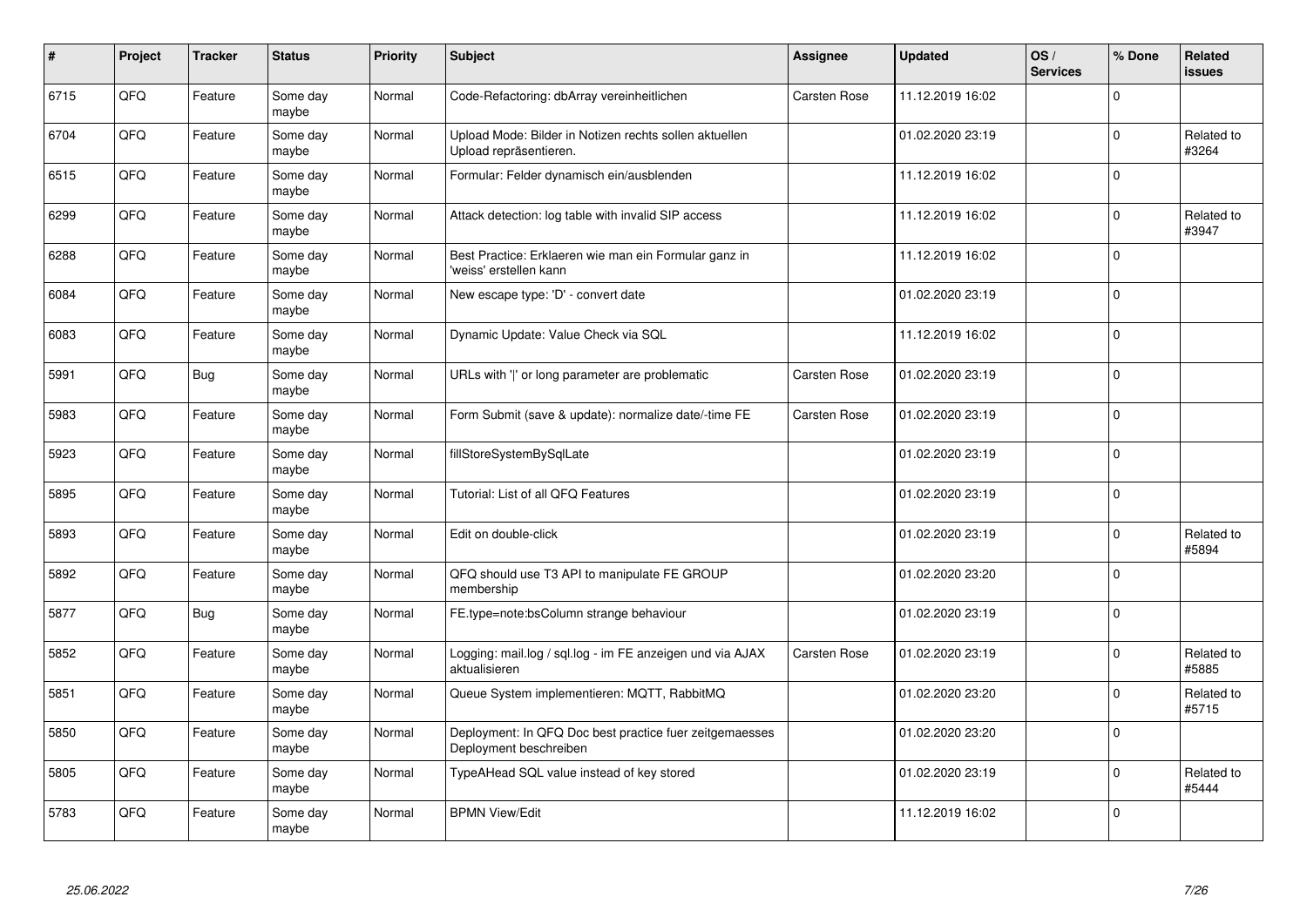| #    | Project | <b>Tracker</b> | <b>Status</b>     | <b>Priority</b> | Subject                                                                                                              | <b>Assignee</b>     | <b>Updated</b>   | OS/<br><b>Services</b> | % Done      | Related<br>issues                           |
|------|---------|----------------|-------------------|-----------------|----------------------------------------------------------------------------------------------------------------------|---------------------|------------------|------------------------|-------------|---------------------------------------------|
| 5768 | QFQ     | <b>Bug</b>     | Some day<br>maybe | Normal          | {{pageLanguage:T}}' missing if QFQ is called via api                                                                 | Carsten Rose        | 01.02.2020 23:19 |                        | $\mathbf 0$ |                                             |
| 5706 | QFQ     | <b>Bug</b>     | Some day<br>maybe | Normal          | upload: fileDestination needs to be sanatized                                                                        | Carsten Rose        | 01.02.2020 23:19 |                        | $\mathbf 0$ |                                             |
| 5665 | QFQ     | Feature        | Some day<br>maybe | Normal          | Versuch das '{{!' nicht mehr noetig ist.                                                                             | <b>Carsten Rose</b> | 01.02.2020 23:20 |                        | $\mathbf 0$ | Related to<br>#7432,<br>Related to<br>#7434 |
| 5579 | QFQ     | Feature        | Some day<br>maybe | Normal          | Enhance Doc / Presentation: variable type 'link column type'                                                         | Carsten Rose        | 01.02.2020 23:19 |                        | $\mathbf 0$ |                                             |
| 5557 | QFQ     | <b>Bug</b>     | Some day<br>maybe | Normal          | Form load: STORE_RECORD filled, but should be empty                                                                  | Carsten Rose        | 01.02.2020 23:19 |                        | $\mathbf 0$ |                                             |
| 5548 | QFQ     | Feature        | Some day<br>maybe | Normal          | 801 Textfiles/Scriptfiles als Thumbnail                                                                              | Carsten Rose        | 07.03.2022 16:26 |                        | $\mathbf 0$ |                                             |
| 5480 | QFQ     | Feature        | Some day<br>maybe | Normal          | QFQ: Dokumentation mit Screenshots versehen                                                                          | Carsten Rose        | 01.02.2020 23:20 |                        | $\mathbf 0$ | Related to<br>#9879                         |
| 5455 | QFQ     | Feature        | Some day<br>maybe | Normal          | Mail Redirects grld abhaengig                                                                                        |                     | 01.02.2020 23:20 |                        | $\mathbf 0$ |                                             |
| 5452 | QFQ     | Feature        | Some day<br>maybe | Normal          | Thumbnails from PDF: bad quality                                                                                     |                     | 01.02.2020 23:20 |                        | $\mathbf 0$ |                                             |
| 5428 | QFQ     | Feature        | Some day<br>maybe | Normal          | secure thumbnail: late render on access.                                                                             | Carsten Rose        | 01.02.2020 23:20 |                        | $\mathbf 0$ |                                             |
| 5389 | QFQ     | Feature        | Some day<br>maybe | Normal          | QFQ Design: Multline label / note                                                                                    | Benjamin Baer       | 01.02.2020 23:19 |                        | $\mathbf 0$ |                                             |
| 5342 | QFQ     | Feature        | Some day<br>maybe | Normal          | link - with HTML Attributes                                                                                          |                     | 01.02.2020 23:20 |                        | $\mathbf 0$ | Related to<br>#14077                        |
| 5160 | QFQ     | Feature        | Some day<br>maybe | Normal          | QFQ collaborative / together.js, ShareJS, y-js, collaborative,                                                       |                     | 11.12.2019 16:02 |                        | $\mathbf 0$ |                                             |
| 5132 | QFQ     | Feature        | Some day<br>maybe | Normal          | Error Message sendmail missing attachment: more details                                                              | Carsten Rose        | 01.02.2020 23:19 |                        | $\mathbf 0$ |                                             |
| 5129 | QFQ     | Feature        | Some day<br>maybe | Normal          | Reports: SQL fuer x Achse und y Achse                                                                                |                     | 11.12.2019 16:02 |                        | $\mathbf 0$ |                                             |
| 5024 | QFQ     | Feature        | Some day<br>maybe | Normal          | Fabric: Generate PDF with edits                                                                                      | Benjamin Baer       | 01.02.2020 23:20 |                        | $\mathbf 0$ | Related to<br>#10704                        |
| 5021 | QFQ     | Bug            | Some day<br>maybe | Normal          | FE.typ=extra - during save displays error 'datum2' already<br>filled in STORE_SIP - the value is stored nevertheless | <b>Carsten Rose</b> | 01.02.2020 23:19 |                        | $\mathbf 0$ | Related to<br>#3875                         |
| 4974 | QFQ     | Feature        | Some day<br>maybe | Normal          | Long polling - inform all listening clients of changes                                                               |                     | 11.12.2019 16:02 |                        | $\mathbf 0$ |                                             |
| 4956 | QFQ     | Feature        | Some day<br>maybe | Normal          | Sendmail: Benutzerdefinierte Headers                                                                                 | Carsten Rose        | 11.12.2019 16:02 |                        | $\mathbf 0$ |                                             |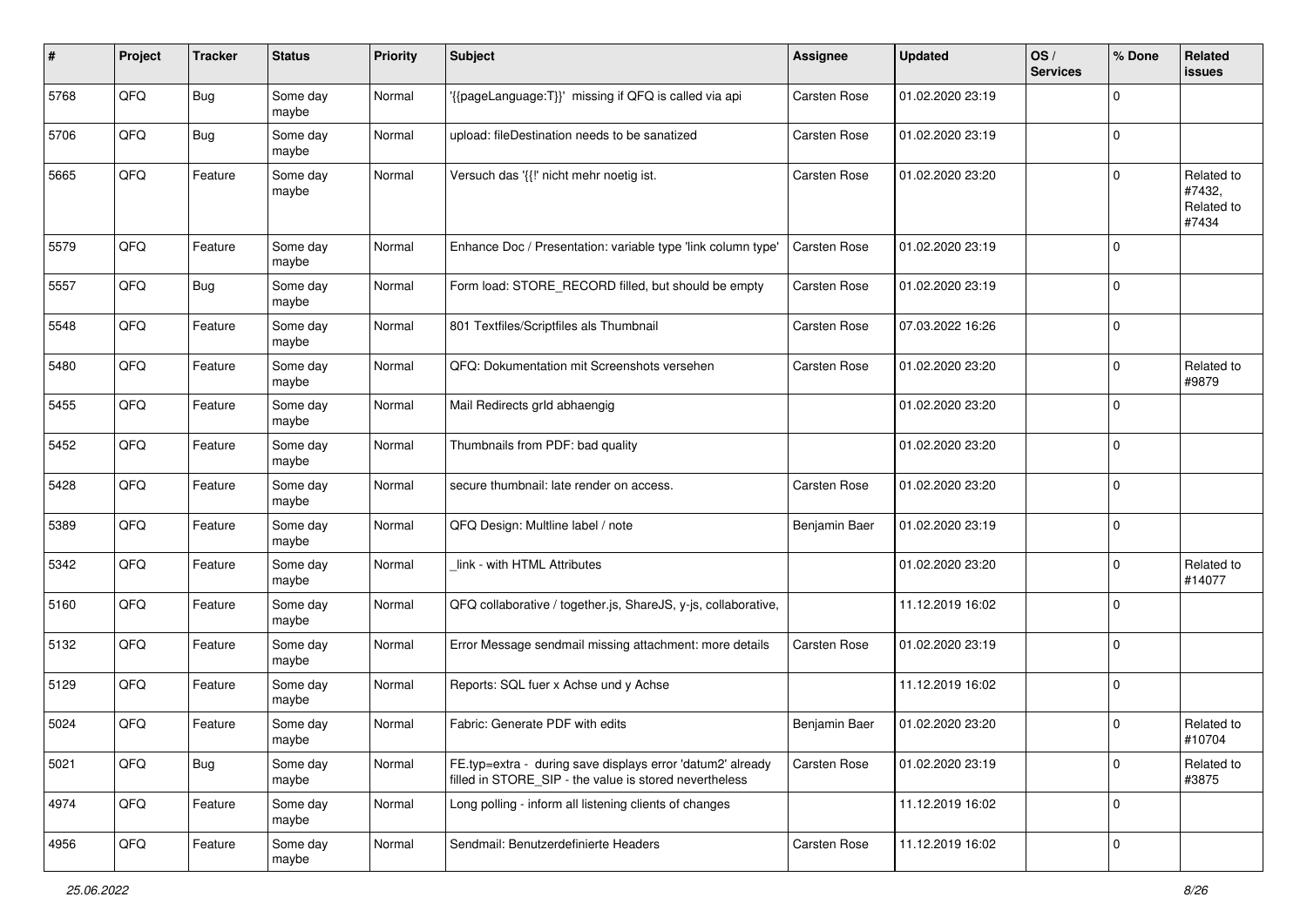| #    | Project | <b>Tracker</b> | <b>Status</b>     | <b>Priority</b> | Subject                                                                                                                                                       | Assignee            | <b>Updated</b>   | OS/<br><b>Services</b> | % Done      | Related<br>issues                              |
|------|---------|----------------|-------------------|-----------------|---------------------------------------------------------------------------------------------------------------------------------------------------------------|---------------------|------------------|------------------------|-------------|------------------------------------------------|
| 4872 | QFQ     | Feature        | Some day<br>maybe | Normal          | Fields of Typo3 page available in STORE_TYPO3                                                                                                                 | Carsten Rose        | 01.02.2020 23:19 |                        | $\Omega$    |                                                |
| 4869 | QFQ     | Feature        | Some day<br>maybe | Normal          | Dynamic Update (show, hide, readonly?, required?) for<br><b>Template Group Elements</b>                                                                       | Carsten Rose        | 01.02.2020 23:19 |                        | $\mathbf 0$ | Related to<br>#4865                            |
| 4839 | QFQ     | Feature        | Some day<br>maybe | Normal          | qfq-handle in <head> Abschnitt</head>                                                                                                                         | <b>Carsten Rose</b> | 11.12.2019 16:02 |                        | $\mathbf 0$ |                                                |
| 4816 | QFQ     | Feature        | Some day<br>maybe | Normal          | Templates for QFQ Reports (Tables, Radios, )                                                                                                                  |                     | 01.02.2020 23:20 |                        | $\mathbf 0$ |                                                |
| 4771 | QFQ     | <b>Bug</b>     | Some day<br>maybe | Normal          | qfq: select-down-values empty after save (edit-form for<br>program administrators)                                                                            | <b>Carsten Rose</b> | 01.02.2020 23:20 |                        | $\Omega$    | Related to<br>#4549, Has<br>duplicate<br>#4282 |
| 4757 | QFQ     | Feature        | Some day<br>maybe | Normal          | Test subrecord: download links ok? Links ok?                                                                                                                  | Carsten Rose        | 01.02.2020 23:20 |                        | $\mathbf 0$ |                                                |
| 4719 | QFQ     | Feature        | Some day<br>maybe | Normal          | Custom Message in Client in case of 'Browser tab close,<br>modification will be lost'                                                                         |                     | 01.02.2020 23:20 |                        | $\mathbf 0$ |                                                |
| 4659 | QFQ     | <b>Bug</b>     | Some day<br>maybe | Normal          | infoButtonExtra                                                                                                                                               | <b>Carsten Rose</b> | 01.02.2020 23:20 |                        | $\mathbf 0$ |                                                |
| 4652 | QFQ     | Feature        | Some day<br>maybe | Normal          | UZH CD: Weiterleitung auf benutzerdefinierte 403/404 Seite                                                                                                    | <b>Carsten Rose</b> | 01.02.2020 23:20 |                        | $\mathbf 0$ |                                                |
| 4651 | QFQ     | <b>Bug</b>     | Some day<br>maybe | Normal          | 'Loading document" Modal wird angezeigt bei uzhcd type=2<br>Ansicht                                                                                           | <b>Carsten Rose</b> | 01.02.2020 23:20 |                        | $\mathbf 0$ |                                                |
| 4650 | QFQ     | Feature        | Some day<br>maybe | Normal          | Convert html to doc/rtf                                                                                                                                       | Carsten Rose        | 01.02.2020 23:20 |                        | $\mathbf 0$ | Related to<br>#10704                           |
| 4640 | QFQ     | Feature        | Some day<br>maybe | Normal          | Rename System Forms                                                                                                                                           |                     | 01.02.2020 23:20 |                        | $\Omega$    |                                                |
| 4627 | QFQ     | Feature        | Some day<br>maybe | Normal          | dbupdate: all tables - check 'create', 'modified' if it is possible<br>to change to default 'CURRENT_TIMESTAMP' and modified<br>'ON UPDATE CURRENT_TIMESTAMP' |                     | 01.02.2020 23:20 |                        | $\mathbf 0$ |                                                |
| 4626 | QFQ     | Feature        | Some day<br>maybe | Normal          | Mobile View: 'classBody=qfq-form-right' makes no sense                                                                                                        |                     | 01.02.2020 23:20 |                        | $\Omega$    |                                                |
| 4606 | QFQ     | Feature        | Some day<br>maybe | Normal          | link: qualifier to render bootstrap button                                                                                                                    | Carsten Rose        | 01.02.2020 23:19 |                        | $\Omega$    |                                                |
| 4583 | QFQ     | <b>Bug</b>     | Some day<br>maybe | Normal          | Dynamic Update bei TypeAhead Feldern                                                                                                                          | Carsten Rose        | 01.02.2020 23:19 |                        | $\pmb{0}$   |                                                |
| 4551 | QFQ     | Feature        | Some day<br>maybe | Normal          | Set 'pills' via dynamicUpdate to show/hide/disabled                                                                                                           |                     | 01.02.2020 23:20 |                        | $\mathbf 0$ | Related to<br>#3752                            |
| 4549 | QFQ     | <b>Bug</b>     | Some day<br>maybe | Normal          | TemplateGroups: FE.type SELECT loose selected value<br>after save                                                                                             | Carsten Rose        | 01.02.2020 23:20 |                        | $\mathbf 0$ | Related to<br>#4548,<br>Related to<br>#4771    |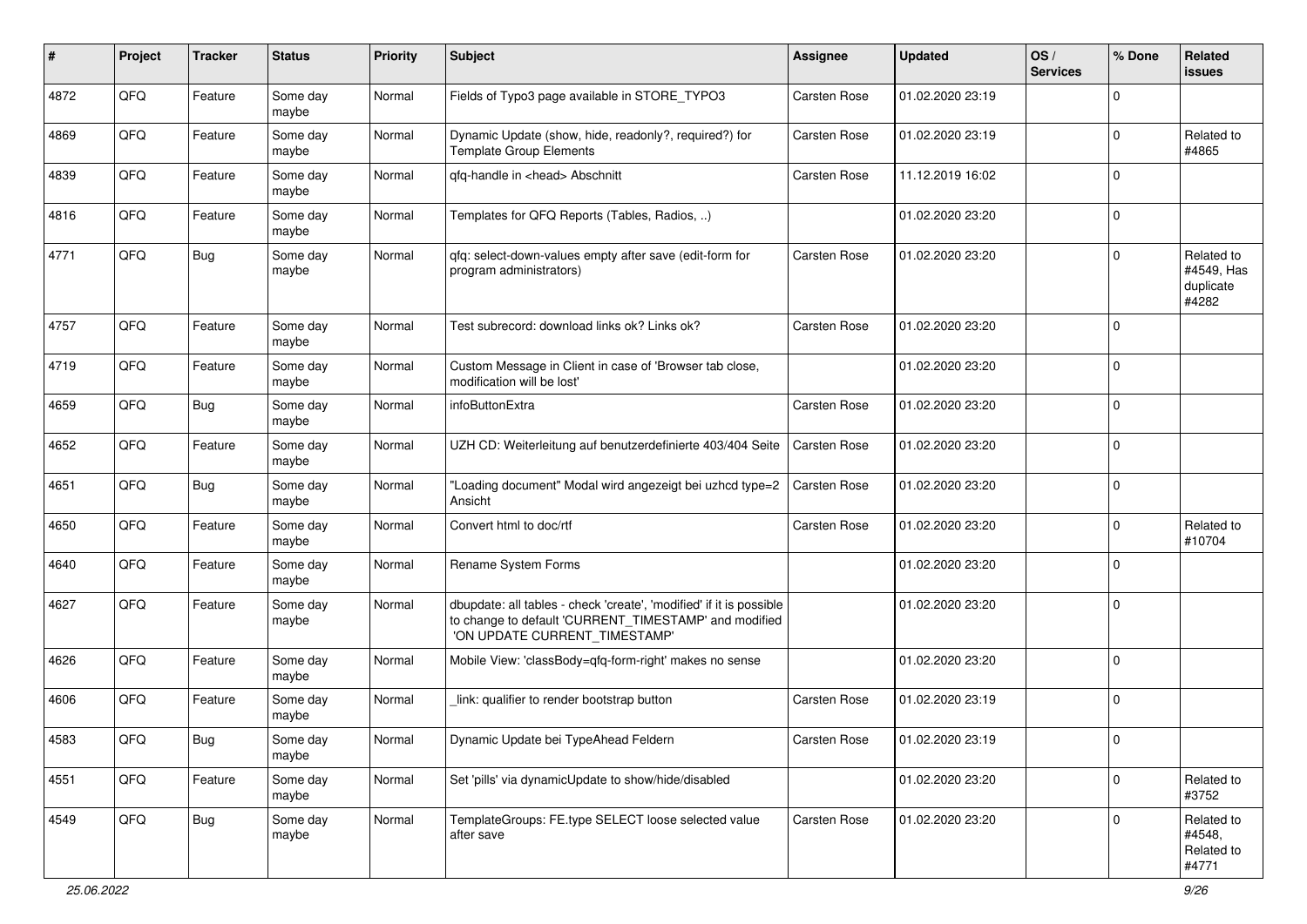| #    | Project | <b>Tracker</b> | <b>Status</b>     | Priority | Subject                                                                                                                                                  | <b>Assignee</b>     | <b>Updated</b>   | OS/<br><b>Services</b> | % Done       | Related<br><b>issues</b>                    |
|------|---------|----------------|-------------------|----------|----------------------------------------------------------------------------------------------------------------------------------------------------------|---------------------|------------------|------------------------|--------------|---------------------------------------------|
| 4546 | QFQ     | <b>Bug</b>     | Some day<br>maybe | Normal   | NH: SIP storage is destroyed                                                                                                                             |                     | 01.02.2020 23:20 |                        | $\Omega$     |                                             |
| 4536 | QFQ     | Feature        | Some day<br>maybe | Normal   | FE upload: problem with delete if mutliple uploads an<br>FE.name="                                                                                       |                     | 01.02.2020 23:20 |                        | l 0          |                                             |
| 4528 | QFQ     | <b>Bug</b>     | Some day<br>maybe | Normal   | extraButtonLock mit SQLAhead Bug                                                                                                                         | <b>Carsten Rose</b> | 01.02.2020 23:19 |                        | $\Omega$     |                                             |
| 4454 | QFQ     | Bug            | Some day<br>maybe | Normal   | Required Elements: multiple elements in a row - whole row<br>marked if only one input is empty.                                                          | Benjamin Baer       | 01.02.2020 23:20 |                        | $\mathbf 0$  |                                             |
| 4446 | QFQ     | Feature        | Some day<br>maybe | Normal   | New FE get same feldContainerId as last modifed FE                                                                                                       |                     | 01.02.2020 23:20 |                        | $\mathbf 0$  |                                             |
| 4445 | QFQ     | Feature        | Some day<br>maybe | Normal   | template group: Option to simulate fieldset                                                                                                              |                     | 28.06.2021 14:11 |                        | $\Omega$     |                                             |
| 4444 | QFQ     | Feature        | Some day<br>maybe | Normal   | FE.type=upload: detect mime type                                                                                                                         |                     | 11.12.2019 16:02 |                        | $\mathbf{0}$ | Related to<br>#4303                         |
| 4443 | QFQ     | Feature        | Some day<br>maybe | Normal   | Form: multiple secondary tables                                                                                                                          |                     | 01.02.2020 23:20 |                        | $\Omega$     |                                             |
| 4442 | QFQ     | Feature        | Some day<br>maybe | Normal   | Special Column Name: _link - new symbol G (Glyph) to<br>choose any available symbol                                                                      |                     | 11.12.2019 16:02 |                        | l 0          |                                             |
| 4441 | QFQ     | Bug            | Some day<br>maybe | Normal   | \$_SERVER Vars sollten nur aus dem Store genommen<br>werden - Code entsprechend anpassen.                                                                |                     | 11.12.2019 16:02 |                        | $\mathbf{0}$ |                                             |
| 4440 | QFQ     | Feature        | Some day<br>maybe | Normal   | Manual.rst: explain how to. expand PHP Session to 4h                                                                                                     |                     | 11.12.2019 16:02 |                        | l 0          |                                             |
| 4439 | QFQ     | Feature        | Some day<br>maybe | Normal   | Log: report all actions fired by an FE Element, incl. the<br>original directive (slaveld, sqllnsert, )                                                   |                     | 01.02.2020 23:20 |                        | $\Omega$     | Related to<br>#4432,<br>Related to<br>#5458 |
| 4435 | QFQ     | Feature        | Some day<br>maybe | Normal   | Report: striptags - specify allowed tags                                                                                                                 |                     | 01.02.2020 23:20 |                        | $\Omega$     |                                             |
| 4433 | QFQ     | Feature        | Some day<br>maybe | Normal   | Log when SIP will be destroyed by QFQ for any (security)<br>reason                                                                                       |                     | 01.02.2020 23:20 |                        | $\Omega$     | Related to<br>#4432,<br>Related to<br>#5458 |
| 4420 | QFQ     | Feature        | Some day<br>maybe | Normal   | Client: Local Storage - store the changes of a form, local in<br>the browser.                                                                            | Benjamin Baer       | 11.12.2019 16:02 |                        | $\Omega$     |                                             |
| 4398 | QFG     | <b>Bug</b>     | Some day<br>maybe | Normal   | Typeahead: mouse click in a prefilled input opens a single<br>item dropdown with the current value - click on it seems to<br>set the value, not the key. | Benjamin Baer       | 01.02.2020 23:20 |                        | 0            | Related to<br>#4457                         |
| 4365 | QFQ     | Feature        | Some day<br>maybe | Normal   | Multi Language: new way of config                                                                                                                        | Carsten Rose        | 01.02.2020 23:20 |                        | l 0          |                                             |
| 4349 | QFQ     | Feature        | Some day<br>maybe | Normal   | link download: downloaded external URL to<br>deliver/concatenate - check mimetipe and handle it correctly                                                | Carsten Rose        | 11.12.2019 16:02 |                        | 0            |                                             |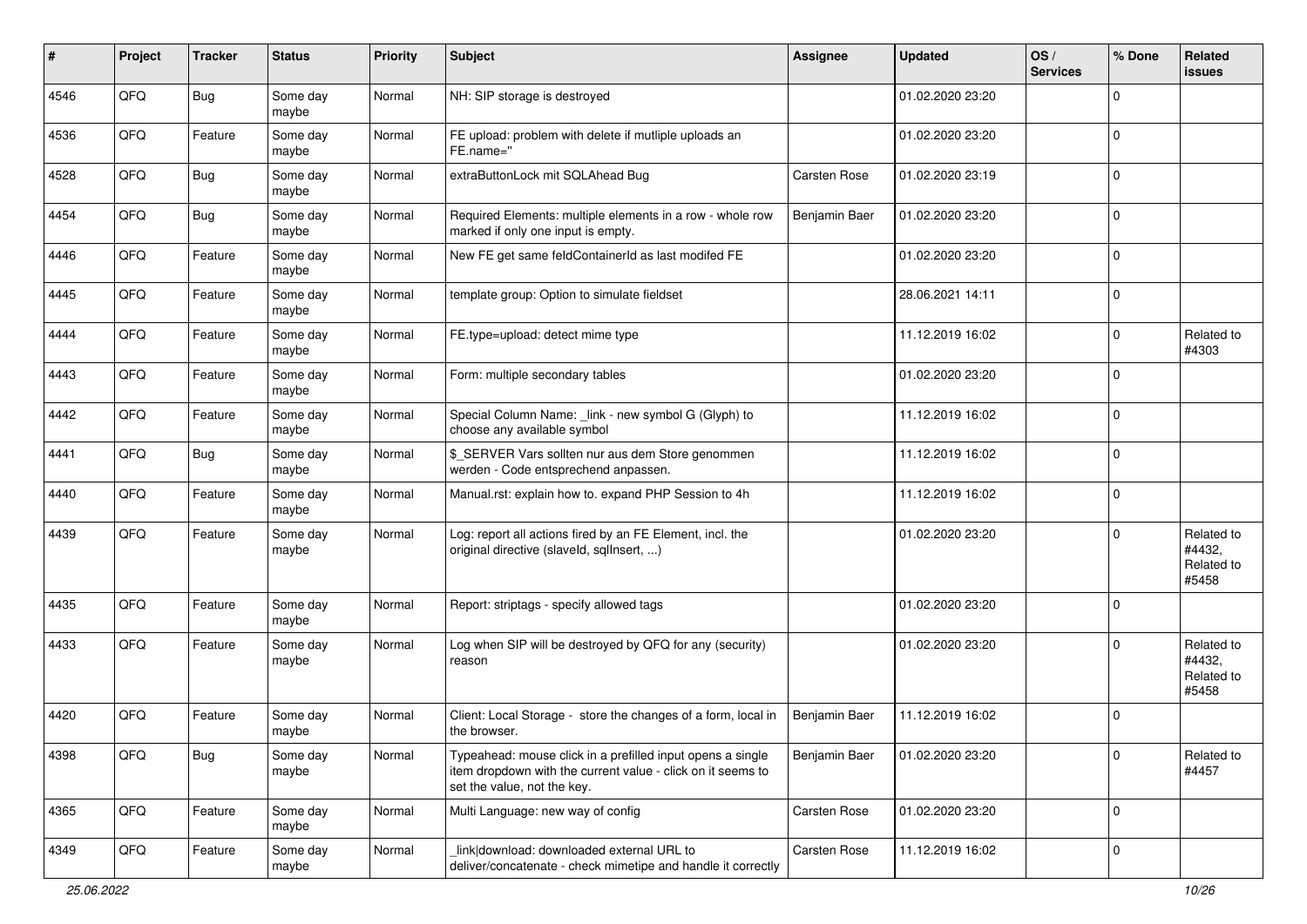| ∦    | Project | <b>Tracker</b> | <b>Status</b>     | <b>Priority</b> | Subject                                                                                                                 | Assignee     | <b>Updated</b>   | OS/<br><b>Services</b> | % Done      | Related<br><b>issues</b>                    |
|------|---------|----------------|-------------------|-----------------|-------------------------------------------------------------------------------------------------------------------------|--------------|------------------|------------------------|-------------|---------------------------------------------|
| 4343 | QFQ     | Feature        | Some day<br>maybe | Normal          | Link: Classifier to add 'attributes'                                                                                    | Carsten Rose | 01.02.2020 23:20 |                        | $\mathbf 0$ | Related to<br>#14077                        |
| 4330 | QFQ     | Feature        | Some day<br>maybe | Normal          | Error Message: report missing {{ / }} in sqlUpdate, sqlInsert,<br>sqlDelete, sqlAfter, sqlBefore in FE action elements. | Carsten Rose | 01.02.2020 23:20 |                        | $\mathbf 0$ |                                             |
| 4328 | QFQ     | <b>Bug</b>     | Some day<br>maybe | Normal          | Error Message: Show FE name/number on problems in FE                                                                    | Carsten Rose | 01.02.2020 23:20 |                        | 0           |                                             |
| 4293 | QFQ     | <b>Bug</b>     | Some day<br>maybe | Normal          | Download broken if token 'd:' is missing - but no error<br>message                                                      | Carsten Rose | 11.12.2019 16:03 |                        | $\mathbf 0$ | Related to<br>#7514                         |
| 4259 | QFQ     | Feature        | Some day<br>maybe | Normal          | Instant trigger a cron job                                                                                              | Carsten Rose | 11.12.2019 16:03 |                        | $\mathbf 0$ |                                             |
| 4197 | QFQ     | Feature        | Some day<br>maybe | Normal          | Unit Test fuer JSON Stream von QuickFormQuery.php ><br>doForm()                                                         | Carsten Rose | 11.12.2019 16:03 |                        | $\mathbf 0$ |                                             |
| 4138 | QFQ     | <b>Bug</b>     | Some day<br>maybe | Normal          | style fehlt                                                                                                             |              | 11.12.2019 16:03 |                        | 0           |                                             |
| 4122 | QFQ     | <b>Bug</b>     | Some day<br>maybe | Normal          | file: Render Mode hat keinen Effekt                                                                                     |              | 11.12.2019 16:03 |                        | 0           |                                             |
| 4092 | QFQ     | <b>Bug</b>     | Some day<br>maybe | Normal          | 1) Logging verbessern wann welches FE warum ausgefuehrt<br>wird, 2) Documentation: Best Practice Template Group         | Carsten Rose | 01.02.2020 23:19 |                        | $\mathbf 0$ | Related to<br>#3504                         |
| 4027 | QFQ     | Feature        | Some day<br>maybe | Normal          | Missing: orange 'check' / 'bullet'                                                                                      |              | 11.12.2019 16:03 |                        | $\mathbf 0$ |                                             |
| 4026 | QFQ     | Feature        | Some day<br>maybe | Normal          | sqlLog.sql: log number of FE.id                                                                                         | Carsten Rose | 11.12.2019 16:03 |                        | $\mathbf 0$ | Related to<br>#5458                         |
| 4018 | QFQ     | Feature        | Some day<br>maybe | Normal          | typeahead: solve problem with potential long query<br>parameter                                                         | Carsten Rose | 11.12.2019 16:03 |                        | $\mathbf 0$ |                                             |
| 4008 | QFQ     | <b>Bug</b>     | Some day<br>maybe | Normal          | FormElemen.type=sendmail: wrong 'TO' if 'real<br>name <rea@mail.to>' is used</rea@mail.to>                              | Carsten Rose | 11.12.2019 16:03 |                        | $\Omega$    |                                             |
| 3991 | QFQ     | Feature        | Some day<br>maybe | Normal          | report: Columnname '_skipWrap' skips 'fbeg', 'fend'                                                                     | Carsten Rose | 11.12.2019 16:03 |                        | $\mathbf 0$ |                                             |
| 3947 | QFQ     | Feature        | Some day<br>maybe | Normal          | Attack detectect: logout current user                                                                                   | Carsten Rose | 11.12.2019 16:03 |                        | $\mathbf 0$ | Related to<br>#5458.<br>Related to<br>#6299 |
| 3942 | QFQ     | Feature        | Some day<br>maybe | Normal          | Action Elemente: neu generierte IDs via FE weitergeben                                                                  | Carsten Rose | 11.12.2019 16:03 |                        | $\mathbf 0$ | Related to<br>#3941                         |
| 3941 | QFQ     | Feature        | Some day<br>maybe | Normal          | sqlAfter: es sollten mehrere moeglich sein                                                                              | Carsten Rose | 11.12.2019 16:03 |                        | $\mathbf 0$ | Related to<br>#3942                         |
| 3905 | QFQ     | Feature        | Some day<br>maybe | Normal          | Documentation: Best Practice anhand eines Online<br>Bewerbungstools                                                     | Carsten Rose | 11.12.2019 16:03 |                        | $\mathbf 0$ |                                             |
| 3900 | QFO     | Feature        | Some day<br>maybe | Normal          | Extend documentation of 'Copy / Paste'                                                                                  | Carsten Rose | 11.12.2019 16:03 |                        | $\mathbf 0$ | Related to<br>#3899                         |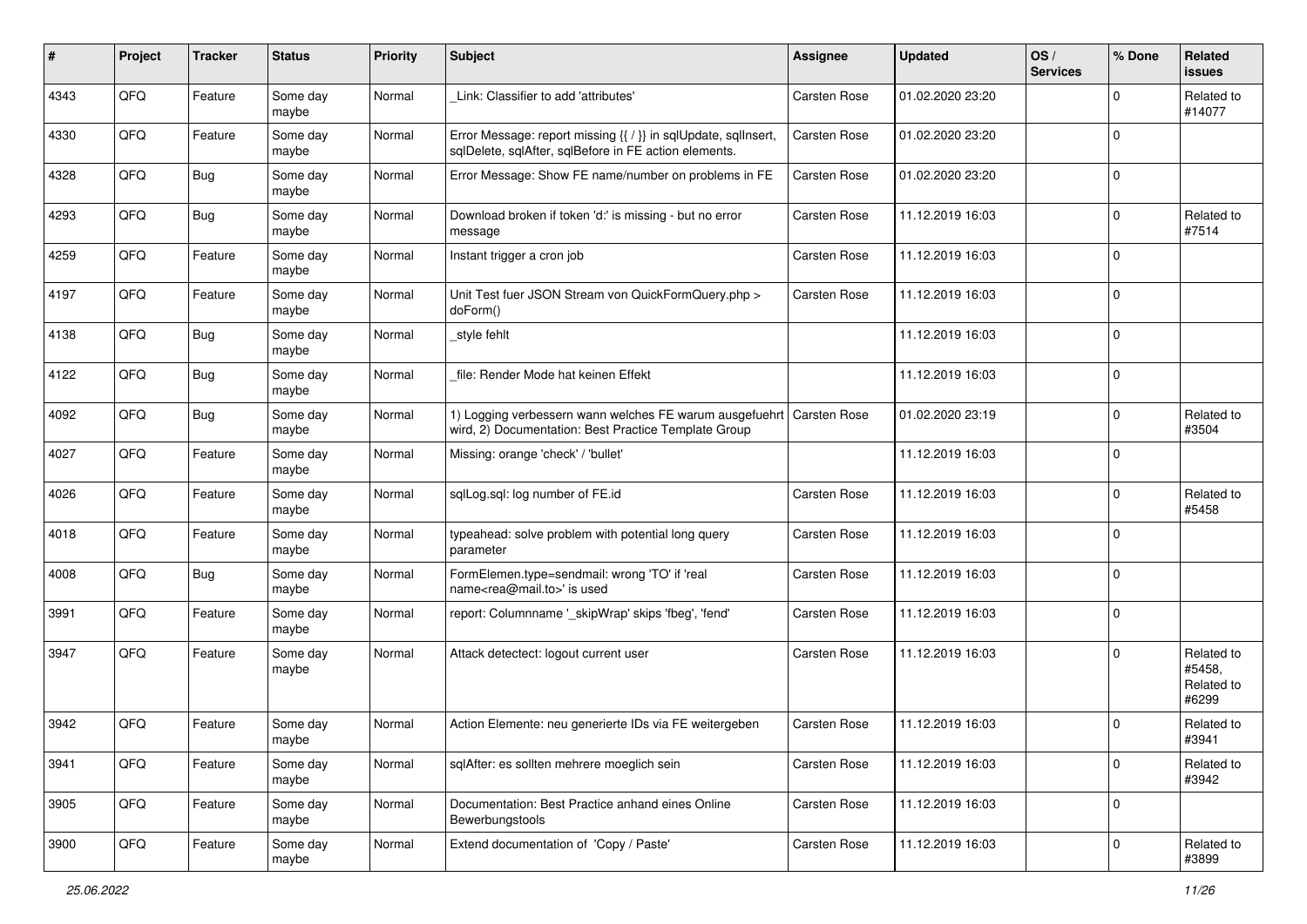| #    | Project | <b>Tracker</b> | <b>Status</b>     | <b>Priority</b> | <b>Subject</b>                                                                                                                                           | <b>Assignee</b>     | <b>Updated</b>   | OS/<br><b>Services</b> | % Done       | Related<br><b>issues</b> |
|------|---------|----------------|-------------------|-----------------|----------------------------------------------------------------------------------------------------------------------------------------------------------|---------------------|------------------|------------------------|--------------|--------------------------|
| 3895 | QFQ     | <b>Bug</b>     | Some day<br>maybe | Normal          | typeahead pedantic: on lehrkredit Idap webpass - if only one<br>person is in dropdown, such person can't be selected                                     | <b>Carsten Rose</b> | 11.12.2019 16:03 |                        | $\Omega$     |                          |
| 3882 | QFQ     | Bug            | Some day<br>maybe | Normal          | templateGroup: disable 'add' if limit is reached - funktioniert<br>nicht wenn bereits records existierten                                                | Carsten Rose        | 11.12.2019 16:03 |                        | $\Omega$     |                          |
| 3880 | QFQ     | Feature        | Some day<br>maybe | Normal          | Form 'Form': anlegen einer Tabelle                                                                                                                       |                     | 14.01.2021 10:12 |                        | $\Omega$     |                          |
| 3879 | QFQ     | Feature        | Some day<br>maybe | Normal          | Form 'FormElement': Beim Feld 'name' rechts in der Notiz<br>einen Link einblenden - a) aktuelle Definition anzeigen, b)<br>Spalte in der Tabelle anlegen |                     | 11.12.2019 16:03 |                        | $\Omega$     |                          |
| 3878 | QFQ     | Feature        | Some day<br>maybe | Normal          | Form 'FormElement': Spalte 'name' typeAhead mit<br>Spaltennamen der Primarytable.                                                                        |                     | 11.12.2019 16:03 |                        | $\Omega$     |                          |
| 3877 | QFQ     | Feature        | Some day<br>maybe | Normal          | FormEditor: die Felder die aktuell nicht gebraucht werden<br>nur auf readonly/disabled setzen (nicht ausblenden > das<br>irritiert.                      | <b>Carsten Rose</b> | 11.12.2019 16:03 |                        | $\Omega$     |                          |
| 3811 | QFQ     | <b>Bug</b>     | Some day<br>maybe | Normal          | Dynamic Update: extraButtonInfo - Text aktualisieren                                                                                                     | <b>Carsten Rose</b> | 11.12.2019 16:03 |                        | $\Omega$     | Related to<br>#11517     |
| 3750 | QFQ     | <b>Bug</b>     | Some day<br>maybe | Normal          | FE in a row: if one violates check, all are red                                                                                                          | <b>Carsten Rose</b> | 11.12.2019 16:03 |                        | $\Omega$     |                          |
| 3708 | QFQ     | Feature        | Some day<br>maybe | Normal          | Form: input - 'specialchars', 'none'  gewisse tags<br>erlauben, andere verbieten                                                                         | <b>Carsten Rose</b> | 11.12.2019 16:02 |                        | $\Omega$     | Related to<br>#14320     |
| 3692 | QFQ     | Feature        | Some day<br>maybe | Normal          | QFQ Webseite                                                                                                                                             | Benjamin Baer       | 11.12.2019 16:02 |                        | $\Omega$     | Related to<br>#5033      |
| 3682 | QFQ     | <b>Bug</b>     | Some day<br>maybe | Normal          | Dynamic update: Radio buttons                                                                                                                            | <b>Carsten Rose</b> | 11.12.2019 16:02 |                        | $\Omega$     |                          |
| 3677 | QFQ     | Feature        | Some day<br>maybe | Normal          | wkhtmitopdf: FE User access prohibited, if client IP changes<br>\$TYPO3_CONF_VARS[FE][lockIP]                                                            | <b>Carsten Rose</b> | 11.12.2019 16:02 |                        | $\Omega$     |                          |
| 3666 | QFQ     | Feature        | Some day<br>maybe | Normal          | a) Performance Messung: mysql_real_escape_string() im<br>Vergleich zu str_replace(), b) doppeltes Aufrufen von<br>mysql real escape string()             | Carsten Rose        | 11.12.2019 16:02 |                        | $\Omega$     |                          |
| 3646 | QFQ     | Feature        | Some day<br>maybe | Normal          | Moeglichkeit HTML Tags in Reports auszugeben (zu<br>enkodieren: htmlspecialchars)                                                                        |                     | 11.12.2019 16:02 |                        | $\Omega$     | Related to<br>#14320     |
| 3617 | QFQ     | Feature        | Some day<br>maybe | Normal          | Load javascripts at bottom                                                                                                                               |                     | 11.12.2019 16:02 |                        | $\Omega$     |                          |
| 3588 | QFQ     | <b>Bug</b>     | Some day<br>maybe | Normal          | templateGroup: versteckte Elemente werden weiterhin<br>gespeichert.                                                                                      | <b>Carsten Rose</b> | 11.12.2019 16:02 |                        | $\Omega$     |                          |
| 3495 | QFQ     | Feature        | Some day<br>maybe | Normal          | Predifined Parameter werden nicht in '+' (add new record)<br>SIP gerendert.                                                                              |                     | 11.12.2019 16:02 |                        | $\Omega$     |                          |
| 3458 | QFQ     | Feature        | Some day<br>maybe | Normal          | Display 'Edit Form Element'-Checkbox on form: should<br>depend on FE Group                                                                               | Carsten Rose        | 11.12.2019 16:02 |                        | <sup>0</sup> | Related to<br>#3447      |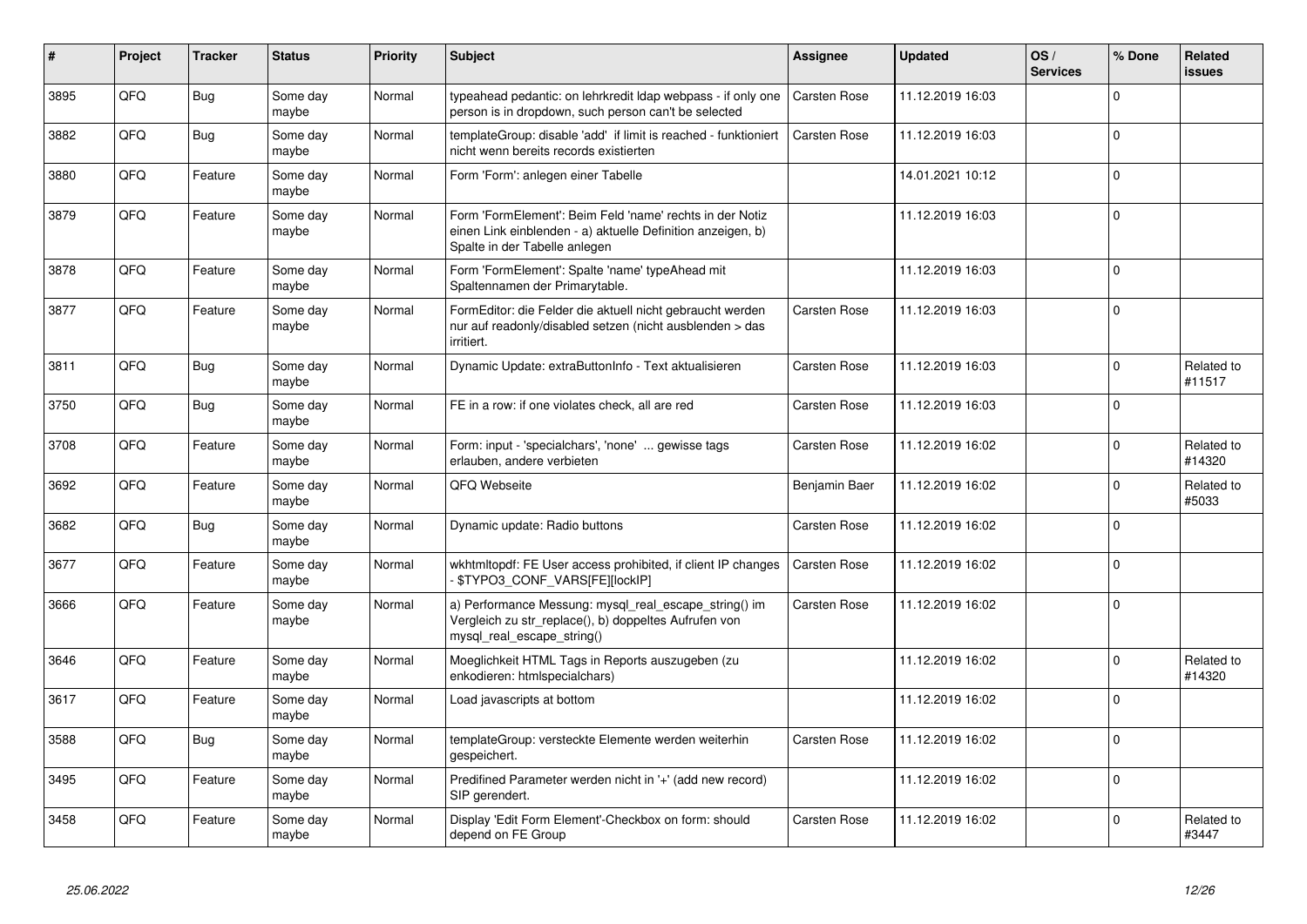| #    | Project | <b>Tracker</b> | <b>Status</b>     | <b>Priority</b> | Subject                                                                                                                       | Assignee            | <b>Updated</b>   | OS/<br><b>Services</b> | % Done         | Related<br><b>issues</b>                    |
|------|---------|----------------|-------------------|-----------------|-------------------------------------------------------------------------------------------------------------------------------|---------------------|------------------|------------------------|----------------|---------------------------------------------|
| 3457 | QFQ     | Feature        | Some day<br>maybe | Normal          | LDAP: concat multi values to one single entry                                                                                 | Carsten Rose        | 11.12.2019 16:02 |                        | $\mathbf 0$    |                                             |
| 3415 | QFQ     | Feature        | Some day<br>maybe | Normal          | FE Login Box Templatefile                                                                                                     | Benjamin Baer       | 11.12.2019 16:02 |                        | $\mathbf 0$    |                                             |
| 3385 | QFQ     | Feature        | Some day<br>maybe | Normal          | templateGroup: insert/update/delete non primary records                                                                       | <b>Carsten Rose</b> | 11.12.2019 16:02 |                        | $\Omega$       |                                             |
| 3350 | QFQ     | Feature        | Some day<br>maybe | Normal          | FormEditor: Hilfetext hinter 'checktype'                                                                                      | Carsten Rose        | 11.12.2019 16:02 |                        | $\mathbf 0$    |                                             |
| 3349 | QFQ     | <b>Bug</b>     | Some day<br>maybe | Normal          | config.qfq.ini: a) vertraegt keine '=' im Value (z.B. Passwort),<br>b) Values sollten in ticks einschliessbar sein (spaces, ) | <b>Carsten Rose</b> | 11.12.2019 16:02 |                        | $\mathbf 0$    |                                             |
| 3332 | QFQ     | Feature        | Some day<br>maybe | Normal          | Uploads: Thumbnails, Details zum hochgeladenen File                                                                           | Carsten Rose        | 11.12.2019 16:02 |                        | $\mathbf 0$    | Related to<br>#3264,<br>Related to<br>#5333 |
| 3331 | QFQ     | Feature        | Some day<br>maybe | Normal          | Default Tooltip fuer _page? Links: mit Form und Record ID                                                                     | <b>Carsten Rose</b> | 11.12.2019 16:02 |                        | $\mathbf 0$    |                                             |
| 3291 | QFQ     | Feature        | Some day<br>maybe | Normal          | AutoCron websiteToken                                                                                                         | Carsten Rose        | 11.12.2019 16:02 |                        | $\mathbf 0$    | Related to<br>#4250                         |
| 3285 | QFQ     | Feature        | Some day<br>maybe | Normal          | Zeichenlimit pro Feld: textarea / editor                                                                                      | <b>Carsten Rose</b> | 11.12.2019 16:02 |                        | $\Omega$       |                                             |
| 3267 | QFQ     | Feature        | Some day<br>maybe | Normal          | 2 Forms auf einer Seite: real + Read only                                                                                     | Carsten Rose        | 11.12.2019 16:03 |                        | 0              |                                             |
| 3216 | QFQ     | Feature        | Some day<br>maybe | Normal          | dynamic update für checkbox label2                                                                                            | Carsten Rose        | 11.12.2019 16:03 |                        | $\overline{0}$ | Related to<br>#2081                         |
| 3130 | QFQ     | <b>Bug</b>     | Some day<br>maybe | Normal          | Debug Info's nicht korrekt nach 'New > Save'.                                                                                 | Carsten Rose        | 11.12.2019 16:03 |                        | $\mathbf 0$    | Related to<br>#3253                         |
| 2995 | QFQ     | Feature        | Some day<br>maybe | Normal          | Dropdown JQuery Plugin: 'chosen' - Moeglichkeit um Select<br>Listen mehr Funktion zu geben. Kein Bootstrap noetig.            | Carsten Rose        | 11.12.2019 16:03 |                        | $\mathbf 0$    |                                             |
| 2950 | QFQ     | Feature        | Some day<br>maybe | Normal          | Inhalt QFQ Records als File                                                                                                   |                     | 11.12.2019 16:03 |                        | $\mathbf 0$    |                                             |
| 2643 | QFQ     | <b>Bug</b>     | Some day<br>maybe | Normal          | Zend / PHP Webinars anschauen                                                                                                 | Carsten Rose        | 01.02.2020 15:56 |                        | $\mathbf 0$    |                                             |
| 2084 | QFQ     | Feature        | Some day<br>maybe | Normal          | Mailto mit encryption: Subrecord                                                                                              | <b>Carsten Rose</b> | 11.12.2019 16:03 |                        | $\mathbf 0$    | Related to<br>#2082                         |
| 2063 | QFQ     | Bug            | Some day<br>maybe | Normal          | Pills auf 'inaktiv' setzen falls keine Element auf dem Pill<br>sichtbar sind.                                                 | Benjamin Baer       | 11.12.2019 16:03 |                        | $\overline{0}$ | Related to<br>#3752                         |
| 1946 | QFQ     | Feature        | Some day<br>maybe | Normal          | Kontrolle ob der ReadOnly Modus bei den<br>Formularelementen korrekt implementiert ist                                        | Carsten Rose        | 11.12.2019 16:03 |                        | 0              |                                             |
| 1635 | QFQ     | Feature        | Some day<br>maybe | Normal          | QFQ Extension content record: weitere Optionen<br>einblenden.                                                                 | Carsten Rose        | 11.12.2019 16:03 |                        | 0              |                                             |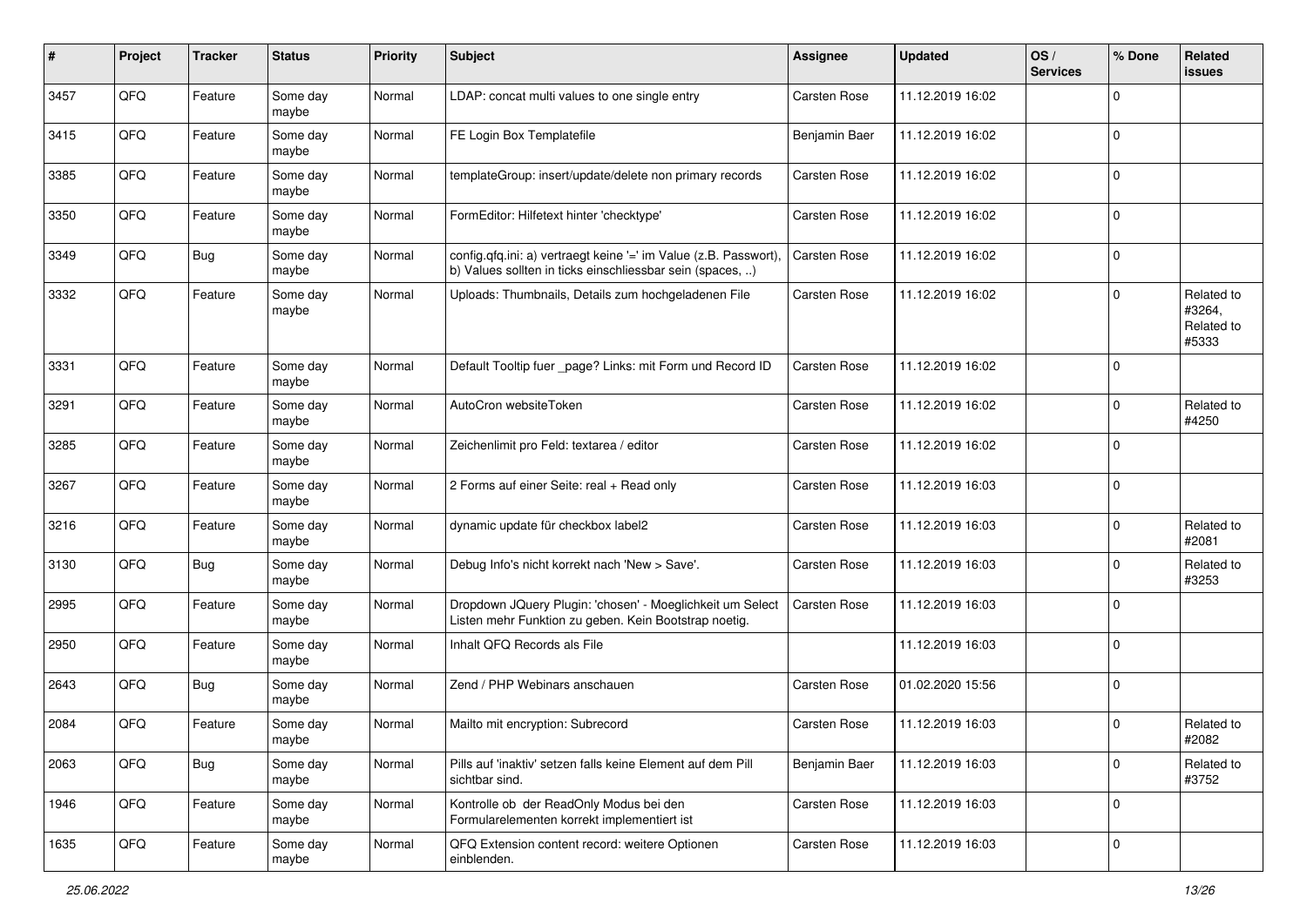| #     | Project | <b>Tracker</b> | <b>Status</b>              | Priority | Subject                                                                                                     | <b>Assignee</b>     | <b>Updated</b>   | OS/<br><b>Services</b> | % Done      | Related<br><b>issues</b>                    |
|-------|---------|----------------|----------------------------|----------|-------------------------------------------------------------------------------------------------------------|---------------------|------------------|------------------------|-------------|---------------------------------------------|
| 1510  | QFQ     | Feature        | Some day<br>maybe          | Normal   | jquery von google laden, falls das nicht geht lokal                                                         |                     | 11.12.2019 16:03 |                        | 0           |                                             |
| 1253  | QFQ     | Feature        | Some day<br>maybe          | Normal   | QF: Colorpicker                                                                                             |                     | 11.12.2019 16:03 |                        | $\mathbf 0$ |                                             |
| 1251  | QFQ     | Feature        | Some day<br>maybe          | Normal   | QF: Combo                                                                                                   |                     | 11.12.2019 16:03 |                        | 0           |                                             |
| 1234  | QFQ     | Feature        | Some day<br>maybe          | Normal   | QF: Record numbering: Im Grid soll in Spalte 1optional die<br>laufende Nummer der Records angezeigt werden. |                     | 01.02.2020 23:20 |                        | $\mathbf 0$ |                                             |
| 955   | QFQ     | Feature        | Some day<br>maybe          | Normal   | QF: Notizen vor/nach dem Form                                                                               |                     | 01.02.2020 23:20 |                        | $\mathbf 0$ |                                             |
| 1623  | QFQ     | Feature        | Some day<br>maybe          | Normal   | RealURL                                                                                                     |                     | 11.12.2019 16:03 |                        | 30          |                                             |
| 8522  | QFQ     | Feature        | Some day<br>maybe          | Normal   | build QFQ - npm warnings                                                                                    | Benjamin Baer       | 01.02.2020 23:19 |                        | 50          |                                             |
| 3613  | QFQ     | <b>Bug</b>     | Some day<br>maybe          | Normal   | note /note unchecked -> note div (col-md) wird weiterhin<br>aerendert                                       | Elias Villiger      | 01.02.2020 23:19 |                        | 100         |                                             |
| 3402  | QFQ     | Feature        | Some day<br>maybe          | Normal   | Syntax Highlighting via CodeMirror                                                                          | <b>Carsten Rose</b> | 11.12.2019 16:02 |                        | 100         | Related to<br>#3207                         |
| 13767 | QFQ     | <b>Bug</b>     | Feedback                   | Normal   | date/time-picker: required shows up/down button orange                                                      | Enis Nuredini       | 16.05.2022 23:16 |                        | 0           |                                             |
| 12546 | QFQ     | Bug            | Feedback                   | Normal   | Branch 'Development' - Unit Tests mit dirty workaround<br>angepasst                                         | Carsten Rose        | 19.03.2022 17:48 |                        | $\Omega$    |                                             |
| 11347 | QFQ     | <b>Bug</b>     | Feedback                   | Normal   | If Bedingungen funktionieren nicht korrekt                                                                  | Christoph Fuchs     | 21.03.2021 20:37 |                        | $\mathbf 0$ |                                             |
| 10782 | QFQ     | Feature        | Feedback                   | Normal   | Tiny MCE: Image Upload                                                                                      | Enis Nuredini       | 16.05.2022 23:16 |                        | $\Omega$    | Related to<br>#12452                        |
| 10124 | QFQ     | Feature        | Feedback                   | Normal   | qfq AAI-Login                                                                                               | Karin Niffeler      | 07.05.2020 09:36 |                        | $\mathbf 0$ |                                             |
| 9898  | QFQ     | Bug            | Feedback                   | Normal   | Formular trotz Timeout gespeichert                                                                          | Benjamin Baer       | 01.02.2020 15:56 |                        | $\mathbf 0$ |                                             |
| 9535  | QFQ     | <b>Bug</b>     | Feedback                   | Normal   | Report:  AS '_vertical' - column to wide - vertical >> rot45,<br>rot90                                      | Benjamin Baer       | 01.02.2020 15:56 |                        | $\Omega$    |                                             |
| 8316  | QFQ     | Bug            | Feedback                   | Normal   | Documentation/Behaviour for Nested Queries and<br>Record-Store confusing                                    | Nicola Chiapolini   | 20.11.2019 09:14 |                        | $\Omega$    |                                             |
| 5894  | QFQ     | Feature        | Feedback                   | Normal   | Typeahead in Report: show/hide rows dynamically                                                             | <b>Carsten Rose</b> | 18.02.2022 08:50 |                        | 0           | Related to<br>#5893,<br>Related to<br>#5885 |
| 13572 | QFQ     | Feature        | Feedback                   | Normal   | Form Load: misleading error message on trying to load non<br>existent primary record                        | Enis Nuredini       | 16.05.2022 23:16 |                        | 100         |                                             |
| 12584 | QFQ     | Feature        | Feedback                   | Normal   | T3 v10 migration script: replace alias-patterns (v11)                                                       | Carsten Rose        | 28.05.2022 11:12 |                        | 100         |                                             |
| 13566 | QFQ     | Feature        | Ready to sync<br>(develop) | Normal   | Delete config-example.qfq.php file                                                                          | Carsten Rose        | 23.12.2021 09:25 |                        | 0           |                                             |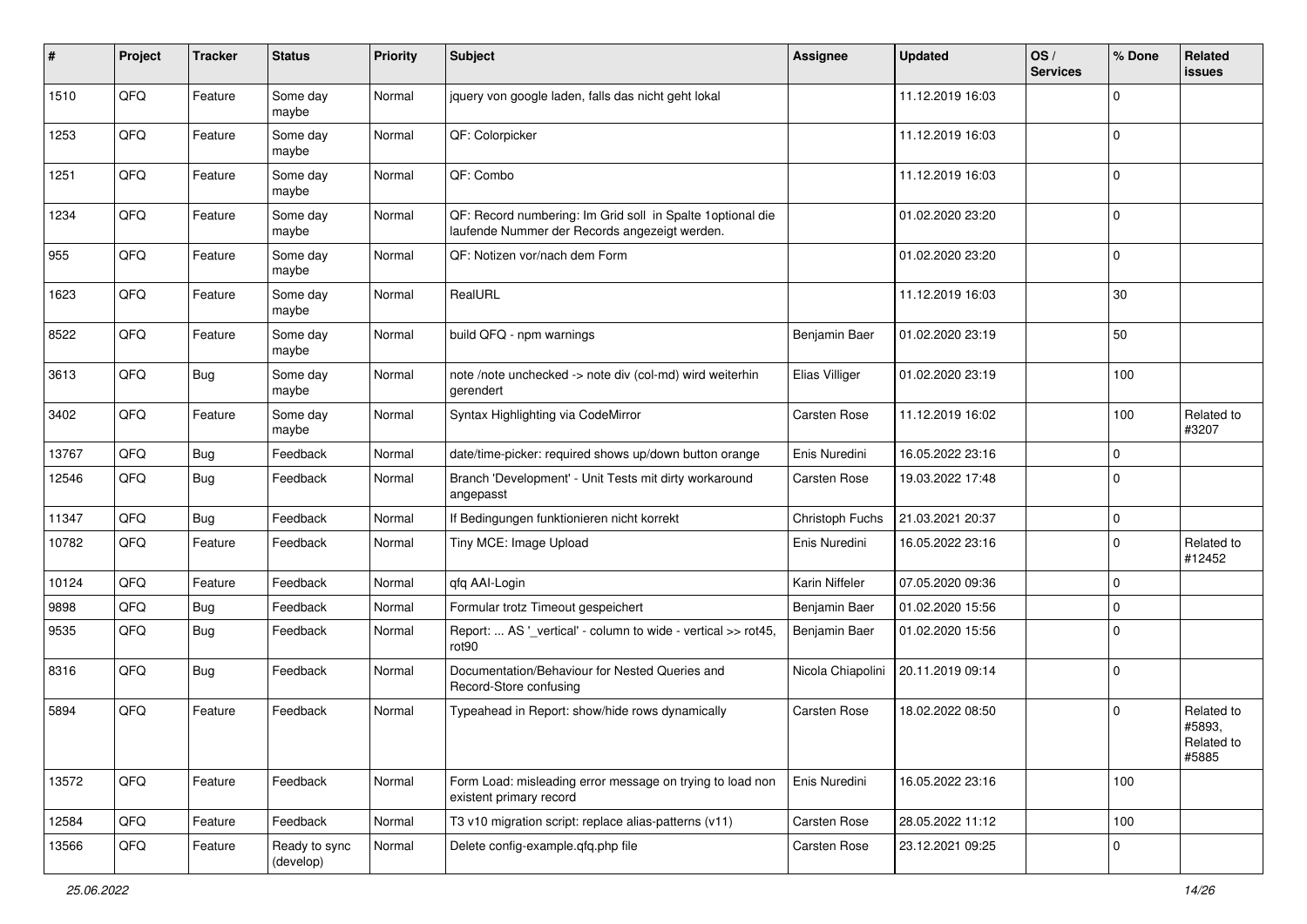| $\vert$ # | Project | <b>Tracker</b> | <b>Status</b> | Priority | <b>Subject</b>                                   | Assignee            | <b>Updated</b>   | OS/<br><b>Services</b> | % Done              | Related<br><b>issues</b>                                                                                                       |
|-----------|---------|----------------|---------------|----------|--------------------------------------------------|---------------------|------------------|------------------------|---------------------|--------------------------------------------------------------------------------------------------------------------------------|
| 14323     | QFQ     | <b>Bug</b>     | In Progress   | Normal   | Report: render=both single - no impact           | Carsten Rose        | 19.06.2022 18:31 |                        | $\mathbf 0$         |                                                                                                                                |
| 14175     | QFQ     | <b>Bug</b>     | In Progress   | Normal   | Opening a form with no QFQ Session cookie fails  | Carsten Rose        | 03.06.2022 10:40 |                        | $\mathbf 0$         |                                                                                                                                |
| 12630     | QFO     | Feature        | In Progress   | Normal   | Input: date[time]: min / max values              | Enis Nuredini       | 20.06.2022 18:31 |                        | $\pmb{0}$           | Related to<br>#10096,<br>Related to<br>#14302.<br>Related to<br>#14303                                                         |
| 12439     | QFQ     | Feature        | In Progress   | Normal   | TinyMCE Paste from Word & Character Count/Limit  | Carsten Rose        | 05.05.2021 22:15 |                        | $\mathbf 0$         |                                                                                                                                |
| 11980     | QFQ     | Feature        | In Progress   | Normal   | protected verzeichnis MUSS geschützt werden      | Carsten Rose        | 07.09.2021 13:30 |                        | $\mathsf{O}\xspace$ |                                                                                                                                |
| 11517     | QFQ     | <b>Bug</b>     | In Progress   | Normal   | extraButtonInfo Broken for multiple FormElements | Carsten Rose        | 12.05.2022 13:12 |                        | $\mathbf 0$         | Related to<br>#7890,<br>Related to<br>#3811, Has<br>duplicate<br>#10905, Has<br>duplicate<br>#10553, Has<br>duplicate<br>#6779 |
| 11076     | QFQ     | Feature        | In Progress   | Normal   | SELECT  AS _websocket                            | Carsten Rose        | 30.08.2020 17:49 |                        | $\mathsf{O}\xspace$ |                                                                                                                                |
| 10661     | QFQ     | <b>Bug</b>     | In Progress   | Normal   | Typo3 Warnungen                                  | Carsten Rose        | 07.09.2021 13:23 |                        | $\mathbf 0$         | Related to<br>#12440                                                                                                           |
| 10443     | QFQ     | Feature        | In Progress   | Normal   | Konzept_api / _live                              | Carsten Rose        | 07.05.2020 09:39 |                        | $\mathsf{O}\xspace$ |                                                                                                                                |
| 6250      | QFQ     | Feature        | In Progress   | Normal   | Enhance layout: a) Subrecord, b) Subrecord-Title | Carsten Rose        | 01.02.2020 23:22 |                        | $\mathbf 0$         | Related to<br>#5391                                                                                                            |
| 5695      | QFQ     | Feature        | In Progress   | Normal   | Multiform                                        | <b>Carsten Rose</b> | 02.01.2021 18:38 |                        | $\mathsf{O}\xspace$ |                                                                                                                                |
| 4194      | QFQ     | Feature        | In Progress   | Normal   | Bootstrap 4 ist jetzt offiziel                   |                     | 03.05.2021 20:47 |                        | $\mathbf 0$         | Related to<br>#10114                                                                                                           |
| 10793     | QFQ     | Feature        | In Progress   | Normal   | <b>Update NPM Packages</b>                       | Carsten Rose        | 07.09.2021 13:25 |                        | 30                  |                                                                                                                                |
| 13330     | QFQ     | Feature        | In Progress   | Normal   | Multi Form: Upload                               | <b>Carsten Rose</b> | 07.11.2021 12:40 |                        | 50                  | Related to<br>#9706                                                                                                            |
| 12440     | QFQ     | Feature        | In Progress   | Normal   | Typo3 V10 upgrade (durchfuehren und testen)      | Carsten Rose        | 21.03.2022 09:53 |                        | 50                  | Related to<br>#12357,<br>Related to<br>#12067,<br>Related to<br>#10661                                                         |
| 9691      | QFQ     | <b>Bug</b>     | In Progress   | Normal   | Checkbox: dynamic update > readonly              | Carsten Rose        | 01.02.2020 23:22 |                        | 50                  | Related to<br>#9834                                                                                                            |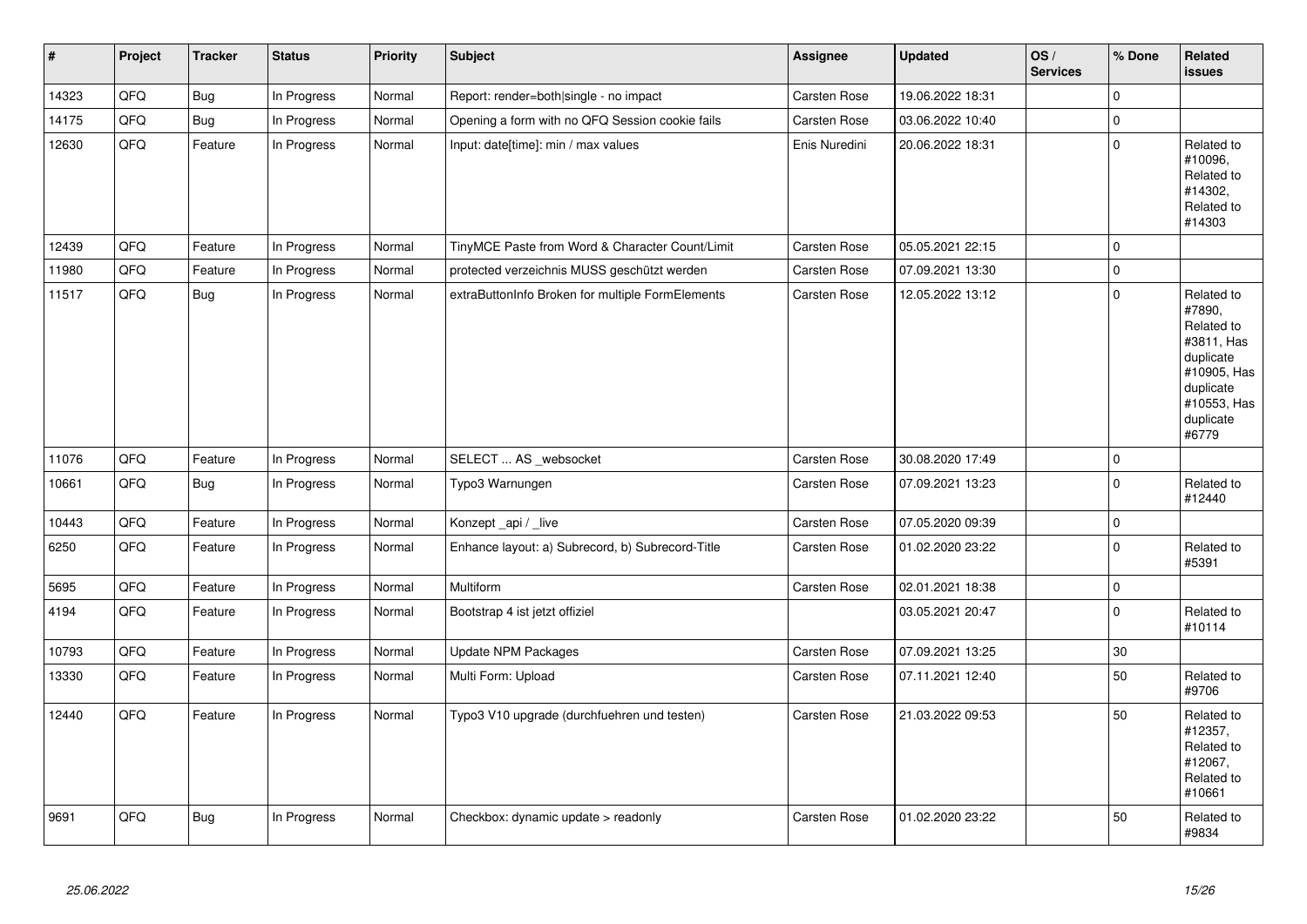| #     | Project | <b>Tracker</b> | <b>Status</b> | <b>Priority</b> | Subject                                                   | <b>Assignee</b>     | <b>Updated</b>   | OS/<br><b>Services</b> | % Done      | Related<br><b>issues</b>                                                                                                                                              |
|-------|---------|----------------|---------------|-----------------|-----------------------------------------------------------|---------------------|------------------|------------------------|-------------|-----------------------------------------------------------------------------------------------------------------------------------------------------------------------|
| 14320 | QFQ     | Feature        | ToDo          | Normal          | Allow specific HTML Tags and Attributes: general, TinyMCE | Enis Nuredini       | 17.06.2022 10:44 |                        | $\mathbf 0$ | Related to<br>#12664,<br>Related to<br>#12039,<br>Related to<br>#11702,<br>Related to<br>#7239,<br>Related to<br>#3708,<br>Related to<br>#3646,<br>Related to<br>#880 |
| 14303 | QFQ     | Bug            | ToDo          | Normal          | datetime broken with picker                               | Enis Nuredini       | 17.06.2022 09:02 |                        | $\mathbf 0$ | Related to<br>#12630                                                                                                                                                  |
| 13899 | QFQ     | <b>Bug</b>     | ToDo          | Normal          | Selenium: zum laufen bringen                              | Enis Nuredini       | 25.03.2022 10:24 |                        | $\mathbf 0$ |                                                                                                                                                                       |
| 12262 | QFQ     | Feature        | ToDo          | Normal          | Form buttons on top: more customable                      | Enis Nuredini       | 17.06.2022 10:44 |                        | $\mathbf 0$ | Related to<br>#13945, Has<br>duplicate<br>#4046, Has<br>duplicate<br>#10080                                                                                           |
| 14371 | QFQ     | Feature        | Priorize      | Normal          | <b>LDAP via REPORT</b>                                    | Carsten Rose        | 19.06.2022 16:37 |                        | $\mathbf 0$ |                                                                                                                                                                       |
| 14290 | QFQ     | Feature        | Priorize      | Normal          | FormEditor: Show Table Definition                         | Carsten Rose        | 19.06.2022 16:37 |                        | $\mathbf 0$ |                                                                                                                                                                       |
| 14283 | QFQ     | <b>Bug</b>     | Priorize      | Normal          | HEIC / HEIF convert doesn't trigger                       | Carsten Rose        | 19.06.2022 16:37 |                        | $\mathbf 0$ |                                                                                                                                                                       |
| 13943 | QFQ     | <b>Bug</b>     | Priorize      | Normal          | unable to find formgroup                                  | Enis Nuredini       | 28.05.2022 11:03 |                        | $\pmb{0}$   |                                                                                                                                                                       |
| 13900 | QFQ     | Feature        | Priorize      | Normal          | Selenium: Check das Cookie/PDF funktioniert               | Enis Nuredini       | 25.03.2022 12:45 |                        | $\mathbf 0$ |                                                                                                                                                                       |
| 12504 | QFQ     | Feature        | Priorize      | Normal          | sql.log: report fe.id                                     | <b>Carsten Rose</b> | 05.05.2021 22:09 |                        | $\mathbf 0$ |                                                                                                                                                                       |
| 12503 | QFQ     | Feature        | Priorize      | Normal          | Detect dangerous UPDATE statement with missing WHERE      | <b>Carsten Rose</b> | 05.05.2021 22:09 |                        | $\mathbf 0$ |                                                                                                                                                                       |
| 12452 | QFQ     | Feature        | Priorize      | Normal          | BaseURL: alsways with '/' at the end                      | Carsten Rose        | 19.06.2022 13:45 |                        | $\mathbf 0$ | Related to<br>#10782                                                                                                                                                  |
| 12325 | QFQ     | <b>Bug</b>     | Priorize      | Normal          | MultiDB form.dbIndex not working for report syntax        | Carsten Rose        | 07.09.2021 13:37 |                        | $\mathbf 0$ | Related to<br>#12145,<br>Related to<br>#12314                                                                                                                         |
| 11320 | QFQ     | Feature        | Priorize      | Normal          | Typo3 Version 10 support                                  | Carsten Rose        | 05.05.2021 22:09 |                        | $\mathbf 0$ |                                                                                                                                                                       |
| 10569 | QFQ     | Feature        | Priorize      | Normal          | link blank more safe                                      | Enis Nuredini       | 25.03.2022 12:44 |                        | $\mathbf 0$ |                                                                                                                                                                       |
| 10015 | QFQ     | Feature        | Priorize      | Normal          | Monospace in Textarea                                     | <b>Carsten Rose</b> | 03.02.2020 13:40 |                        | $\mathbf 0$ |                                                                                                                                                                       |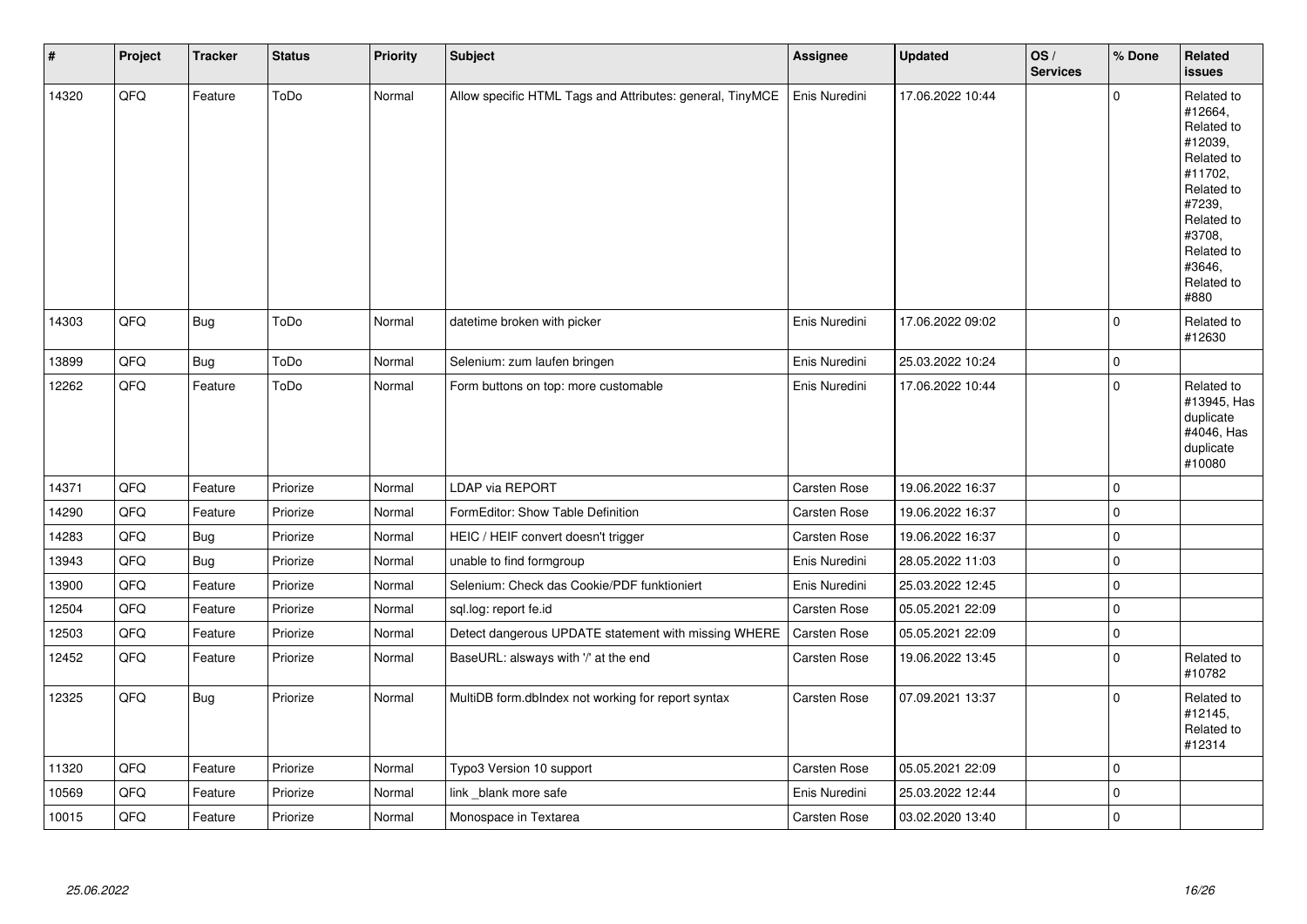| #     | Project | <b>Tracker</b> | <b>Status</b> | <b>Priority</b> | Subject                                                                                                  | Assignee            | <b>Updated</b>   | OS/<br><b>Services</b> | % Done      | Related<br>issues                                                       |
|-------|---------|----------------|---------------|-----------------|----------------------------------------------------------------------------------------------------------|---------------------|------------------|------------------------|-------------|-------------------------------------------------------------------------|
| 10012 | QFQ     | Feature        | Priorize      | Normal          | redirectAllMailTo: {{beEmail:T}}                                                                         | Carsten Rose        | 08.05.2021 09:54 |                        | $\Omega$    | Related to<br>#12412,<br>Related to<br>#12413,<br>Related to<br>#10011  |
| 10011 | QFQ     | Feature        | Priorize      | Normal          | Offer new STORE TYPO3 Variable 'beUser', 'beEmail'                                                       | <b>Carsten Rose</b> | 08.05.2021 09:51 |                        | $\mathbf 0$ | Related to<br>#10012,<br>Related to<br>#12511                           |
| 10005 | QFQ     | Feature        | Priorize      | Normal          | Report / special column name:  AS _calendar                                                              | Carsten Rose        | 03.06.2020 17:28 |                        | $\mathbf 0$ |                                                                         |
| 10003 | QFQ     | Feature        | Priorize      | Normal          | fieldset: stronger visualize group                                                                       | Benjamin Baer       | 12.02.2020 08:13 |                        | $\mathbf 0$ |                                                                         |
| 9975  | QFQ     | Bug            | Priorize      | Normal          | Dropdown Menu: 'r:3' broken                                                                              | Carsten Rose        | 01.02.2020 10:13 |                        | $\mathbf 0$ |                                                                         |
| 9968  | QFQ     | Feature        | Priorize      | Normal          | Tooltip in Links for Developer                                                                           | Carsten Rose        | 01.02.2020 23:17 |                        | $\mathbf 0$ |                                                                         |
| 9958  | QFQ     | <b>Bug</b>     | Priorize      | Normal          | Broken subrecord query: no error message                                                                 | Carsten Rose        | 05.02.2021 15:15 |                        | $\mathbf 0$ |                                                                         |
| 9947  | QFQ     | Bug            | Priorize      | Normal          | Unwanted error message if missing 'typeAheadSqlPrefetch'                                                 | Carsten Rose        | 01.02.2020 10:13 |                        | $\mathbf 0$ |                                                                         |
| 9928  | QFQ     | Feature        | Priorize      | Normal          | SpecialColumnName: a) Deprecated: ' AS "_+tag " ', b)<br>New: ' AS "_ <tag1><tag2>" '</tag2></tag1>      | Carsten Rose        | 01.02.2020 23:17 |                        | $\mathbf 0$ | Related to<br>#9929                                                     |
| 9900  | QFQ     | Feature        | Priorize      | Normal          | Generic API Call: tt-content record >> JSON                                                              | Carsten Rose        | 01.02.2020 10:13 |                        | $\mathbf 0$ |                                                                         |
| 9862  | QFQ     | Bug            | Priorize      | Normal          | Failed writing to sql mail qfq.log should throw an exception                                             | <b>Carsten Rose</b> | 01.02.2020 10:13 |                        | $\mathbf 0$ |                                                                         |
| 9834  | QFQ     | <b>Bug</b>     | Priorize      | Normal          | Input elements with tag 'disabled' are missing on<br>form-submit: server option 'processReadOnly' broken | Carsten Rose        | 07.12.2021 16:43 |                        | $\mathbf 0$ | Related to<br>#9691,<br>Related to<br>#5305, Has<br>duplicate<br>#12331 |
| 9668  | QFQ     | Feature        | Priorize      | Normal          | Form.mode: rename 'hidden' to 'hide'                                                                     | Carsten Rose        | 05.05.2021 22:14 |                        | $\mathbf 0$ | Related to<br>#6437                                                     |
| 9394  | QFQ     | Feature        | Priorize      | Normal          | REST: allow for non numerical ids in get requests                                                        | Carsten Rose        | 05.05.2021 22:10 |                        | $\mathbf 0$ |                                                                         |
| 9346  | QFQ     | Feature        | Priorize      | Normal          | beforeSave: check if an upload is given                                                                  | <b>Carsten Rose</b> | 11.06.2021 21:18 |                        | $\mathbf 0$ |                                                                         |
| 9135  | QFQ     | Feature        | Priorize      | Normal          | Progress Bar generic / replace old hourglass download<br>popup                                           | Benjamin Baer       | 03.01.2022 07:43 |                        | $\mathbf 0$ |                                                                         |
| 8963  | QFQ     | Feature        | Priorize      | Normal          | Setting values in a store: flexible way                                                                  | <b>Carsten Rose</b> | 05.05.2021 22:10 |                        | $\mathbf 0$ | Related to<br>#8975                                                     |
| 8585  | QFQ     | Feature        | Priorize      | Normal          | Enhance Error message for 'unknown form'                                                                 | Carsten Rose        | 01.02.2020 10:13 |                        | $\mathbf 0$ |                                                                         |
| 8584  | QFQ     | Feature        | Priorize      | Normal          | FE 'Action' - never assign to Container (except Template<br>Group)                                       | Carsten Rose        | 01.02.2020 10:13 |                        | $\mathbf 0$ |                                                                         |
| 8277  | QFQ     | Feature        | Priorize      | Normal          | fe.parameter.default=                                                                                    | Carsten Rose        | 01.02.2020 23:17 |                        | $\mathbf 0$ | Related to<br>#8113                                                     |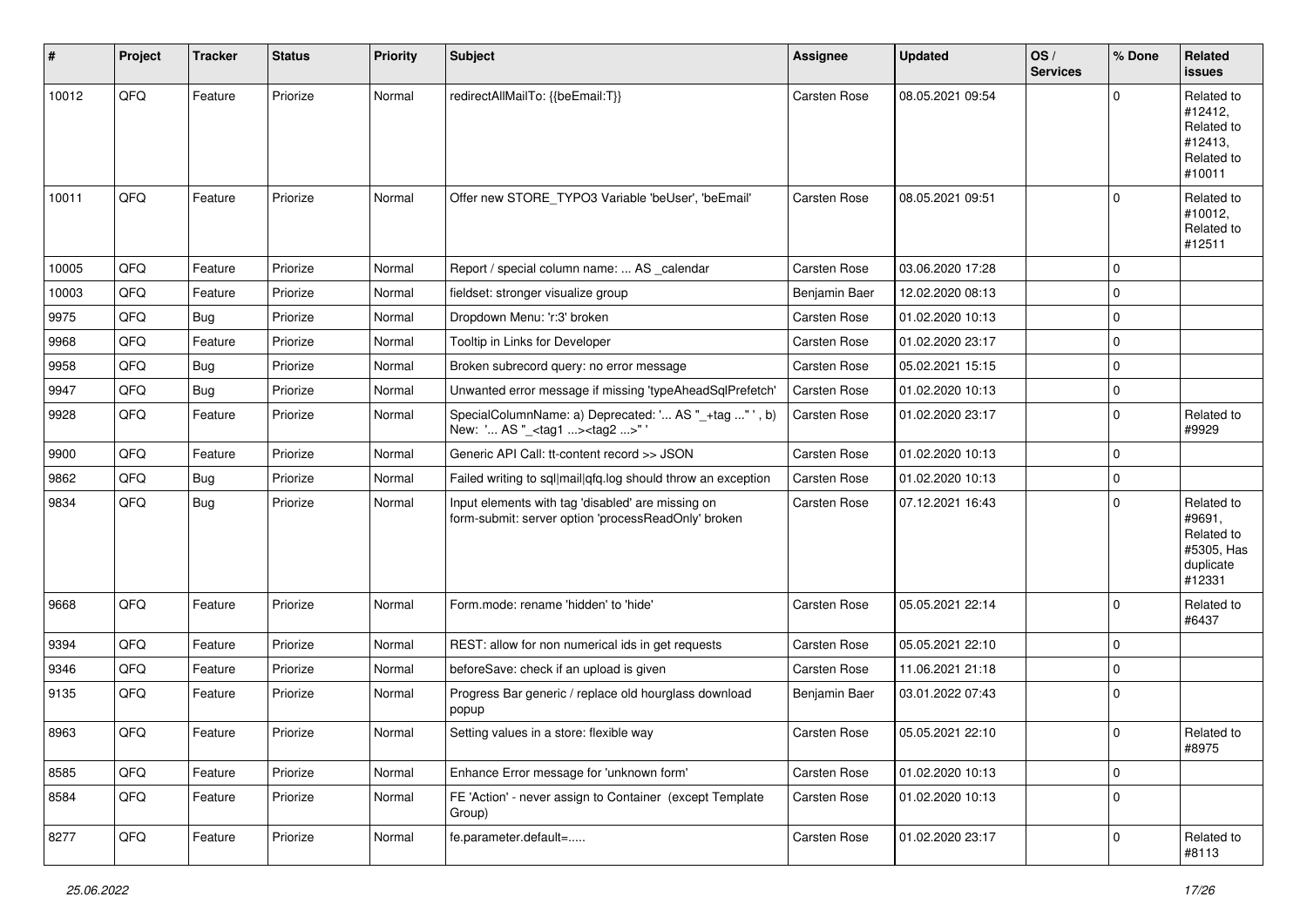| #    | Project | <b>Tracker</b> | <b>Status</b> | <b>Priority</b> | <b>Subject</b>                                                                            | Assignee            | <b>Updated</b>   | OS/<br><b>Services</b> | % Done       | Related<br><b>issues</b> |
|------|---------|----------------|---------------|-----------------|-------------------------------------------------------------------------------------------|---------------------|------------------|------------------------|--------------|--------------------------|
| 8044 | QFQ     | Feature        | Priorize      | Normal          | Transaction: a) Form, b) Report                                                           | <b>Carsten Rose</b> | 05.05.2021 22:14 |                        | $\Omega$     | Related to<br>#8043      |
| 8037 | QFQ     | Bug            | Priorize      | Normal          | FE.type=upload (advanced mode): {{slaveId:V}} missing<br>during dynamic update            | <b>Carsten Rose</b> | 01.02.2020 10:13 |                        | $\Omega$     |                          |
| 8034 | QFQ     | Feature        | Priorize      | Normal          | FormElement 'data': 22.22.2222 should not be accepted                                     | Carsten Rose        | 01.02.2020 10:13 |                        | $\mathbf 0$  |                          |
| 7965 | QFQ     | Feature        | Priorize      | Normal          | Input type 'text' with visual format - currency                                           | Benjamin Baer       | 03.01.2022 07:45 |                        | $\mathbf 0$  |                          |
| 7730 | QFQ     | Feature        | Priorize      | Normal          | SELECT Box: title in between                                                              | Benjamin Baer       | 01.02.2020 23:22 |                        | $\Omega$     |                          |
| 7656 | QFQ     | <b>Bug</b>     | Priorize      | Normal          | FE with required, 'pattern' and 'extraButtonLock': always<br>complain about missing value | Carsten Rose        | 01.02.2020 10:13 |                        | $\Omega$     |                          |
| 7630 | QFQ     | Feature        | Priorize      | Normal          | detailed error message for simple upload                                                  | Carsten Rose        | 01.02.2020 10:13 |                        | $\mathbf 0$  |                          |
| 7616 | QFQ     | <b>Bug</b>     | Priorize      | Normal          | Selectlist with Enum & Dynamic Update                                                     | Carsten Rose        | 01.02.2020 10:13 |                        | $\mathbf 0$  |                          |
| 7522 | QFQ     | Feature        | Priorize      | Normal          | Inserting default index.html to folder (Avoid Apache<br>Indexing)                         | Carsten Rose        | 01.02.2020 10:13 |                        | $\Omega$     |                          |
| 7290 | QFQ     | Feature        | Priorize      | Normal          | FormEditor: title as textarea if LEN(title)>60                                            | <b>Carsten Rose</b> | 01.02.2020 10:13 |                        | $\mathbf{0}$ | Blocked by<br>#7682      |
| 7217 | QFQ     | Feature        | Priorize      | Normal          | Download: notice User if `_sip=?` is missing                                              | <b>Carsten Rose</b> | 01.02.2020 10:13 |                        | $\mathbf 0$  |                          |
| 6998 | QFQ     | Feature        | Priorize      | Normal          | Form: with debug=on show column information as tooltip of<br>column label                 | <b>Carsten Rose</b> | 01.02.2020 10:13 |                        | $\mathbf 0$  |                          |
| 6870 | QFQ     | Feature        | Priorize      | Normal          | Click on 'link' triggers an API call                                                      | Benjamin Baer       | 03.01.2022 08:25 |                        | $\mathbf 0$  |                          |
| 6801 | QFQ     | Feature        | Priorize      | Normal          | Fabric: Maximize / FullIscreen                                                            | Benjamin Baer       | 21.03.2022 09:56 |                        | $\Omega$     |                          |
| 6574 | QFQ     | Bug            | Priorize      | Normal          | gfg.log: Fehlermeldung wurde angezeigt, aber nicht geloggt                                | Carsten Rose        | 01.02.2020 10:13 |                        | $\mathbf 0$  |                          |
| 6566 | QFQ     | <b>Bug</b>     | Priorize      | Normal          | Link Function 'delete': provided parameter missing on page<br>reload                      | Benjamin Baer       | 03.01.2022 08:08 |                        | $\Omega$     |                          |
| 6224 | QFQ     | Feature        | Priorize      | Normal          | Dynamic update: fade in/out fields                                                        | Benjamin Baer       | 21.03.2022 09:50 |                        | $\Omega$     |                          |
| 6140 | QFQ     | <b>Bug</b>     | Priorize      | Normal          | QFQ DnD Sort: Locked fields                                                               | Benjamin Baer       | 21.03.2022 09:56 |                        | $\Omega$     |                          |
| 5942 | QFQ     | Feature        | Priorize      | Normal          | 'L' and 'type': append to links, generate via 'link' by using<br>'u:' .                   | Carsten Rose        | 01.02.2020 10:13 |                        | $\Omega$     |                          |
| 5562 | QFQ     | Feature        | Priorize      | Normal          | Drag'n'Drop fuer Uploads                                                                  | Benjamin Baer       | 21.03.2022 09:52 |                        | $\Omega$     | Related to<br>#9706      |
| 5366 | QFQ     | Feature        | Priorize      | Normal          | Saving with keyboard shortcuts                                                            | Benjamin Baer       | 21.03.2022 09:47 |                        | $\mathbf 0$  |                          |
| 4457 | QFQ     | <b>Bug</b>     | Priorize      | Normal          | typeahead: pressing return to select an item, saves the form<br>and closes the form.      | Benjamin Baer       | 03.01.2022 08:01 |                        | $\Omega$     | Related to<br>#4398      |
| 3867 | QFQ     | Feature        | Priorize      | Normal          | Readonly Formular: Template Groups add/delete<br>ausbeldnen                               | Carsten Rose        | 05.05.2021 22:12 |                        | $\Omega$     |                          |
| 3782 | QFQ     | <b>Bug</b>     | Priorize      | Normal          | Bei fehlerhafter Eingabe (z.B. Datum) sollte das erwartete<br>Format angezeigt werden     | <b>Carsten Rose</b> | 01.02.2020 10:13 |                        | l 0          |                          |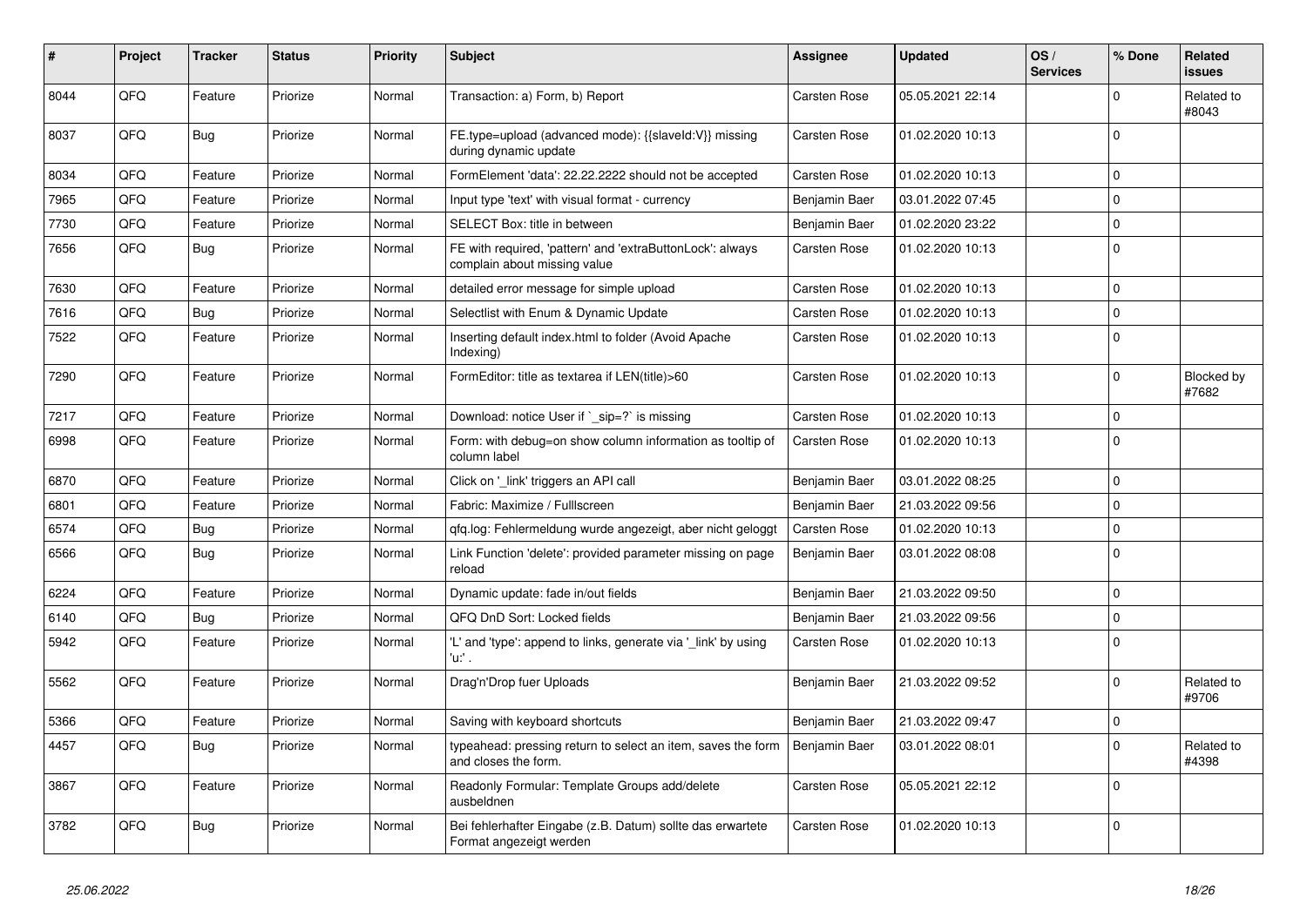| #     | Project | <b>Tracker</b> | <b>Status</b> | <b>Priority</b> | Subject                                                                                             | <b>Assignee</b>        | <b>Updated</b>   | OS/<br><b>Services</b> | % Done       | Related<br>issues                                |
|-------|---------|----------------|---------------|-----------------|-----------------------------------------------------------------------------------------------------|------------------------|------------------|------------------------|--------------|--------------------------------------------------|
| 2665  | QFQ     | Bug            | Priorize      | Normal          | Dynamic Update funktioniert nicht, wenn beim<br>entsprechenden FormElement eine size angegeben ist. | Benjamin Baer          | 03.01.2022 08:12 |                        | 30           |                                                  |
| 14395 | QFQ     | Support        | <b>New</b>    | Normal          | FormEditor: Virtual table columns                                                                   | Enis Nuredini          | 21.06.2022 16:09 |                        | $\mathbf 0$  |                                                  |
| 14377 | QFQ     | Bug            | <b>New</b>    | Normal          | Documentation > General Tips: white page after migration                                            | Enis Nuredini          | 19.06.2022 16:37 |                        | $\mathbf 0$  |                                                  |
| 14376 | QFQ     | Feature        | New           | Normal          | QFQ Bootstrap: if missing, create stored procedures                                                 | Enis Nuredini          | 19.06.2022 16:37 |                        | $\mathbf 0$  |                                                  |
| 14322 | QFQ     | Bug            | New           | Normal          | Form Load: by default no scroll (save & close should be<br>visible)                                 | Enis Nuredini          | 15.06.2022 14:12 |                        | $\mathbf 0$  | Related to<br>#14321,<br>Related to<br>#6232     |
| 14305 | QFQ     | <b>Bug</b>     | New           | Normal          | Inline Report editing does not create history entries                                               | <b>Carsten Rose</b>    | 10.06.2022 11:55 |                        | $\mathbf 0$  |                                                  |
| 14304 | QFQ     | <b>Bug</b>     | <b>New</b>    | Normal          | table sorter view safer does not work                                                               | <b>Carsten Rose</b>    | 10.06.2022 11:49 |                        | $\mathbf 0$  |                                                  |
| 14245 | QFQ     | Bug            | New           | Normal          | Form Save Btn bleibt disabled wenn Datumsfeld über<br>Datepicker geändert                           | Enis Nuredini          | 27.05.2022 13:45 |                        | $\mathbf 0$  | Related to<br>#13689                             |
| 14233 | QFQ     | <b>Bug</b>     | <b>New</b>    | Normal          | AS _link: question - HTML is not rendered                                                           | <b>Carsten Rose</b>    | 28.05.2022 11:02 |                        | $\mathbf 0$  |                                                  |
| 14227 | QFQ     | Feature        | <b>New</b>    | Normal          | Selenium Konkurrenz: cypress.io                                                                     | Enis Nuredini          | 28.05.2022 11:02 |                        | $\mathbf 0$  |                                                  |
| 14185 | QFQ     | Feature        | New           | Normal          | External/Autocron.php - better suitable directory                                                   | Support: System        | 28.05.2022 11:03 |                        | $\mathbf 0$  |                                                  |
| 14091 | QFQ     | <b>Bug</b>     | <b>New</b>    | Normal          | inconsistent template path for twig                                                                 | <b>Carsten Rose</b>    | 19.04.2022 18:36 |                        | $\mathbf 0$  |                                                  |
| 14090 | QFQ     | Feature        | New           | Normal          | Nützliche _script funktionen                                                                        | <b>Carsten Rose</b>    | 28.05.2022 11:03 |                        | $\mathbf 0$  |                                                  |
| 14077 | QFQ     | <b>Bug</b>     | New           | Normal          | As _link: Attribute 'class' missing by r:1 and r:3 - but should<br>set                              | <b>Carsten Rose</b>    | 28.05.2022 11:02 |                        | $\mathbf 0$  | Related to<br>#5342,<br>Related to<br>#4343      |
| 14028 | QFQ     | Feature        | <b>New</b>    | Normal          | Required notification: visual nicer                                                                 | Enis Nuredini          | 28.05.2022 11:01 |                        | $\mathbf 0$  |                                                  |
| 13945 | QFQ     | Feature        | New           | Normal          | As link: content before/after link                                                                  | Enis Nuredini          | 28.05.2022 11:01 |                        | $\mathbf 0$  | Related to<br>#12262                             |
| 13843 | QFQ     | Feature        | <b>New</b>    | Normal          | Create JWT via QFQ                                                                                  | <b>Carsten Rose</b>    | 19.03.2022 17:42 |                        | $\mathbf 0$  |                                                  |
| 13841 | QFQ     | Feature        | New           | Normal          | Create PDF via iText - evaluate                                                                     | <b>Carsten Rose</b>    | 19.03.2022 17:42 |                        | $\mathbf 0$  |                                                  |
| 13706 | QFQ     | Bug            | <b>New</b>    | Normal          | Wrong CheckType in FieldElement LastStatus of Form Cron                                             | Carsten Rose           | 21.01.2022 18:20 |                        | $\mathbf 0$  |                                                  |
| 13700 | QFQ     | Feature        | New           | Normal          | Redesign qfq.io Seite                                                                               | <b>Carsten Rose</b>    | 19.03.2022 17:43 |                        | $\mathbf 0$  |                                                  |
| 13689 | QFQ     | <b>Bug</b>     | New           | Normal          | Enter auf Eingabefeld mit ungültigem Wert führt zu blurry<br>Seite                                  | Enis Nuredini          | 28.05.2022 10:53 |                        | $\mathbf 0$  | Related to<br>#14245, Has<br>duplicate<br>#11891 |
| 13659 | QFQ     | <b>Bug</b>     | <b>New</b>    | Normal          | wrong sanitize class applied to R-store                                                             | Carsten Rose           | 15.01.2022 14:23 |                        | $\mathbf{0}$ |                                                  |
| 13647 | QFQ     | <b>Bug</b>     | New           | Normal          | Autofocus funktioniert nicht auf Chrome                                                             | Benjamin Baer          | 19.03.2022 17:44 |                        | $\mathbf 0$  |                                                  |
| 13609 | QFQ     | Feature        | New           | Normal          | QFQ Introduction: Seite aufloesen                                                                   | Philipp<br>Gröbelbauer | 28.05.2022 11:02 |                        | $\pmb{0}$    |                                                  |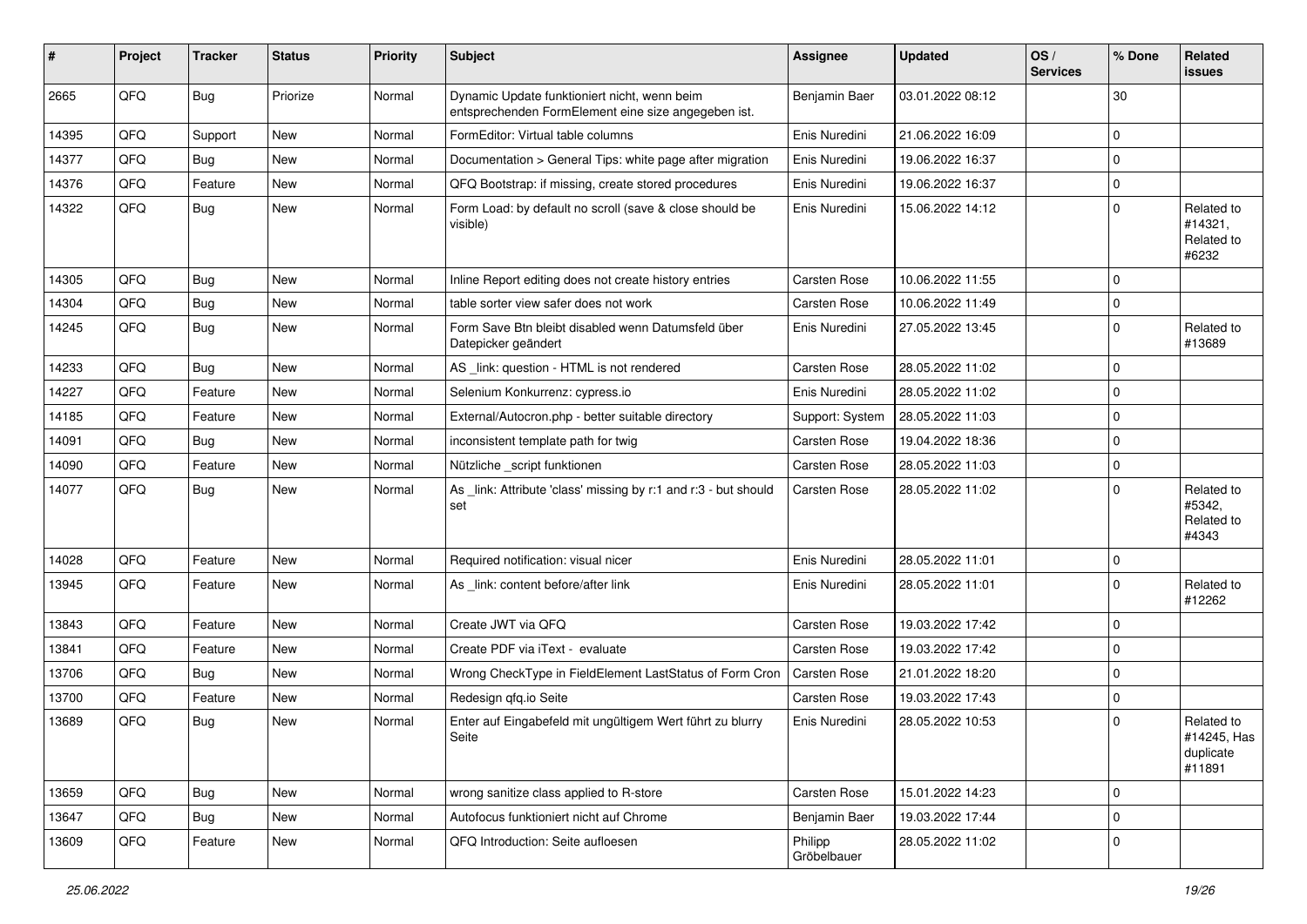| $\sharp$ | Project | <b>Tracker</b> | <b>Status</b> | <b>Priority</b> | Subject                                                                                                                                             | <b>Assignee</b>     | <b>Updated</b>   | OS/<br><b>Services</b> | % Done      | Related<br><b>issues</b>                                              |
|----------|---------|----------------|---------------|-----------------|-----------------------------------------------------------------------------------------------------------------------------------------------------|---------------------|------------------|------------------------|-------------|-----------------------------------------------------------------------|
| 13592    | QFQ     | Bug            | New           | Normal          | QFQ Build Queue: das vergeben von Tags klappt nicht. Es<br>werden keine Releases gebaut.                                                            | <b>Carsten Rose</b> | 19.03.2022 17:45 |                        | $\Omega$    |                                                                       |
| 13528    | QFQ     | <b>Bug</b>     | <b>New</b>    | Normal          | qfq.io > releases: es wird kein neues Release angelegt                                                                                              | Benjamin Baer       | 19.03.2022 17:46 |                        | $\mathbf 0$ |                                                                       |
| 13467    | QFQ     | Feature        | <b>New</b>    | Normal          | ChangeLog Generator                                                                                                                                 | Carsten Rose        | 19.03.2022 17:46 |                        | $\Omega$    | Related to<br>#11460                                                  |
| 13460    | QFQ     | <b>Bug</b>     | <b>New</b>    | Normal          | Doc: Password set/reset  password should not processed<br>with 'html encode'                                                                        | Carsten Rose        | 19.03.2022 17:46 |                        | $\Omega$    |                                                                       |
| 13451    | QFQ     | Bug            | <b>New</b>    | Normal          | Character Counter / Max Character: Problem in Safari                                                                                                | <b>Carsten Rose</b> | 15.04.2022 17:18 |                        | $\Omega$    |                                                                       |
| 13354    | QFQ     | Feature        | <b>New</b>    | Normal          | Using Websocket in QFQ                                                                                                                              | <b>Carsten Rose</b> | 10.11.2021 15:47 |                        | $\mathbf 0$ |                                                                       |
| 13332    | QFQ     | Bug            | New           | Normal          | Multi Form: Required Felder werden visuell nicht markiert.                                                                                          | Carsten Rose        | 19.03.2022 17:47 |                        | $\mathbf 0$ |                                                                       |
| 13331    | QFQ     | <b>Bug</b>     | <b>New</b>    | Normal          | Multi Form: Clear Icon misplaced                                                                                                                    | Carsten Rose        | 19.03.2022 17:47 |                        | $\mathbf 0$ |                                                                       |
| 12989    | QFQ     | Bug            | <b>New</b>    | Normal          | empty string does not trigger dynamic update                                                                                                        | Enis Nuredini       | 28.05.2022 11:09 |                        | $\mathbf 0$ |                                                                       |
| 12716    | QFQ     | Bug            | <b>New</b>    | Normal          | template group: Pattern only applied to first instance                                                                                              | <b>Carsten Rose</b> | 19.03.2022 17:47 |                        | $\mathbf 0$ |                                                                       |
| 12714    | QFQ     | Bug            | <b>New</b>    | Normal          | Conversion of GIF to PDF broken when GIF contains Alpha.                                                                                            | <b>Carsten Rose</b> | 19.03.2022 17:49 |                        | $\Omega$    |                                                                       |
| 12679    | QFQ     | Feature        | New           | Normal          | tablesorter: custom column width                                                                                                                    | Carsten Rose        | 16.06.2021 11:10 |                        | $\mathbf 0$ |                                                                       |
| 12664    | QFQ     | Feature        | New           | Normal          | TinyMCE: report/remove malicous HTML/JS Code                                                                                                        | <b>Carsten Rose</b> | 19.03.2022 17:47 |                        | $\mathbf 0$ | Related to<br>#14320                                                  |
| 12603    | QFQ     | Feature        | <b>New</b>    | Normal          | Dropdown (Select), Radio, checkbox:<br>itemListAlways={{!SELECT key, value}}                                                                        | <b>Carsten Rose</b> | 19.03.2022 17:47 |                        | $\Omega$    |                                                                       |
| 12581    | QFQ     | <b>Bug</b>     | New           | Normal          | Form.forward=close: Record 'new' in new browser tab ><br>save (& close) >> Form is not reloaded with new created<br>record id and stays in mode=new | <b>Carsten Rose</b> | 19.03.2022 17:48 |                        | $\Omega$    |                                                                       |
| 12556    | QFQ     | Feature        | <b>New</b>    | Normal          | Pills Title: colored = static or dynamic on allrequiredgiven                                                                                        | Benjamin Baer       | 19.03.2022 17:49 |                        | $\mathbf 0$ |                                                                       |
| 12520    | QFQ     | Bug            | <b>New</b>    | Normal          | Switch FE User: still active even FE User session expired                                                                                           | <b>Carsten Rose</b> | 19.03.2022 17:48 |                        | $\Omega$    |                                                                       |
| 12512    | QFQ     | Bug            | New           | Normal          | Some MySQL Installation can't use 'stored procedures'                                                                                               | <b>Carsten Rose</b> | 19.03.2022 17:48 |                        | $\mathbf 0$ |                                                                       |
| 12490    | QFQ     | Feature        | <b>New</b>    | Normal          | Loading Plugins in QFQ - see what tinymce does. (lazy<br>loading)                                                                                   | Benjamin Baer       | 08.06.2022 10:37 |                        | $\Omega$    | Related to<br>#12611,<br>Related to<br>#10013,<br>Related to<br>#7732 |
| 12480    | QFQ     | Feature        | <b>New</b>    | Normal          | If QFQ upgrade is running, block further request                                                                                                    | Carsten Rose        | 03.05.2021 20:45 |                        | 0           |                                                                       |
| 12477    | QFQ     | Feature        | New           | Normal          | Support for refactoring: Form, FormElement, diverse<br>Tabellen/Spalten, tt-content Records                                                         | Carsten Rose        | 03.05.2021 20:45 |                        | $\mathbf 0$ |                                                                       |
| 12476    | QFQ     | Feature        | New           | Normal          | clearMe: a) should trigger 'dirty', b) sticky on textarea resize                                                                                    | Benjamin Baer       | 04.01.2022 08:40 |                        | $\mathbf 0$ | Related to<br>#9528                                                   |
| 12474    | QFQ     | Feature        | New           | Normal          | Check BaseConfigURL if it is given and the the last char is '/'                                                                                     | Carsten Rose        | 03.05.2021 20:45 |                        | $\mathbf 0$ |                                                                       |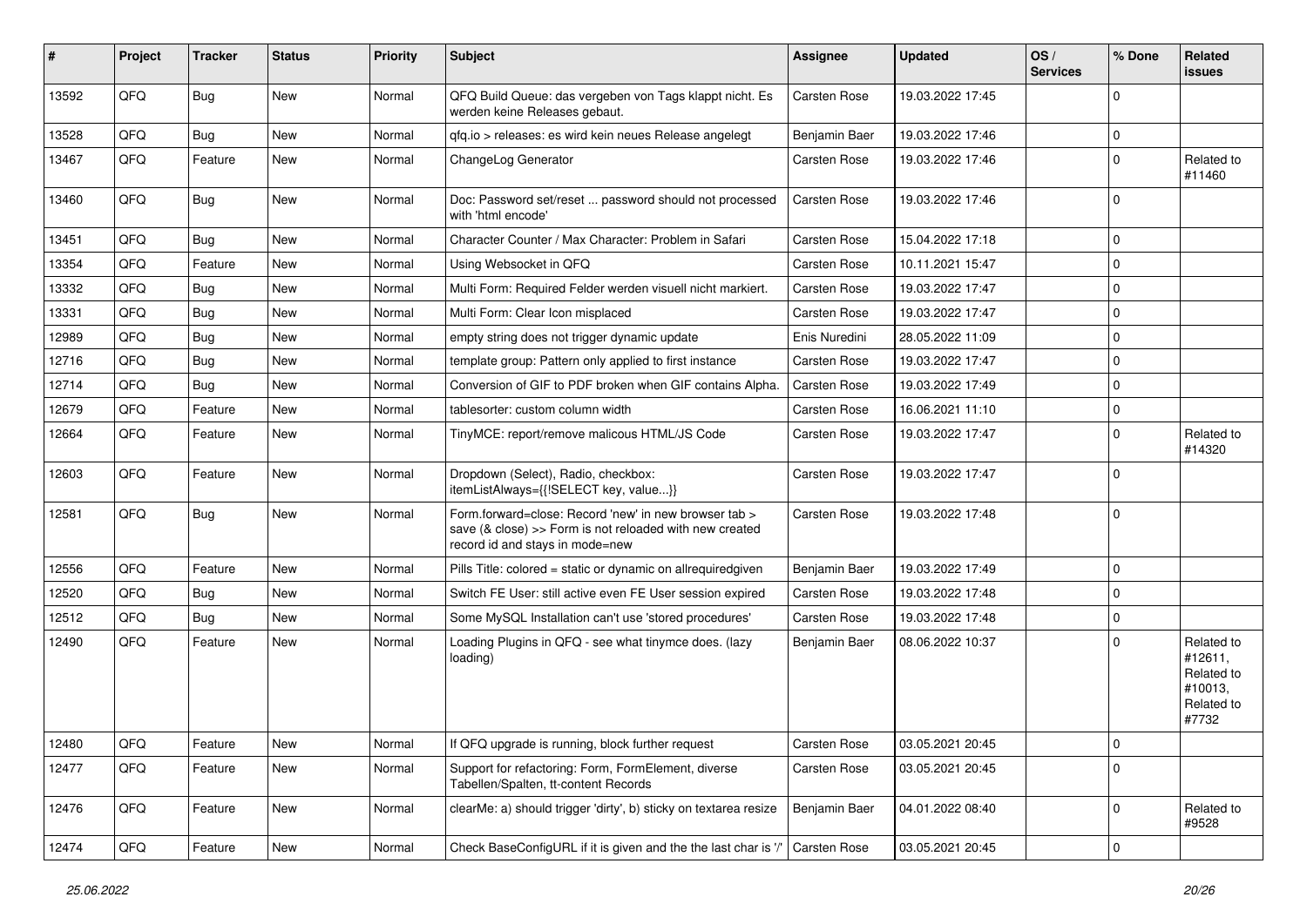| #     | Project | <b>Tracker</b> | <b>Status</b> | <b>Priority</b> | <b>Subject</b>                                                                                                 | <b>Assignee</b>     | <b>Updated</b>   | OS/<br><b>Services</b> | % Done      | <b>Related</b><br><b>issues</b>               |
|-------|---------|----------------|---------------|-----------------|----------------------------------------------------------------------------------------------------------------|---------------------|------------------|------------------------|-------------|-----------------------------------------------|
| 12465 | QFQ     | Feature        | <b>New</b>    | Normal          | QFQ Function: use in FE to fill StoreRecord                                                                    | <b>Carsten Rose</b> | 05.05.2021 21:58 |                        | $\mathbf 0$ |                                               |
| 12413 | QFQ     | Feature        | New           | Normal          | STORE_TYPO3: enhance for {{be_users.email:T}},<br>{{fe users.email:T}}                                         | <b>Carsten Rose</b> | 03.05.2021 20:45 |                        | $\mathbf 0$ | Related to<br>#12412,<br>Related to<br>#10012 |
| 12412 | QFQ     | Feature        | <b>New</b>    | Normal          | Action/Escape qualifier 'e' (empty), '0': if given, an empty<br>string (or '0') will be treated as 'not found' | <b>Carsten Rose</b> | 08.05.2021 09:40 |                        | $\mathbf 0$ | Related to<br>#12413,<br>Related to<br>#10012 |
| 12400 | QFQ     | Feature        | New           | Normal          | Tutorial ist in QFQ Doku, Wird in der Suche gefunden, es<br>gibt aber kein Menupunkt - Inhalt ueberpruefen     | <b>Carsten Rose</b> | 03.05.2021 20:45 |                        | $\mathbf 0$ |                                               |
| 12330 | QFQ     | Feature        | <b>New</b>    | Normal          | Copy to input field / text area / TinyMCE                                                                      | <b>Carsten Rose</b> | 07.04.2021 09:01 |                        | $\mathbf 0$ |                                               |
| 12327 | QFQ     | Bug            | <b>New</b>    | Normal          | Copy to clipboard: Glyphicon can not be changed                                                                | <b>Carsten Rose</b> | 27.12.2021 17:59 |                        | $\mathbf 0$ |                                               |
| 12269 | QFQ     | Feature        | <b>New</b>    | Normal          | 2FA - Login                                                                                                    | <b>Carsten Rose</b> | 03.05.2021 20:45 |                        | $\mathbf 0$ |                                               |
| 12187 | QFQ     | Bug            | New           | Normal          | Trigger FormAsFile() via Report: probably problem with mult<br>DB setup                                        | <b>Carsten Rose</b> | 20.03.2021 21:20 |                        | $\mathbf 0$ |                                               |
| 12163 | QFQ     | Feature        | <b>New</b>    | Normal          | Checkbox: table wrap                                                                                           | <b>Carsten Rose</b> | 03.05.2021 20:51 |                        | $\mathbf 0$ |                                               |
| 12162 | QFQ     | Feature        | New           | Normal          | FE.type=sendmail: personalized mailing (several mails) via<br>template                                         | <b>Carsten Rose</b> | 03.05.2021 20:45 |                        | $\mathbf 0$ |                                               |
| 12156 | QFQ     | Feature        | New           | Normal          | Form: Optional disable 'leave page'                                                                            |                     | 03.05.2021 20:45 |                        | $\mathbf 0$ |                                               |
| 12146 | QFQ     | Feature        | New           | Normal          | Autocron Job: Anzeigen wann der naechste Job ausgefuehrt<br>wird, resp das er nicht ausgefuehrt wird           | <b>Carsten Rose</b> | 15.03.2021 15:23 |                        | $\mathbf 0$ |                                               |
| 12135 | QFQ     | Feature        | <b>New</b>    | Normal          | Subrecord: Notiz                                                                                               |                     | 24.04.2021 16:58 |                        | $\mathbf 0$ |                                               |
| 12133 | QFQ     | Bug            | New           | Normal          | NPM, phpSpreadSheet aktualisieren                                                                              | <b>Carsten Rose</b> | 15.03.2021 09:04 |                        | $\mathbf 0$ |                                               |
| 12119 | QFQ     | Feature        | <b>New</b>    | Normal          | AS paged: error message missing if there ist no 'r' argument                                                   | <b>Carsten Rose</b> | 03.05.2021 20:51 |                        | $\mathbf 0$ |                                               |
| 12109 | QFQ     | Feature        | New           | Normal          | Donwload Link: Plain, SIP, Persistent Link, Peristent SIP -<br>new notation                                    | <b>Carsten Rose</b> | 03.05.2021 20:45 |                        | $\mathbf 0$ | Related to<br>#12085                          |
| 12045 | QFQ     | Bug            | New           | Normal          | templateGroup afterSave FE: Aufruf ohne<br>sqlHonorFormElements funktioniert nicht                             | <b>Carsten Rose</b> | 18.02.2021 16:33 |                        | $\mathbf 0$ |                                               |
| 12040 | QFQ     | <b>Bug</b>     | New           | Normal          | FE Mode 'hidden' für zwei FEs auf einer Zeile                                                                  | <b>Carsten Rose</b> | 18.02.2021 10:13 |                        | $\mathbf 0$ |                                               |
| 12039 | QFQ     | Feature        | <b>New</b>    | Normal          | Missing htmlSpecialChar() in pre processing on form submit                                                     |                     | 18.02.2021 00:09 |                        | $\mathbf 0$ | Related to<br>#14320                          |
| 12038 | QFQ     | Feature        | <b>New</b>    | Normal          | a) STORE_VAR: filenameOnlyStripUniq, b) SP:<br>QSTRIPUNIQ()                                                    |                     | 17.02.2021 23:55 |                        | $\pmb{0}$   |                                               |
| 12024 | QFQ     | Feature        | New           | Normal          | Excel Export: text columns by default decode<br>htmlspeciachar()                                               | Carsten Rose        | 17.02.2021 23:55 |                        | 0           | Related to<br>#12022                          |
| 12023 | QFQ     | Feature        | New           | Normal          | MySQL Stored Precdure: QDECODESPECIALCHAR()                                                                    | <b>Carsten Rose</b> | 16.02.2021 11:16 |                        | 0           | Related to<br>#12022                          |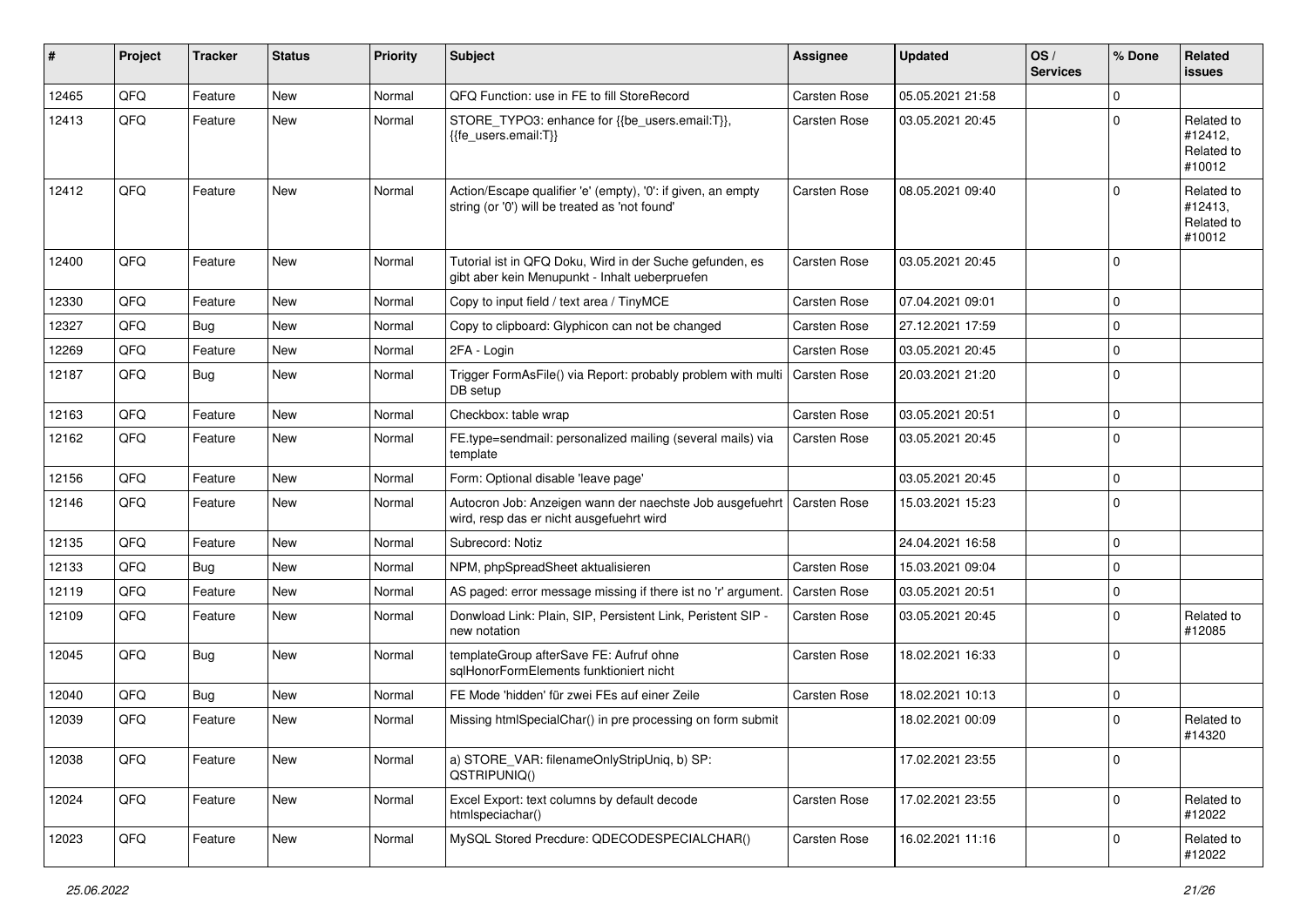| ∦     | Project | <b>Tracker</b> | <b>Status</b> | <b>Priority</b> | <b>Subject</b>                                                                                       | Assignee                                               | <b>Updated</b>   | OS/<br><b>Services</b> | % Done              | Related<br><b>issues</b>                     |                      |
|-------|---------|----------------|---------------|-----------------|------------------------------------------------------------------------------------------------------|--------------------------------------------------------|------------------|------------------------|---------------------|----------------------------------------------|----------------------|
| 11955 | QFQ     | Feature        | <b>New</b>    | Normal          | subrecord: new title option to set <th> attributes - e.g. to<br/>customize tablesorter options.</th> | attributes - e.g. to<br>customize tablesorter options. | Carsten Rose     | 03.05.2021 20:47       |                     | $\Omega$                                     | Related to<br>#11775 |
| 11892 | QFQ     | Feature        | New           | Normal          | tablesorter: columns with links are hard to order - new<br>qualifier 'Y: <ord>'</ord>                | Enis Nuredini                                          | 23.03.2022 09:22 |                        | $\mathbf 0$         |                                              |                      |
| 11775 | QFQ     | Feature        | <b>New</b>    | Normal          | Subrecord Tooltip pro Feld                                                                           | Carsten Rose                                           | 18.12.2020 15:22 |                        | $\Omega$            | Related to<br>#11955                         |                      |
| 11752 | QFQ     | <b>Bug</b>     | <b>New</b>    | Normal          | checkbox renders multiple input elements with same name                                              | <b>Carsten Rose</b>                                    | 17.12.2020 14:58 |                        | $\mathbf 0$         | Related to<br>#11750                         |                      |
| 11747 | QFQ     | Feature        | New           | Normal          | Maintenance Page with Redirect                                                                       | Carsten Rose                                           | 03.05.2021 20:47 |                        | $\mathbf 0$         | Related to<br>#11741                         |                      |
| 11716 | QFQ     | Feature        | <b>New</b>    | Normal          | Form an beliebiger Stelle im Report anzeigen                                                         |                                                        | 09.12.2020 09:47 |                        | $\mathbf 0$         |                                              |                      |
| 11715 | QFQ     | <b>Bug</b>     | New           | Normal          | acceptZeroAsRequired and requiredOffButMark do not<br>coincide                                       |                                                        | 08.12.2020 12:13 |                        | $\mathbf 0$         |                                              |                      |
| 11702 | QFQ     | Feature        | New           | Normal          | HTML Special Char makes no sense for 'allbut' if '&' is<br>forbidden                                 | Carsten Rose                                           | 07.12.2021 16:35 |                        | $\mathbf 0$         | Related to<br>#5112,<br>Related to<br>#14320 |                      |
| 11695 | QFQ     | Bug            | <b>New</b>    | Normal          | MultiForm required FE Error                                                                          | Carsten Rose                                           | 04.12.2020 13:34 |                        | $\mathbf 0$         |                                              |                      |
| 11668 | QFQ     | <b>Bug</b>     | New           | Normal          | Play function.sql - problem with mysql                                                               | Carsten Rose                                           | 03.05.2021 20:48 |                        | $\mathbf 0$         |                                              |                      |
| 11667 | QFQ     | Bug            | <b>New</b>    | Normal          | MySQL mariadb-server-10.3: Incorrect datetime value                                                  | <b>Carsten Rose</b>                                    | 03.05.2021 20:48 |                        | $\mathbf 0$         |                                              |                      |
| 11535 | QFQ     | Feature        | <b>New</b>    | Normal          | Ability to create SQL columns in frontend QFQ forms                                                  |                                                        | 17.11.2020 12:11 |                        | $\mathbf 0$         |                                              |                      |
| 11534 | QFQ     | Feature        | New           | Normal          | Report: Action on selected rows - Table batchprocessing<br>feature                                   |                                                        | 18.11.2020 08:15 |                        | $\mathbf 0$         |                                              |                      |
| 11523 | QFQ     | Feature        | <b>New</b>    | Normal          | Mit dynamic Update erkennen, ob Upload gemacht wurde                                                 | <b>Carsten Rose</b>                                    | 13.11.2020 15:07 |                        | $\mathbf 0$         | Related to<br>#9533                          |                      |
| 11522 | QFQ     | <b>Bug</b>     | New           | Normal          | Aus/Einblenden von Reitern                                                                           |                                                        | 13.11.2020 14:58 |                        | $\mathbf 0$         |                                              |                      |
| 11516 | QFQ     | Feature        | <b>New</b>    | Normal          | Multi Page Form (Previous/Next Buttons)                                                              | Carsten Rose                                           | 16.03.2021 17:52 |                        | $\mathbf 0$         |                                              |                      |
| 11504 | QFQ     | Feature        | <b>New</b>    | Normal          | Dynamic Update: Button text update for 'Save',' Close' &<br>'Delete'                                 | <b>Carsten Rose</b>                                    | 12.11.2020 23:44 |                        | $\mathbf 0$         |                                              |                      |
| 11460 | QFQ     | Feature        | New           | Normal          | Easier creation of changelog: gitchangelog                                                           | Carsten Rose                                           | 12.06.2021 10:20 |                        | $\mathbf 0$         | Related to<br>#13467                         |                      |
| 11239 | QFQ     | Bug            | New           | Normal          | Radiobutton (plain): horizontales Rendern abhängig vom<br>Datentyp in der Datenbank                  | Carsten Rose                                           | 30.09.2020 18:37 |                        | $\Omega$            |                                              |                      |
| 11080 | QFO     | Feature        | New           | Normal          | Send MQTT messages                                                                                   | Carsten Rose                                           | 29.08.2020 19:49 |                        | $\mathsf{O}\xspace$ |                                              |                      |
| 10996 | QFQ     | Feature        | New           | Normal          | Download video via sip: no seek                                                                      | Carsten Rose                                           | 12.08.2020 14:18 |                        | $\mathbf 0$         |                                              |                      |
| 10979 | QFO     | Feature        | <b>New</b>    | Normal          | Ajax Calls an API - dataReport                                                                       | Carsten Rose                                           | 11.05.2022 12:15 |                        | $\mathbf 0$         |                                              |                      |
| 10976 | QFQ     | Feature        | New           | Normal          | Excel Export Verbesserungen                                                                          | Carsten Rose                                           | 06.08.2020 10:56 |                        | $\mathbf 0$         |                                              |                      |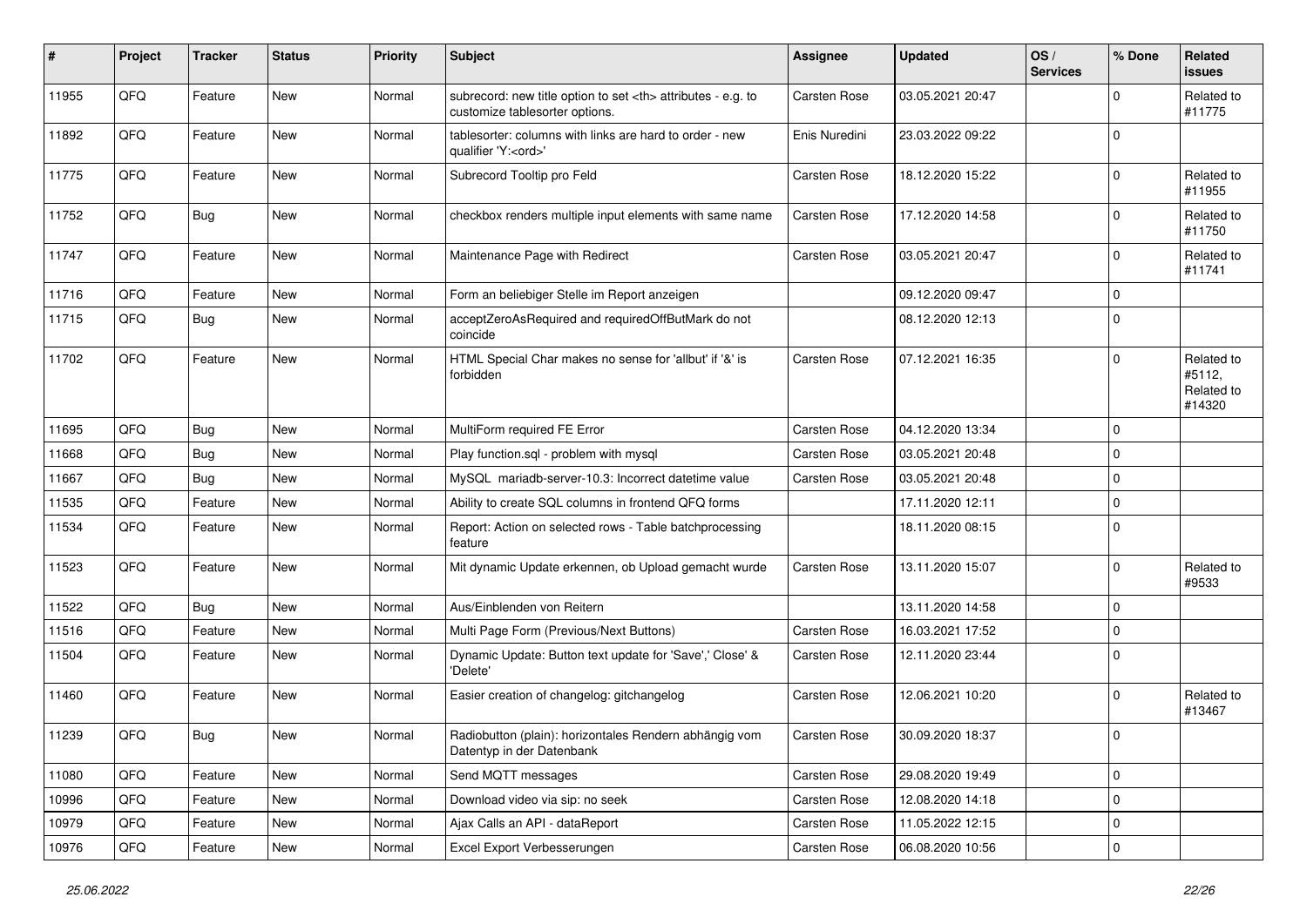| #     | Project | <b>Tracker</b> | <b>Status</b> | <b>Priority</b> | <b>Subject</b>                                                                                                                        | <b>Assignee</b>     | <b>Updated</b>   | OS/<br><b>Services</b> | % Done      | Related<br>issues                                                    |
|-------|---------|----------------|---------------|-----------------|---------------------------------------------------------------------------------------------------------------------------------------|---------------------|------------------|------------------------|-------------|----------------------------------------------------------------------|
| 10937 | QFQ     | <b>Bug</b>     | <b>New</b>    | Normal          | Fehler mit abhängigen Select- Feldern beim Positionieren                                                                              | Carsten Rose        | 12.11.2020 23:45 |                        | $\mathbf 0$ |                                                                      |
| 10890 | QFQ     | Bug            | <b>New</b>    | Normal          | AutoCron hangs                                                                                                                        |                     | 20.07.2020 13:56 |                        | $\mathbf 0$ |                                                                      |
| 10874 | QFQ     | Feature        | <b>New</b>    | Normal          | Erstellen eines Foreign Keys in der Tabelle "FormElement"                                                                             |                     | 13.07.2020 10:11 |                        | $\mathbf 0$ |                                                                      |
| 10819 | QFQ     | Feature        | New           | Normal          | Persistent SIP - second try                                                                                                           | <b>Carsten Rose</b> | 29.06.2020 23:02 |                        | $\mathbf 0$ | Related to<br>#6261                                                  |
| 10763 | QFQ     | Feature        | <b>New</b>    | Normal          | form accessed and submitted despite logout?                                                                                           |                     | 16.06.2020 11:43 |                        | $\mathbf 0$ |                                                                      |
| 10759 | QFQ     | <b>Bug</b>     | <b>New</b>    | Normal          | emptyMeansNull - Feld falsch aktualisiert                                                                                             |                     | 12.11.2020 23:45 |                        | $\mathbf 0$ |                                                                      |
| 10714 | QFQ     | Feature        | New           | Normal          | multi Table Form                                                                                                                      | <b>Carsten Rose</b> | 16.03.2021 18:44 |                        | $\mathbf 0$ |                                                                      |
| 10704 | QFQ     | Bug            | <b>New</b>    | Normal          | wkhtml problem rendering fullCalendar.js / fabric.js >><br>successor: puppeteer                                                       | <b>Carsten Rose</b> | 12.11.2020 23:45 |                        | $\mathbf 0$ | Related to<br>#5024,<br>Related to<br>#4650,<br>Related to<br>#10715 |
| 10658 | QFQ     | Bug            | <b>New</b>    | Normal          | processReadOnly broken                                                                                                                | <b>Carsten Rose</b> | 27.05.2020 17:55 |                        | $\mathbf 0$ |                                                                      |
| 10593 | QFQ     | Feature        | <b>New</b>    | Normal          | label2: text behind input element                                                                                                     | <b>Carsten Rose</b> | 16.05.2020 10:57 |                        | $\mathbf 0$ |                                                                      |
| 10588 | QFQ     | Bug            | <b>New</b>    | Normal          | typeahed Tag: Doku anpassen                                                                                                           | <b>Carsten Rose</b> | 12.11.2020 23:45 |                        | $\mathbf 0$ |                                                                      |
| 10463 | QFQ     | Feature        | <b>New</b>    | Normal          | Report_link: expliztes setzen von HTML Tags (Bedarf fuer<br>'data-selenium' & 'id')                                                   | Enis Nuredini       | 23.03.2022 09:23 |                        | $\mathbf 0$ | Related to<br>#7648                                                  |
| 10384 | QFQ     | Feature        | <b>New</b>    | Normal          | Parameter Exchange QFQ Instances                                                                                                      |                     | 07.05.2020 09:38 |                        | $\mathbf 0$ |                                                                      |
| 10345 | QFQ     | Feature        | New           | Normal          | Templates - Patterns QFQ Style                                                                                                        |                     | 03.05.2021 21:01 |                        | $\mathbf 0$ | Related to<br>#10713                                                 |
| 10324 | QFQ     | Bug            | New           | Normal          | Excel Export mit Template funktioniert nur, wenn Template<br>vor uid kommt                                                            |                     | 30.03.2020 11:20 |                        | $\mathbf 0$ | Related to<br>#10257                                                 |
| 10322 | QFQ     | <b>Bug</b>     | New           | Normal          | FormElement / Radio: missing column 'enum' >> FE not<br>reported                                                                      | <b>Carsten Rose</b> | 07.05.2020 09:37 |                        | $\mathbf 0$ |                                                                      |
| 10119 | QFQ     | Feature        | New           | Normal          | Dropdown (selectlist) & TypeAhead: format and catagorize<br>list                                                                      | <b>Carsten Rose</b> | 07.05.2020 09:36 |                        | $\mathbf 0$ |                                                                      |
| 10082 | QFQ     | Bug            | New           | Normal          | FE.type=SELECT - 'sanatize' Class                                                                                                     | <b>Carsten Rose</b> | 07.05.2020 09:36 |                        | $\mathbf 0$ | Related to<br>#10081                                                 |
| 10080 | QFQ     | Feature        | New           | Normal          | Popup on 'save' / 'close': configure dialog (answer<br>yes/no/cancle/)                                                                | <b>Carsten Rose</b> | 28.03.2021 20:52 |                        | $\mathbf 0$ | Is duplicate<br>of #12262                                            |
| 10014 | QFQ     | Feature        | New           | Normal          | Manual.rst: describe behaviour and process order of<br>fillStoreVar, slaveId, sqlBefore,                                              | Carsten Rose        | 01.02.2020 22:31 |                        | $\mathbf 0$ |                                                                      |
| 9983  | QFQ     | Feature        | New           | Normal          | Report Notation: new keyword 'range'                                                                                                  | <b>Carsten Rose</b> | 01.02.2020 15:55 |                        | $\mathbf 0$ |                                                                      |
| 9927  | QFQ     | Feature        | New           | Normal          | QFQ Update: a) Update nur machen wenn BE User<br>eingeloggt ist., b) Bei Fehler genaue Meldung welcher<br>Updateschritt Probleme hat. | Carsten Rose        | 22.01.2020 12:59 |                        | $\pmb{0}$   |                                                                      |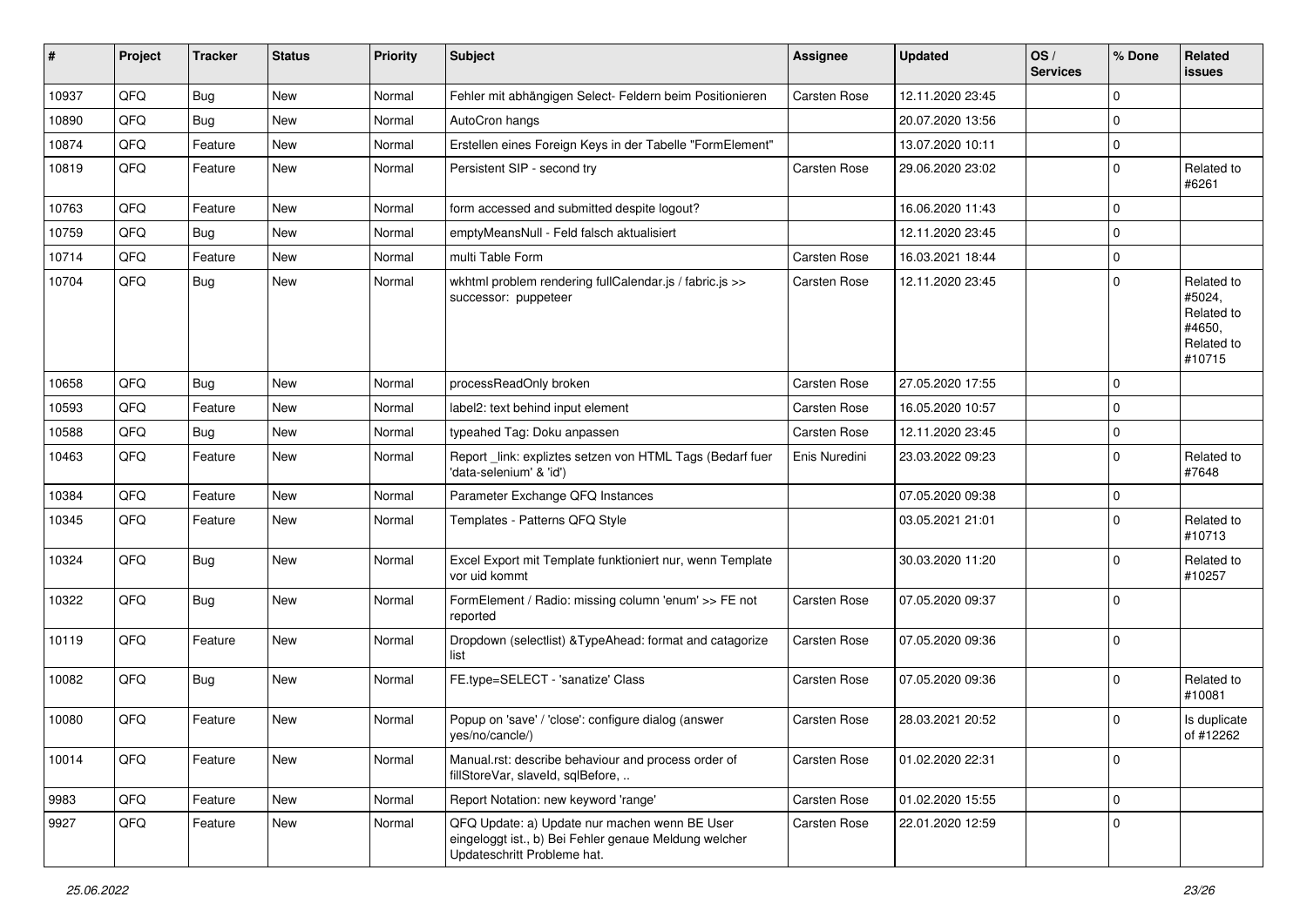| #    | Project | <b>Tracker</b> | <b>Status</b> | Priority | Subject                                                                         | Assignee            | <b>Updated</b>   | OS/<br><b>Services</b> | % Done              | Related<br><b>issues</b>                                             |
|------|---------|----------------|---------------|----------|---------------------------------------------------------------------------------|---------------------|------------------|------------------------|---------------------|----------------------------------------------------------------------|
| 9855 | QFQ     | <b>Bug</b>     | <b>New</b>    | Normal   | <b>Required Check</b>                                                           |                     | 01.02.2020 15:56 |                        | $\mathbf 0$         |                                                                      |
| 9853 | QFQ     | Feature        | <b>New</b>    | Normal   | Check das SQL / QFQ / Mail Logfile geschrieben wird                             |                     | 09.01.2020 11:15 |                        | $\mathbf 0$         |                                                                      |
| 9811 | QFQ     | Feature        | New           | Normal   | Report: tag every n'th row                                                      | <b>Carsten Rose</b> | 01.02.2020 23:22 |                        | $\mathbf 0$         |                                                                      |
| 9783 | QFQ     | <b>Bug</b>     | <b>New</b>    | Normal   | Email with special characters                                                   | <b>Carsten Rose</b> | 01.02.2020 23:22 |                        | $\mathbf 0$         |                                                                      |
| 9781 | QFQ     | Feature        | <b>New</b>    | Normal   | Button: CSS class to make buttons smaller                                       | <b>Carsten Rose</b> | 01.02.2020 23:22 |                        | $\mathbf 0$         |                                                                      |
| 9777 | QFQ     | Feature        | New           | Normal   | Logging QFQ Variables                                                           | <b>Carsten Rose</b> | 16.12.2019 17:17 |                        | $\mathbf 0$         |                                                                      |
| 9773 | QFQ     | <b>Bug</b>     | New           | Normal   | form.parameter.formModeGlobal=requiredOff                                       | <b>Carsten Rose</b> | 01.02.2020 15:56 |                        | $\mathbf 0$         |                                                                      |
| 9707 | QFQ     | Feature        | New           | Normal   | SIP security: encode pageld and check pageld on decode                          | <b>Carsten Rose</b> | 01.02.2020 23:22 |                        | $\mathbf 0$         |                                                                      |
| 9706 | QFQ     | Feature        | New           | Normal   | Multi File Upload (hidden template group)                                       | <b>Carsten Rose</b> | 01.02.2020 23:22 |                        | $\mathbf 0$         | Related to<br>#7521,<br>Related to<br>#5562,<br>Related to<br>#13330 |
| 9602 | QFQ     | Feature        | <b>New</b>    | Normal   | Form definition as JSON                                                         | Carsten Rose        | 01.02.2020 23:21 |                        | $\mathbf 0$         | Related to<br>#9600                                                  |
| 9537 | QFQ     | Feature        | <b>New</b>    | Normal   | FormEditor: Edit fieldset in FrontEnd                                           | <b>Carsten Rose</b> | 01.02.2020 23:22 |                        | $\mathbf 0$         |                                                                      |
| 9533 | QFQ     | Bug            | New           | Normal   | FE.type=upload: Check in 'beforeSave' if upload is given                        | <b>Carsten Rose</b> | 01.02.2020 23:22 |                        | $\mathbf 0$         | Related to<br>#11523                                                 |
| 9352 | QFQ     | Feature        | <b>New</b>    | Normal   | FE 'Native' fire slaveld, sqlAfter, sqlIns                                      | Carsten Rose        | 01.02.2020 23:22 |                        | $\mathbf 0$         |                                                                      |
| 9348 | QFQ     | Feature        | <b>New</b>    | Normal   | defaultThumbnailSize: pre render thumbnails                                     | Carsten Rose        | 12.06.2021 09:05 |                        | $\mathbf 0$         |                                                                      |
| 9317 | QFQ     | <b>Bug</b>     | <b>New</b>    | Normal   | FE.type=note: with dynamic show/hidden an empty label<br>causes trouble         | <b>Carsten Rose</b> | 01.02.2020 23:22 |                        | $\mathbf 0$         |                                                                      |
| 9221 | QFQ     | Feature        | <b>New</b>    | Normal   | typeAhead: Zeichenlimite ausschalten                                            | Carsten Rose        | 08.05.2021 17:06 |                        | $\mathbf 0$         |                                                                      |
| 9208 | QFQ     | Feature        | New           | Normal   | Manage 'recent' records                                                         | <b>Carsten Rose</b> | 01.02.2020 23:22 |                        | $\mathbf 0$         |                                                                      |
| 9177 | QFQ     | Bug            | <b>New</b>    | Normal   | Bug? QFQ tries to save an action FE, which has real<br>existing column name     | Carsten Rose        | 01.02.2020 23:22 |                        | $\mathbf 0$         |                                                                      |
| 9136 | QFQ     | Feature        | New           | Normal   | Create ZIP files with dynamic PDFs                                              | Carsten Rose        | 01.02.2020 23:22 |                        | $\mathbf 0$         |                                                                      |
| 9129 | QFQ     | Feature        | New           | Normal   | sqlValidate: Message as notification, not as error                              | <b>Carsten Rose</b> | 01.02.2020 23:22 |                        | $\mathbf 0$         | Related to<br>#9128                                                  |
| 9128 | QFQ     | Feature        | New           | Normal   | Error Message: not replaced variables- a) replace back to<br>'{{', b) underline | Carsten Rose        | 01.02.2020 23:22 |                        | $\mathsf 0$         | Related to<br>#9129                                                  |
| 9127 | QFQ     | <b>Bug</b>     | New           | Normal   | Error Message: change 'roll over' color - text not readable                     | Carsten Rose        | 01.02.2020 23:22 |                        | $\mathsf{O}\xspace$ |                                                                      |
| 9077 | QFQ     | Bug            | New           | Normal   | typeAheadSql: report broken SQL                                                 | Carsten Rose        | 01.02.2020 23:22 |                        | $\mathbf 0$         |                                                                      |
| 9013 | QFQ     | Bug            | New           | Normal   | Error in Twig template not handled                                              | Carsten Rose        | 20.10.2021 13:43 |                        | $\mathbf 0$         |                                                                      |
| 8975 | QFQ     | Feature        | New           | Normal   | Report Notation: 2.0                                                            | Carsten Rose        | 01.02.2020 23:22 |                        | $\mathbf 0$         | Related to<br>#8963                                                  |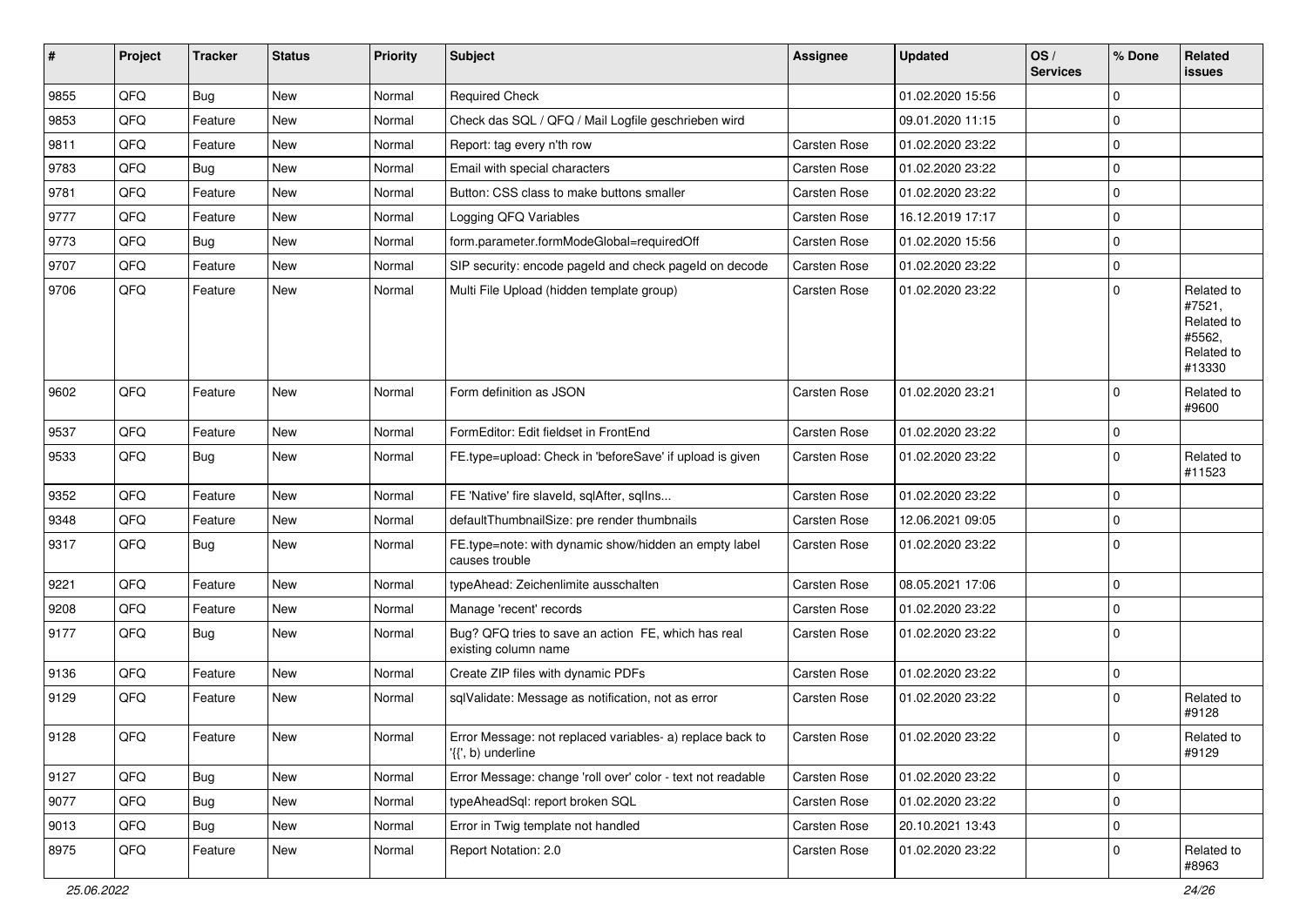| #    | Project | <b>Tracker</b> | <b>Status</b> | <b>Priority</b> | Subject                                                                                                | <b>Assignee</b>     | <b>Updated</b>   | OS/<br><b>Services</b> | % Done       | Related<br>issues    |
|------|---------|----------------|---------------|-----------------|--------------------------------------------------------------------------------------------------------|---------------------|------------------|------------------------|--------------|----------------------|
| 8806 | QFQ     | Feature        | New           | Normal          | SQL Function nl2br                                                                                     | Carsten Rose        | 01.02.2020 23:22 |                        | $\mathbf{0}$ |                      |
| 8719 | QFQ     | Feature        | <b>New</b>    | Normal          | extraButtonLock: add support for 0/1                                                                   | <b>Carsten Rose</b> | 01.02.2020 23:22 |                        | $\mathbf 0$  |                      |
| 8702 | QFQ     | Feature        | New           | Normal          | Load Record which is locked: missing user info                                                         | Carsten Rose        | 11.12.2019 16:16 |                        | $\mathbf 0$  | Related to<br>#9789  |
| 8336 | QFQ     | Feature        | New           | Normal          | Form > modified > Close New: a) Optional disable popup, b)<br>custom text, c) mode on save: close stay | <b>Carsten Rose</b> | 01.02.2020 23:22 |                        | $\mathbf 0$  | Related to<br>#8335  |
| 8217 | QFQ     | Feature        | New           | Normal          | if-elseif-else construct                                                                               | <b>Carsten Rose</b> | 16.03.2021 18:41 |                        | $\mathbf 0$  | Related to<br>#10716 |
| 8187 | QFQ     | Feature        | <b>New</b>    | Normal          | Subrecord: enable/hide new button - make new/edit/delete<br>customizeable.                             | Carsten Rose        | 06.03.2021 18:44 |                        | $\mathbf 0$  | Related to<br>#11326 |
| 8089 | QFQ     | Feature        | New           | Normal          | Copy/Paste for FormElements                                                                            | Carsten Rose        | 01.02.2020 23:22 |                        | $\mathbf 0$  |                      |
| 8049 | QFQ     | <b>Bug</b>     | New           | Normal          | FE.type=note, column 'value': text moves some pixel to top<br>after save                               | <b>Carsten Rose</b> | 01.02.2020 23:22 |                        | $\mathbf 0$  |                      |
| 7924 | QFQ     | Feature        | New           | Normal          | Radio/Checkbox with Tooltip                                                                            | Carsten Rose        | 01.02.2020 23:22 |                        | $\mathbf 0$  |                      |
| 7920 | QFQ     | Feature        | New           | Normal          | FE: Syntax Highlight, Zeinlenumbruch                                                                   | <b>Carsten Rose</b> | 01.02.2020 10:03 |                        | $\mathbf 0$  |                      |
| 7890 | QFQ     | <b>Bug</b>     | New           | Normal          | FormElement 'required': extraButtonInfo not aligned                                                    | <b>Carsten Rose</b> | 11.06.2021 21:17 |                        | $\mathbf 0$  | Related to<br>#11517 |
| 7812 | QFQ     | Feature        | New           | Normal          | FE 'Subrecord' - new option 'subrecordShowFilter',<br>'subrecordPaging'                                | Carsten Rose        | 01.02.2020 23:22 |                        | $\mathbf 0$  |                      |
| 7795 | QFQ     | <b>Bug</b>     | New           | Normal          | Readonly Form: Typeahead-Felder                                                                        | Carsten Rose        | 01.02.2020 23:22 |                        | $\mathbf 0$  |                      |
| 7685 | QFQ     | <b>Bug</b>     | New           | Normal          | Open FormElement from QFQ error message and save<br>modified record: error about missing {{formId:F}}  | Carsten Rose        | 01.02.2020 23:22 |                        | $\mathbf 0$  |                      |
| 7683 | QFQ     | Feature        | New           | Normal          | Special column names in '{{ SELECT  AS _link }}' should<br>be detected                                 | Carsten Rose        | 01.02.2020 23:21 |                        | $\mathbf 0$  |                      |
| 7681 | QFQ     | Feature        | New           | Normal          | Optional switch off 'check for modified record'                                                        | Carsten Rose        | 01.02.2020 23:21 |                        | $\mathbf 0$  |                      |
| 7660 | QFQ     | Feature        | New           | Normal          | IMAP: import mails to DB, move / delete mails                                                          | Carsten Rose        | 01.02.2020 09:52 |                        | $\mathbf 0$  |                      |
| 7574 | QFQ     | <b>Bug</b>     | New           | Normal          | Substitute error: form element not reported / dont parse<br>Form.note                                  | <b>Carsten Rose</b> | 01.02.2020 23:21 |                        | $\Omega$     |                      |
| 7547 | QFQ     | <b>Bug</b>     | New           | Normal          | Error Message in afterSave: wrong parameter column<br>reported                                         | Carsten Rose        | 01.02.2020 23:22 |                        | $\mathbf 0$  |                      |
| 7524 | QFQ     | <b>Bug</b>     | New           | Normal          | QFQ throws a 'General Error' if 'fileadmin/protected/log/' is<br>not writeable                         | Carsten Rose        | 01.02.2020 23:22 |                        | $\mathbf 0$  |                      |
| 7521 | QFQ     | Feature        | New           | Normal          | TemplateGroup: fe.type=upload                                                                          | Carsten Rose        | 01.02.2020 23:21 |                        | $\mathbf 0$  | Related to<br>#9706  |
| 7520 | QFQ     | Feature        | New           | Normal          | QR Code:  AS _qr ( AS _link)                                                                           | Carsten Rose        | 01.02.2020 23:22 |                        | $\mathbf 0$  |                      |
| 7519 | QFQ     | Feature        | New           | Normal          | Select: Multi                                                                                          | Carsten Rose        | 01.02.2020 23:22 |                        | $\mathbf 0$  |                      |
| 7513 | QFQ     | Bug            | New           | Normal          | Radios not correct aligned                                                                             | Carsten Rose        | 01.02.2020 23:22 |                        | $\mathbf 0$  |                      |